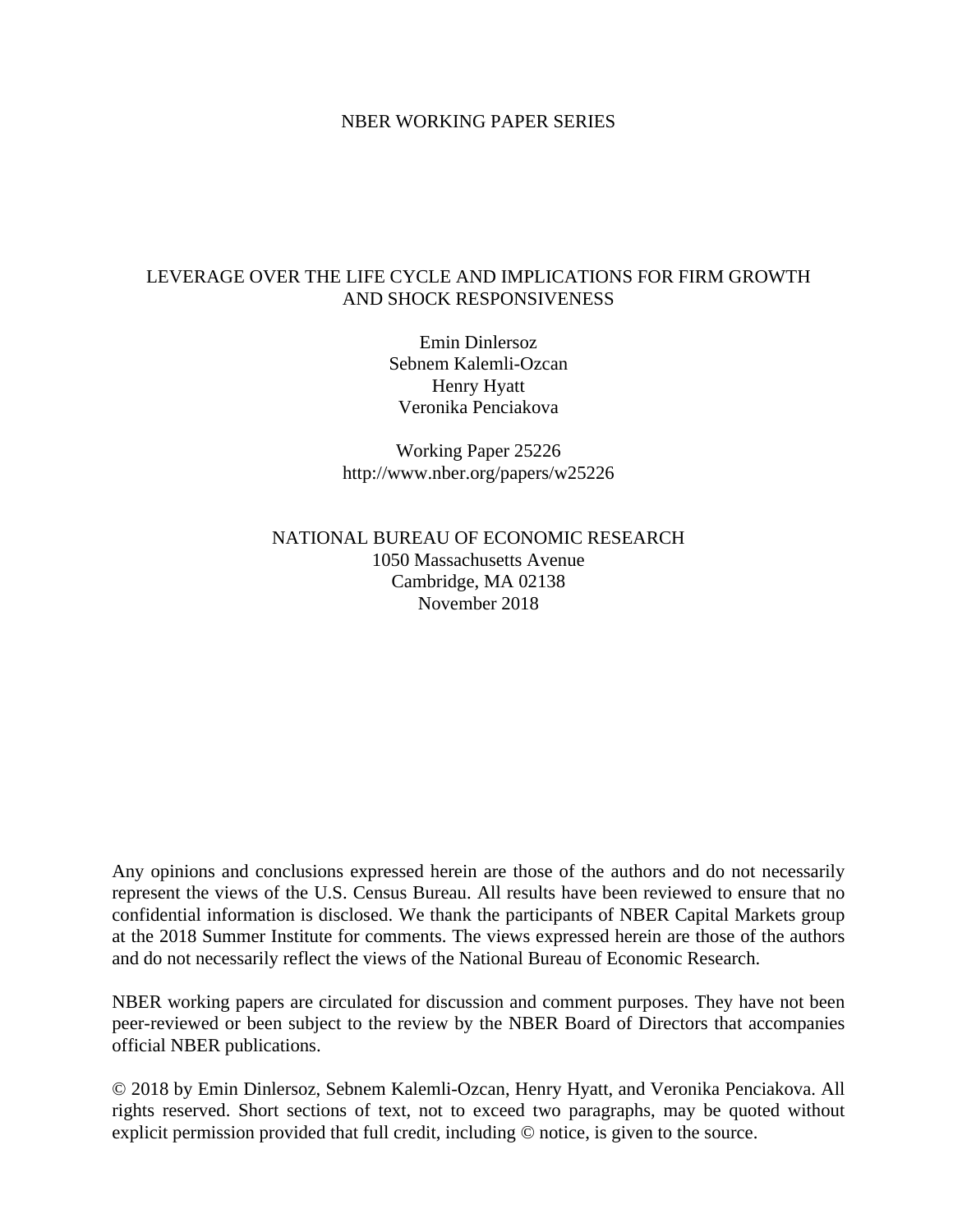Leverage over the Life Cycle and Implications for Firm Growth and Shock Responsiveness Emin Dinlersoz, Sebnem Kalemli-Ozcan, Henry Hyatt, and Veronika Penciakova NBER Working Paper No. 25226 November 2018 JEL No. E23,G32

#### **ABSTRACT**

We study the leverage of U.S. firms over their life-cycle and implications for firm growth and responses to shocks. We use a new dataset that matches private firms' balance sheets to U.S. Census Bureau's Longitudinal Business Database (LBD) for the period 2005–2012. A number of stylized facts emerge. First, firm size and leverage are strongly positively correlated for private firms, both in the cross section of firms and over time for a given firm. For public firms, there is a weak negative relation between leverage and size. Second, young private firms borrow more, but firm age has no relation to public firms' leverage. Third, while private firms switch from debt to equity financing as they age, public firms slightly reduce equity financing as they age. Building on this "normal times" benchmark and using the "Great Recession" as a shock to financial conditions, we show that, for private firms, firm size can serve as a good predictor of financial constraints. During the Great Recession, leverage declines for private firms, but not for public firms. We also provide evidence that private firms' growth is positively related to leverage, as they finance their growth during normal times with short-term borrowing, whereas the relationship between leverage and firm growth is negative for public firms. These results suggest that public firms are not financially constrained during normal times or during crisis, but private firms are.

Emin Dinlersoz Center for Economic Studies U.S. Census Bureau 4600 Silver Hill Road Washington, DC 20233 emin.m.dinlersoz@census.gov

Sebnem Kalemli-Ozcan Department of Economics University of Maryland Tydings Hall 4118D College Park, MD 20742-7211 and CEPR and also NBER kalemli@econ.umd.edu

Henry Hyatt Center for Economic Studies U.S. Census Bureau 4600 Silver Hill Road Washington, DC 20233 henry.r.hyatt@census.gov

Veronika Penciakova University of Maryland veronika.penciakova@gmail.com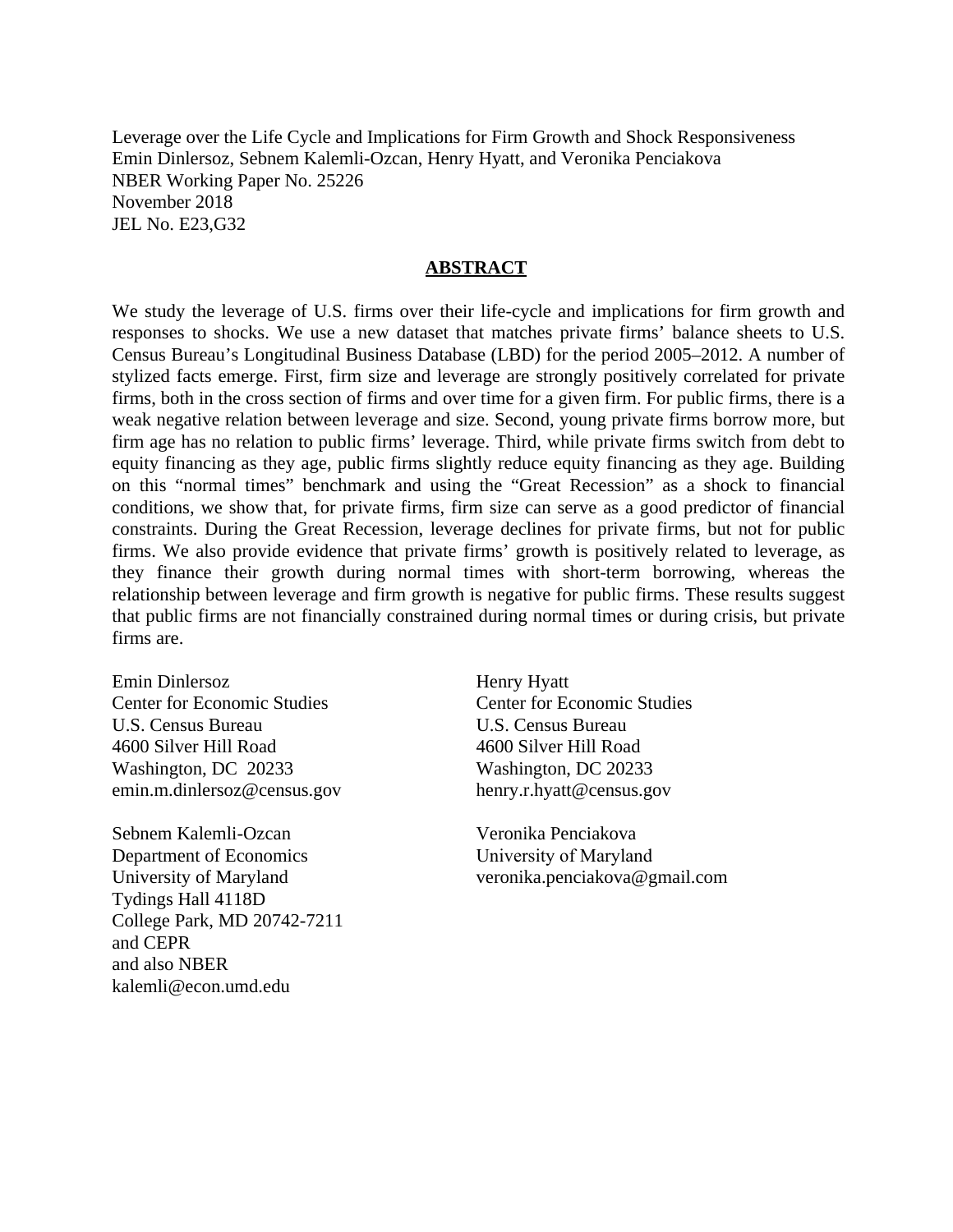# **1 Introduction**

There is an extensive literature studying the growth and employment dynamics of the U.S. firms over their life-cycle. Far less is known about how these firms finance their growth. Much of what is known about firms' financing behavior derives from publicly-listed, relatively large and old firms in Compustat. Yet, the behavior of private firms, which are much younger and smaller on average, has important macroeconomic implications since these firms account over 70 percent of aggregate US employment and over 55 percent of aggregate US gross output, and they are the ones that are most susceptible to the effects of financial shocks that impede lending and borrowing. $<sup>1</sup>$  $<sup>1</sup>$  $<sup>1</sup>$ </sup>

Our aim in this paper is to better understand how firms at different points in their life-cycle choose to (or are able to) finance their operations and the implications of this life-cycle financing on firm growth and responsiveness to aggregate shocks. We construct a new data set on firm financing over the life-cycle using balance sheets of both publicly-traded and privatelyheld firms matched to the U.S. Census Bureau's Longitudinal Business Database (LBD). We refer to our new data set as LOCUS, that combines LBD, "L", with balance sheet data of privately-held firms from Bureau van Dijk's Orbis, "O", and publicly-listed firms from Standard & Poor's Compustat, "C", for the United States, "US". Our new data set, LOCUS, allows us to compare the relatively understudied behavior of leverage for private firms with that of the large listed firms, which has been the main focus of the existing literature. We explore leverage both in cross-section and over time, as a function of the life-cycle dynamics of firms – proxied by their age and size. Once we establish these patterns, we focus on the implications of firms' financing on their growth and their response to shocks, particularly to the financial crisis of 2007–2008.

The firm dynamics literature has established that, conditional on age, firm growth is negatively related to the size of the firm. It is also the case that conditional on size, firm growth is negatively related to the age of the firm (e.g. [Davis, Haltiwanger and Schuh](#page-46-0) [\(1996\)](#page-46-0)). Benchmark models of firm growth, such as [Jovanovic](#page-47-0) [\(1982\)](#page-47-0) and [Hopenhayn](#page-47-1) [\(1982\)](#page-47-1), cannot account

<span id="page-2-0"></span> $1$ As we show in detail in our data section below, between 2005 and 2012, listed, non-financial firms accounted for around 25 percent of domestic employment and 46 percent of domestic gross output in the U.S. Using financial data for private non-financial firms in the United Kingdom, [Zeltin-Jones and Shourideh](#page-49-0) [\(2016\)](#page-49-0) documents that private firms finance nearly 80 percent of their investment using financial markets compared to only 20 percent among listed firms, and private firms disproportionately account for the transmission of financial shocks to the economy.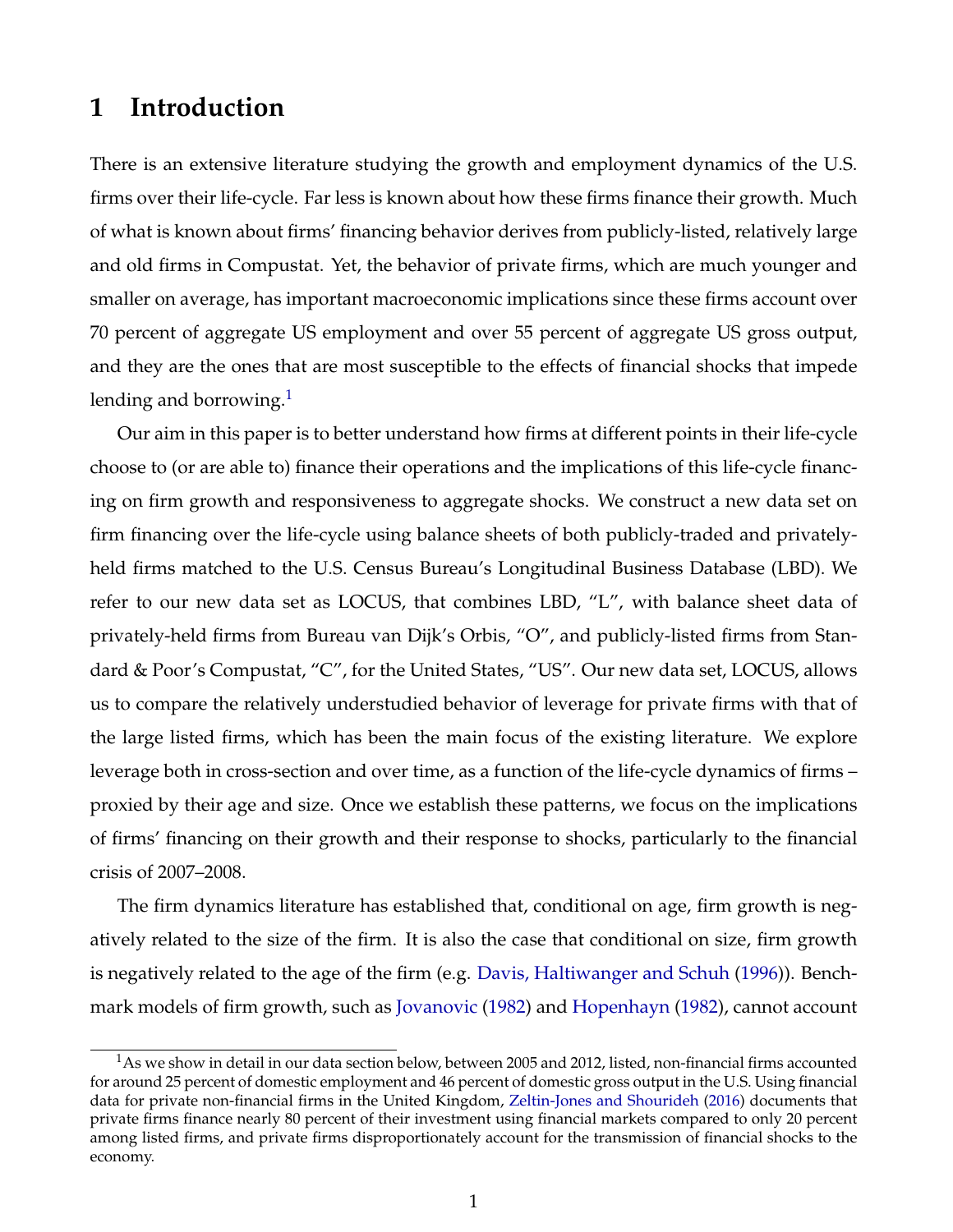for these *conditional* dependencies. In such models, firms of the same age experience the same growth rate independently of their size. [Cooley and Quadrini](#page-45-0) [\(2001\)](#page-45-0) show that adding financial frictions to these models in the form of costly default and equity issuance can account for these life-cycle dynamics, since financial frictions cause firm size to depend not only on firm's productivity but also on equity. [Albuquerque and Hopenhayn](#page-44-0) [\(2004\)](#page-44-0) can also account for the firm dynamics observed in the data, though in their model financial frictions arise due to imperfect enforceability.

We can test main predictions of these firm dynamics models with financial frictions using our new U.S. firm-level data, LOCUS. This exercise will lead to two main contributions that are relevant for the literatures both on firm dynamics and financial frictions. First, despite having plausible theoretical mechanisms for generating realistic firm dynamics, there is very little evidence on the role of financial frictions in these dynamics. Second, models of financial frictions have very different predictions on how firms of different ages and sizes will borrow, and why. For example, the models of [Cooley and Quadrini](#page-45-0) [\(2001\)](#page-45-0) and [Albuquerque and Hopen](#page-44-0)[hayn](#page-44-0) [\(2004\)](#page-44-0) predict different relationships between firm size and leverage. The former model implies that smaller, younger and more productive firms have higher leverage, and leverage declines over time as firms increase their equity. Hence, size and leverage are negatively associated conditional on age and productivity. In contrast, [Albuquerque and Hopenhayn](#page-44-0) [\(2004\)](#page-44-0) implies that larger and more productive firms have larger projects financed with long-term debt. Over time as firms' equity grow, firms pay down their long-term debt, which relaxes the borrowing constraint on the short-term debt. Therefore, as firms grow, they incur more shortterm debt, leading to a positive relation between firm size and leverage based on short term debt. Total leverage (sum of short-term and long-term debt) and size might still be negatively related. Both of these models also predict a negative relation between age and leverage since young firms borrow more. There are other models of financial frictions such as [Buera and Moll](#page-45-1) [\(2015\)](#page-45-1) that assume that firms operate a constant returns technology and hence all firms have the same borrowing limit, and there is no heterogeneity in firm leverage by firm age and size.

Our results show extensive heterogeneity in leverage by firm age and size among private firms.<sup>[2](#page-3-0)</sup> In the cross section of private firms, larger firms are more leveraged regardless of the maturity of the debt and they have less equity as a fraction of their assets. Over time, as private

<span id="page-3-0"></span><sup>&</sup>lt;sup>2</sup>The relationships between leverage and size (or age) are conditional on all other firm-level observables that can influence leverage, which we control for in our analysis.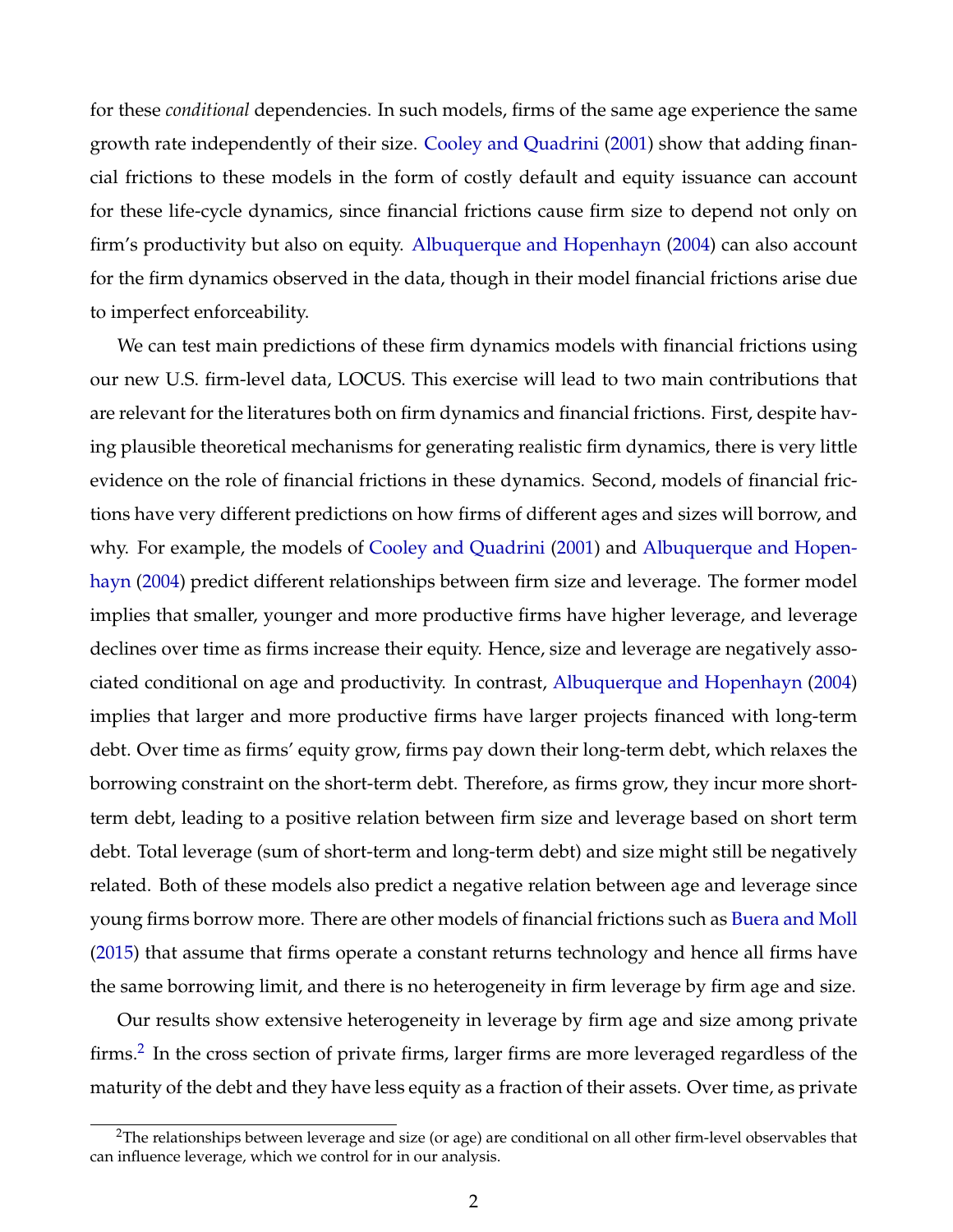firms get older, their leverage decreases, both in terms of short-term and long-term debt, and their equity increases as a fraction of assets. Small private firms are the least leveraged, but young private firms are the most leveraged, indicating that size and age have different relationships with leverage for private firms. The negative relationship between age and leverage is most likely driven by firms starting out at a size that is below their efficient scale, and so new firms choose to borrow more than older firms.

For public firms, the relationship between short-term leverage and size is weak and slightly negative. In contrast, very large public firms have high leverage in terms of long-term debt. This compositional effect results in no robust relation between total leverage and size for public firms. At the same time, equity-size relationship has an inverted U-shape for public firms. Since these firms have access to external equity via stock issuances, they issue less external equity and turn toward long-term debt borrowing as they become larger. Compared to private firms, the relationship between age and leverage is far weaker among public firms for all measures of leverage. Public firms appear to slightly reduce their equity as they age, which is consistent with them being leveraged in long term debt as they grow older and become larger.

What do these result imply for firm growth and response to aggregate shocks? Borrowing constraints of firms play a critical role in macroeconomic analyses when there are financial frictions. In the models such as [Holmstrom and Tirole](#page-47-2) [\(1997\)](#page-47-2), cash flows determine the constraint, whereas the liquidation value of physical assets that firms can pledge as collateral is important in models such as [Hart and Moore](#page-47-3) [\(1994\)](#page-47-3); [Schliefer and Vishny](#page-49-1) [\(1992\)](#page-49-1); [Bernanke and Gilchrist](#page-44-1) [\(1999\)](#page-44-1), [Kiyotaki and Moore](#page-48-0) [\(1997\)](#page-48-0), [Mendoza](#page-48-1) [\(2010\)](#page-48-1), [Jermann and Quadrini](#page-47-4) [\(2012\)](#page-47-4), [Moll](#page-48-2) [\(2014\)](#page-48-2), [Buera and Moll](#page-45-1) [\(2015\)](#page-45-1), [Evans and Jovanovic](#page-46-1) [\(1989\)](#page-46-1), [Brunnermeier and Sannikov](#page-45-2) [\(2014\)](#page-45-2).<sup>[3](#page-4-0)</sup> No matter how the borrowing constraint is determined, this literature typically abstracts from firm heterogeneity and firm dynamics to mainly focus on short-term borrowing behavior represented by a one-period borrowing constraint that limits the amount a representative firm can borrow to some linear function of its assets. The constraint can also include the aggregate price of capital as in [Bernanke and Gertler](#page-44-2) [\(1989\)](#page-44-2), [Virgiliu and Xu](#page-49-2) [\(2014\)](#page-49-2).

At the same time, a large body of work in macro and corporate finance literatures seeks to understand the effect of firm heterogeneity on sales, investment, and employment responses of firms to aggregate shocks, where these shocks lead to tightening of credit such as finan-

<span id="page-4-0"></span> $3$ [Lian and Ma](#page-48-3) [\(2015\)](#page-48-3) show that, in a sample of listed firms, large firms' constraints are determined by cash flows, whereas small firms are more dependent on asset values.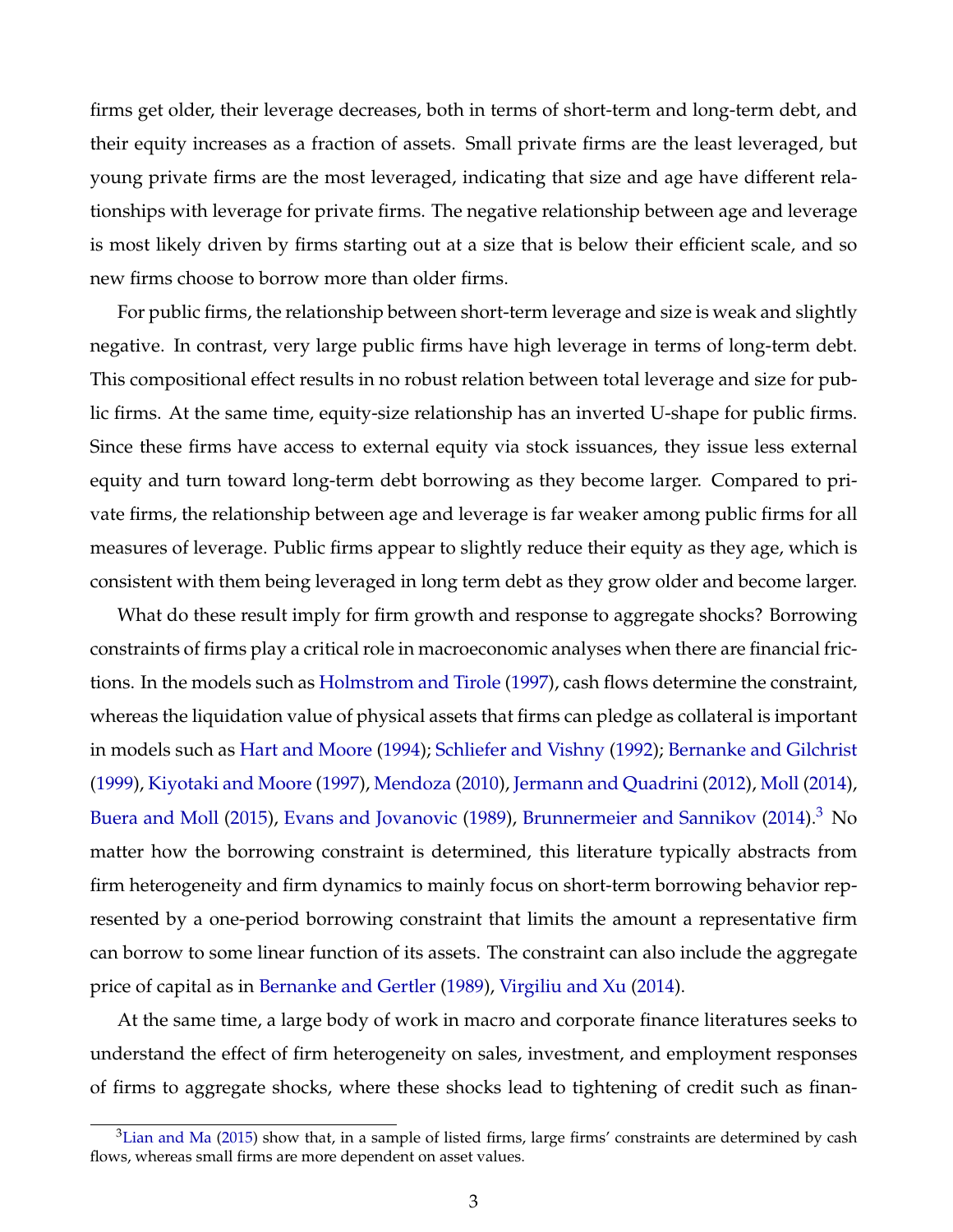cial crises or contractionary monetary policy. Models such as [Cooley, Marimon and Quadrini](#page-45-3) [\(2004\)](#page-45-3), [Khan and Thomas](#page-48-4) [\(2013\)](#page-48-4), [Gopinath, Kalemli-Ozcan, Karabarbounis and Villegas-Sanchez](#page-47-5) [\(2017\)](#page-47-5), [Quadrini](#page-49-3) [\(2000\)](#page-49-3), [Cagetti and De Nardi](#page-45-4) [\(2006\)](#page-45-4), [Dinlersoz, Hyatt and Janicki](#page-46-2) [\(2017\)](#page-46-2) put firm heterogeneity at the heart of financial constraints. These constraints play an important role in the propagation of aggregate shocks. The seminal work by [Gertler and Gilchrist](#page-46-3) [\(1994\)](#page-46-3), shows that adverse shocks are propagated via small firms' constraints in access to capital markets; that is, the financial accelerator mechanism works via credit constraints for small firms.

The empirical literature is divided on the role of heterogeneity in the transmission of monetary policy. While there are many empirical papers using data on listed firms from Compustat that show a higher sensitivity of small firms to credit tightening measured as recessions or monetary policy tightening (e.g. [Farre-Mensa and Ljungqvist](#page-46-4) [\(2016\)](#page-46-4), [Rajan and Zingales](#page-49-4) [\(1995\)](#page-49-4), [Whited and Wu](#page-49-5) [\(2006\)](#page-49-5)), there are others that use confidential data on select private firms from QFR database of Census Bureau and show that large firms respond more in terms of sales, inventories, short-term debt and employment (e.g. [Kudlyak and Sanchez](#page-48-5) [\(2017\)](#page-48-5), [Chari,](#page-45-5) [Christiano and Kehoe](#page-45-5) [\(2013\)](#page-45-5)). $<sup>4</sup>$  $<sup>4</sup>$  $<sup>4</sup>$  Even if small firms are more sensitive to shocks, the difference</sup> is not meaningful economically and also cannot be explained by financial frictions as shown by [Crouzet and Mehrotra](#page-46-5) [\(2017\)](#page-46-5). Using aggregate public data from the U.S. Census Bureau's Business Dynamics Statistics (BDS), [Moscarini and Postel-Vinay](#page-48-6) [\(2012\)](#page-48-6) also find that in the previous recessions, large firms suffered more than small firms in terms of employment; a finding confirmed by [Kudlyak and Sanchez](#page-48-5) [\(2017\)](#page-48-5) for the Great Recession. [Fort, Haltiwanger, Jarmin](#page-46-6) [and Miranda](#page-46-6) [\(2013\)](#page-46-6) argue that this literature fails to separate the role of age and size.<sup>[5](#page-5-1)</sup> In particular, QFR does not contain measures of firms' age, whereas Compustat does not include age and it measures employment using a firm's global operations, not just the U.S. domestic employment. LBD and BDS databases of the Census Bureau, instead, provide both domestic employment and age measures for all private and public firms in the U.S. This coverage is key since different shocks (financial versus demand) and different cyclical episodes (monetary policy changes versus unemployment spells) might affect the response of small and large firms differentially conditional on their age. Using BDS and focusing on a longer time span, [Fort et](#page-46-6) [al.](#page-46-6) [\(2013\)](#page-46-6) find that young/small business are more sensitive to businesses cycle shocks.

<span id="page-5-0"></span><sup>&</sup>lt;sup>4</sup>The latter paper shows that greater sensitivity of small firms is not robust to all time periods and in most recessions since 1950s the response of small and large firms were similar.

<span id="page-5-1"></span><sup>5</sup>For instance, [Moscarini and Postel-Vinay](#page-48-6) [\(2012\)](#page-48-6) does not condition on age.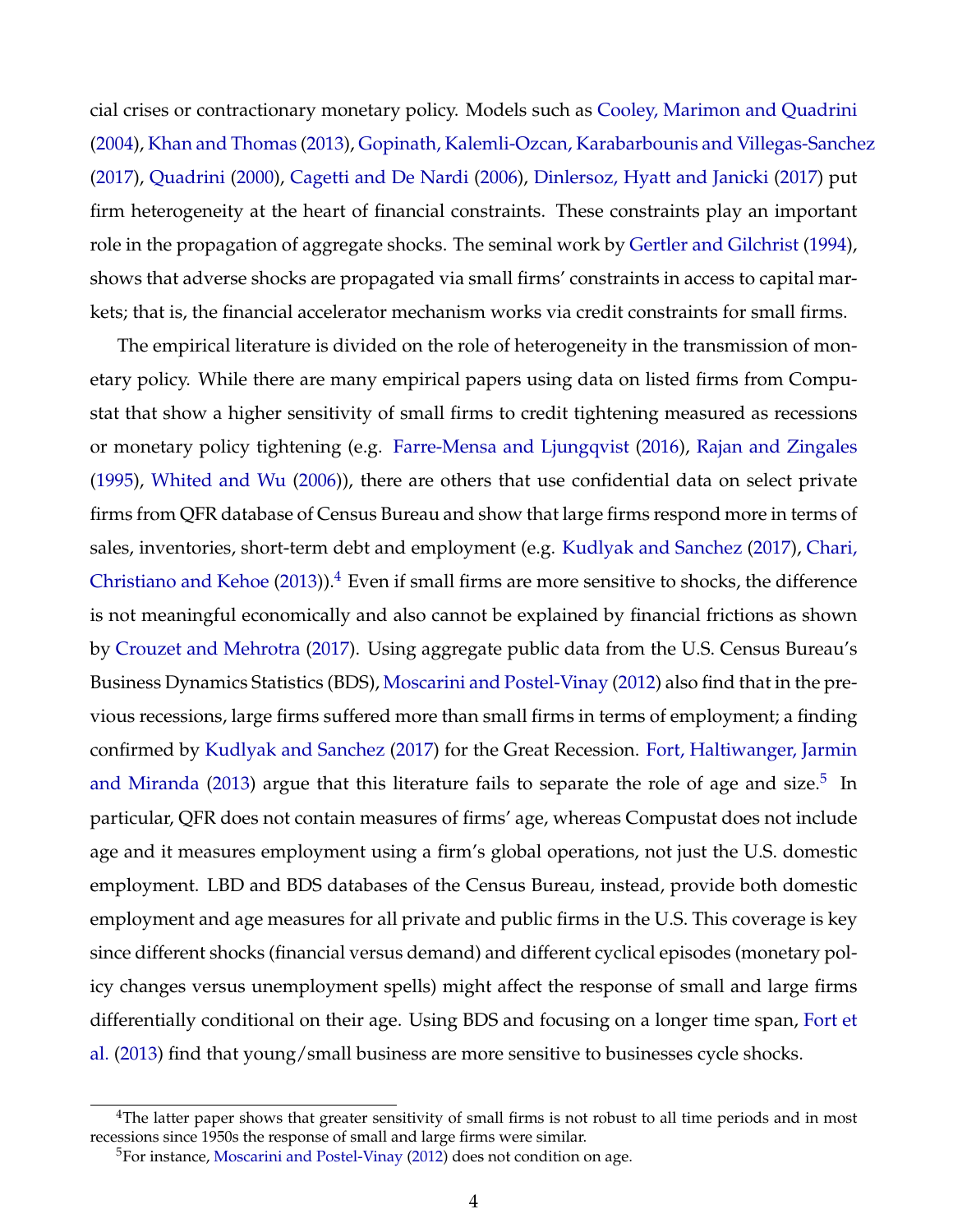It has also proven difficult to map firm size to financial constraints via variables on actual borrowing such as leverage, short-term debt and liquid assets. [Crouzet and Mehrotra](#page-46-5) [\(2017\)](#page-46-5) shows that there is no difference by firm size in the behavior of short-term debt and bank debt as a response to business cycles. On the other hand, matching listed firms from Compustat to their establishments in LBD data, [Giroud and Mueller](#page-47-6) [\(2017\)](#page-47-6) show that firm leverage is important in propagation and when house prices dropped employment fell significantly more in establishments belonging to more leveraged listed firms. [Jeenas](#page-47-7) [\(2018\)](#page-47-7), using listed firms from Compustat, shows that highly leveraged firms are *more* responsive to monetary policy shocks in terms of investment, since they decrease investment more after a monetary policy contraction. Using Compustat data and similar high frequency identification of monetary policy shocks, [Ottonello and Winberry](#page-48-7) [\(2018\)](#page-48-7) find exact opposite result that highly leveraged firms are *less* responsive to monetary policy shocks, that is, after a monetary policy contraction, these firms invest more. Papers that identify credit supply shocks directly show that small and young firms are affected more by such shocks (e.g. [Chodorow-Reich](#page-45-6) [\(2014\)](#page-45-6), [Chodorow-Reich](#page-45-7) [and Falato](#page-45-7) [\(2017\)](#page-45-7), [Gilchrist, Siemer and Zakrajsek](#page-47-8) [\(2018\)](#page-47-8).)

We argue that in order to identify the link between firm size, leverage and financial constraints, three ingredients are key: First, one has to condition on age. Second, the dataset has to encompass full size distribution covering the range of small firms, and third, size should be measured with employment. We believe, most of the previous findings in the literature reflect differences in the growth and financing policies of firms at different stages of firms' lifecycles. Firms' need for internal versus external finance will vary with their lifecycle and firms which use external finance will be more susceptible to credit shocks. In that sense, large firms, by having a greater access to credit, might be more negatively impacted during periods of credit crunch. On the other hand, very large firms can also substitute between bank and market debt. Similarly, very small firms might have limited access to credit during both normal times and crisis times and hence hard to identify the effect of shocks on such firms. As a result, higher leverage in terms of short-term debt may not be mapped directly to being finan-cially constrained and thus coverage of both small and large firms is essential.<sup>[6](#page-6-0)</sup> Our finding

<span id="page-6-0"></span><sup>6</sup>[Kalemli-Ozcan, Laeven and Moreno](#page-48-8) [\(2018\)](#page-48-8), using ORBIS data for private firms for several European countries, show that firms who entered the crisis with higher leverage in 2009, decreased their investment more in the aftermath of the crisis. They also show that larger firms, who invest less during normal times, invested more during the crisis time. This result supports the conjecture that highly leveraged firms become financially constrained during the crisis when the credit conditions tighten. Not all *large firms* are highly leveraged and this allows to identify different roles for leverage and size in determining investment, where both large and low leveraged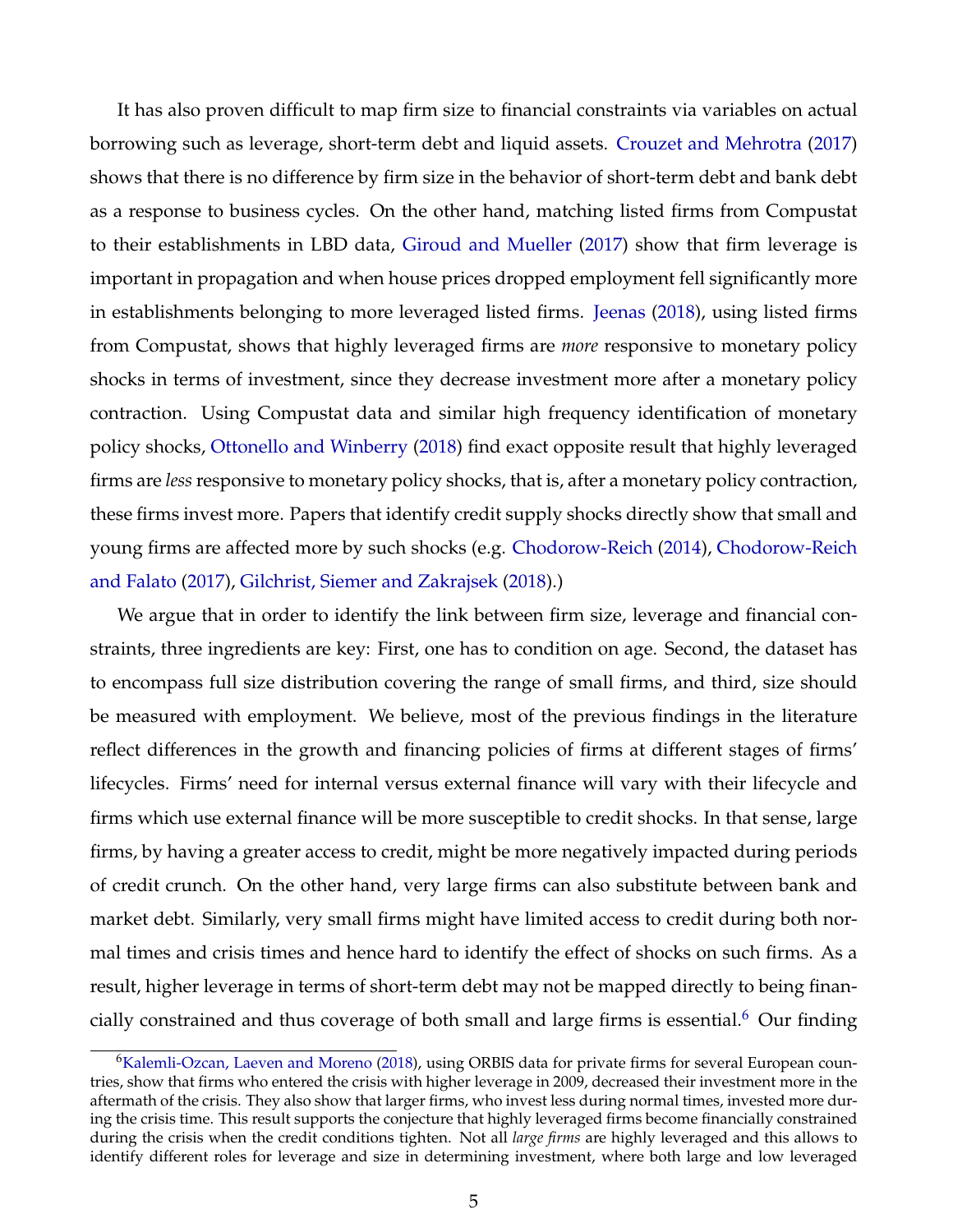that short-term leverage ratios are higher in larger "private" firms but lower in larger "public firms" supports this line of argument. And finally, employment is a better measure of size than assets. Most papers measure size with assets and typical small firm measure of 25th-30th percentile in sales or assets will correspond to firms with assets less than 1 billion, which is not small. In addition depending on whether assets are measured at book value or at market value, a size measure based on assets will fluctuate more (or less) than a size measure based on employment even though the firm is actually not growing or shrinking.

In models of financial frictions, firms sometimes do not borrow because they operate at an efficient scale, and sometimes because they are unable to access credit. Our finding that leverage ratios are higher in larger firms may be driven by larger firms having better and larger projects to finance, and therefore demand more credit, or lenders may be more willing to lend to larger firms and hence small firms are credit constrained. We argue that size being an important correlate of leverage for private firms is at least in part driven by credit constraints that differentially affect small firms. To test this implication, we use the "Great Recession" as a shock to financial conditions, which can make financial frictions matter more for already constrained firms and also for firms who become constrained when credit conditions tighten. In fact, this is exactly what we find. For private firms, it is not only that small firms have even lower leverage, but also larger private firms are affected from the crisis and decrease their borrowing relative to their assets. Short-term leverage is more strongly associated with size in the pre-crisis period than during the crisis period, i.e. the size differential contracts during the crisis. This finding is similar to the papers that find that larger firms respond more to the episodes of credit tightening. Our results suggest that some firms might be credit constrained both in normal and crisis times (small private firms) and some firms might become more constrained during the crisis times (large private firms) and some firms are never appear to be constrained (large public firms). $<sup>7</sup>$  $<sup>7</sup>$  $<sup>7</sup>$ </sup>

Our results condition on standard determinants of leverage such as collateral/tangibility and sector-year fixed effects and firm-level profitability in order to account for sector and firm level demand shocks, which allow us to interpret the variations in actual amount of borrowing stemming mostly from variations in the maximum amount firms can borrow (financial con-

firms invest more when credit frictions tighten.

<span id="page-7-0"></span><sup>7</sup>Using financial data from the universe of firms in Canada, [Huynh, Paligorova and Petrunia](#page-47-9) [\(2018\)](#page-47-9) obtain results that are similar to our results from the U.S. They find that private firms have more leverage than public firms, driven by the fact that private firms rely more on short-term debt compared to public firms.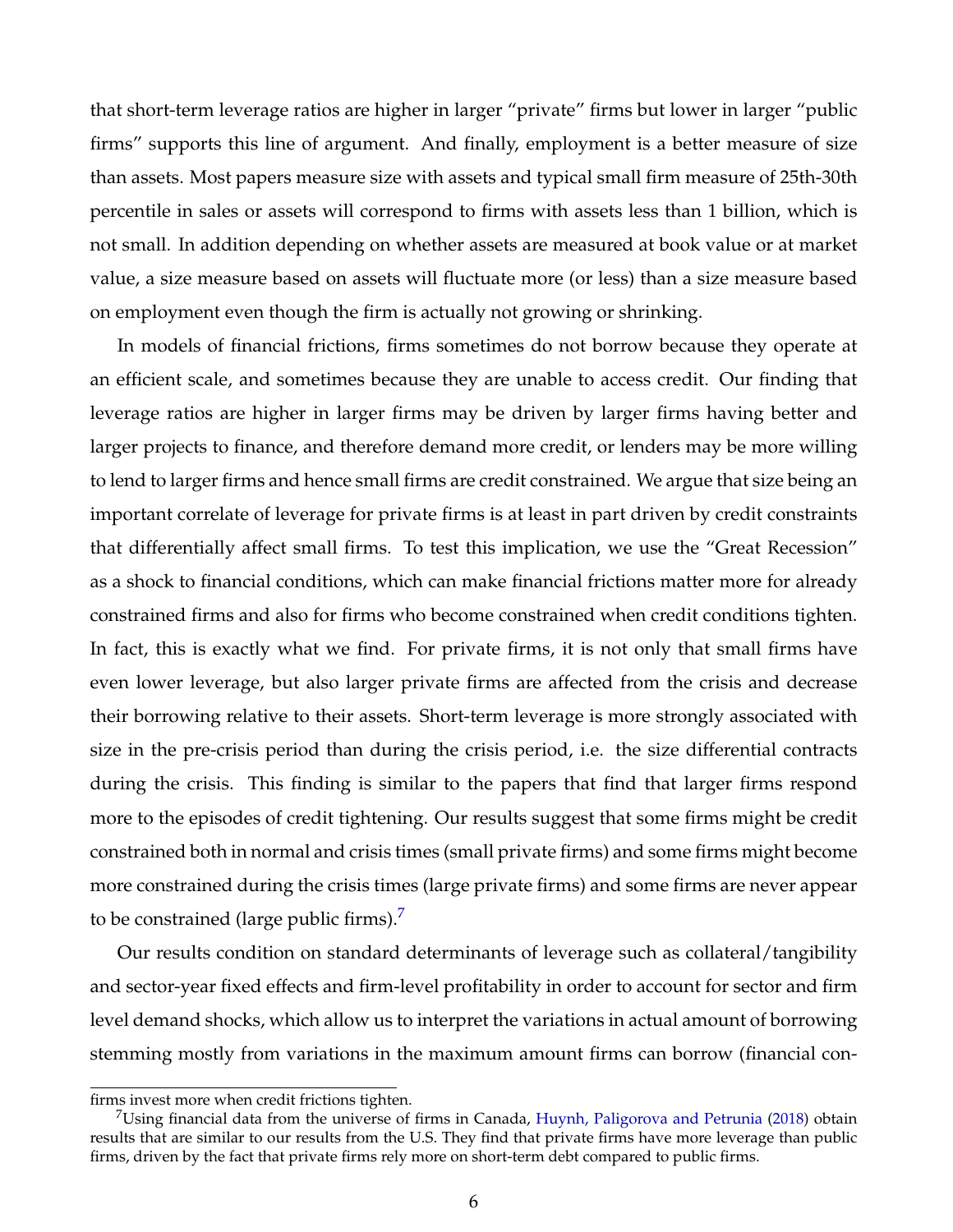straints), where this amount changes across firms of different sizes and ages. In other words, our underlying assumption is that, conditional on observables that can affect demand for borrowing, for a given firm size (or age) level there are enough financially constrained firms that the average leverage of firms reflects the underlying borrowing constraint for that level. We also condition on labor productivity as an additional proxy for growth potential and underlying productivity of firms. The estimates on firms' productivity further supports our access to finance/financial frictions interpretation, since more productive firms, conditional on age and size, have higher short-term leverage as predicted, but only if these firms are private firms. There is no relation between productivity and short-term leverage for public firms. Productive public firms have higher leverage based on long-term debt, whereas the relationship between productivity and long-term leverage is insignificant for private firms. These results suggest that smaller private firms have more difficulty accessing long-term financing, even if they are productive. The firm fixed effect panel specification that uses "within" variation show the robust relationship between firm size and short-term leverage, further supporting our interpretation. This result is noteworthy since in general the literature using listed firms find very persistent patterns in leverage, where firm fixed effects specifications lead to insignificant connection between leverage and its determinants, collateral, profitability and size (e.g. [Lemmon,](#page-48-9) [Roberts and Zender](#page-48-9) [\(2008\)](#page-48-9).)

Our results in terms of firm growth are as follows. We show that leverage and firm growth are strongly positively correlated for private firms in the cross section both during normal times and during the crisis. In the firm fixed effect panel specifications, this positive result weakens during the crisis, which suggests that financial constraints might become more binding for a larger set of private firms during the crisis. If these firms finance their growth with leverage during normal times and cannot borrow as much during crisis times, then the relation between growth and leverage should become weaker, when we identify this relation from within firm variation. By contrast, public firms' growth is negatively related to their short-term leverage in normal times and this relation is not affected by the crisis. This result is consistent with public firms not being financially constrained, but rather slow-growing large public firms being leveraged. In addition, size has no differential affect on firm growth during crisis only when we control for short-term leverage, which suggest that size is a good predictor of financial constraints that is captured by short-term leverage.

We proceed as follows. Section [2](#page-9-0) reviews the literature. Section [3](#page-13-0) describes the data and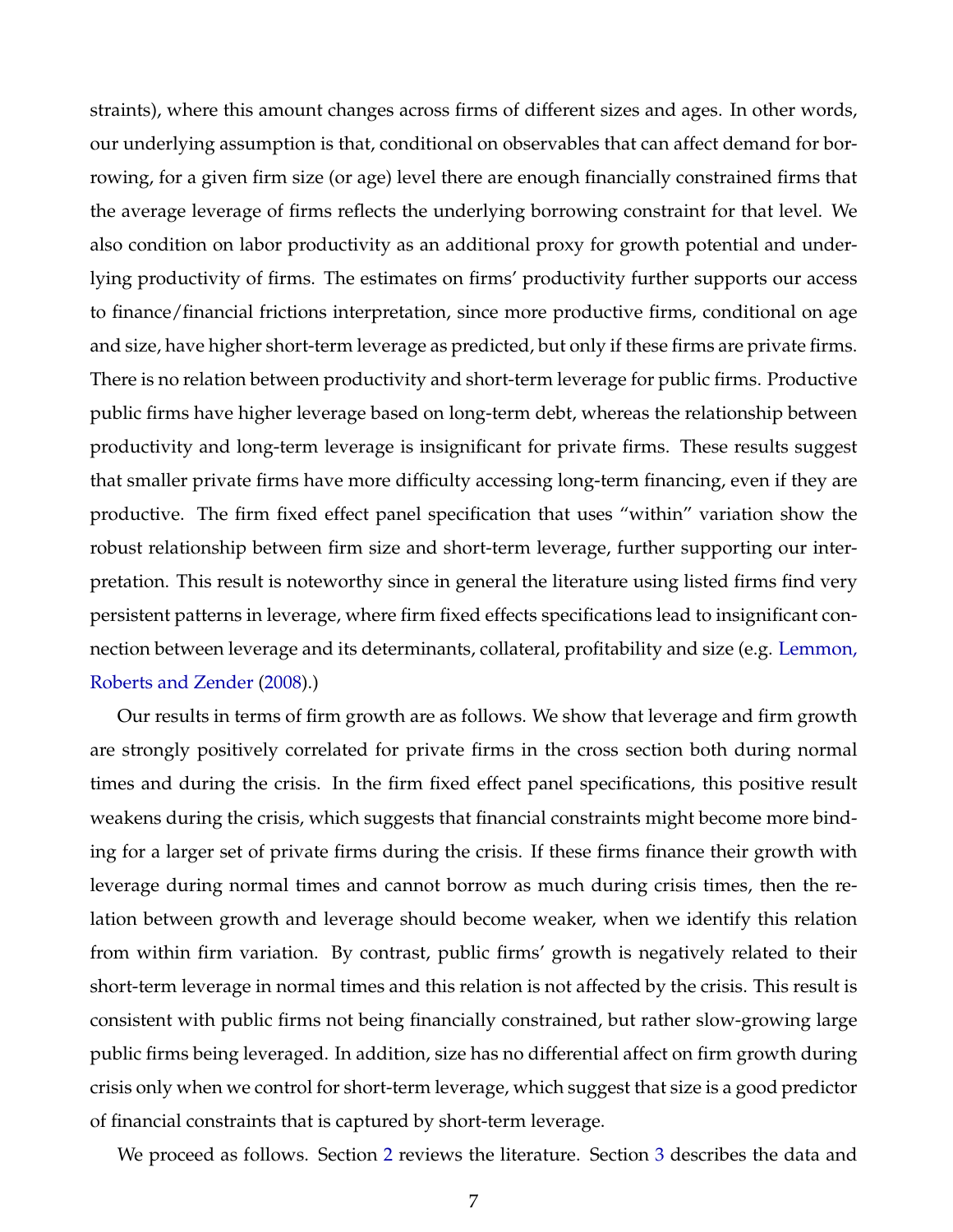presents detailed statistics on the share of aggregate US economic activity accounted by listed firms. Section [4](#page-26-0) describes the empirical methodology and results. Section [5](#page-42-0) concludes.

## <span id="page-9-0"></span>**2 Literature**

In this section, we provide a brief survey of the literatures that our paper relates to. We start with the literature on firm borrowing and financial constraints and its implications on how firm age and firm size may be related to both the borrowing behavior and the financial constraints firms face.

A large number of studies have proposed models in which agents borrow in order to finance projects. Contributions such as [Bernanke and Gertler](#page-44-2) [\(1989\)](#page-44-2) and [Kiyotaki and Moore](#page-48-0) [\(1997\)](#page-48-0) introduce financial frictions into standard macroeconomic models and demonstrate that financial frictions have substantial ability to amplify business cycle fluctuations. $^8$  $^8$  In most models, the borrowing constraint takes the generic form

<span id="page-9-2"></span>
$$
b_t \leq \theta k_t \tag{1}
$$

where  $t$  denotes time,  $b_t$  is debt,  $k_t$  is capital (or assets) and  $\theta$  is a constant that limits debt to a fraction of assets. Capital can be a function of aggregate prices (e.g. *kt*(*Pt*)), in order to generate the financial accelerator mechanism via valuation of assets. Another version of this constraint may include interest rate, *R<sup>t</sup>* . In that case the constraint can be written as

$$
R_t b_t \leq \theta k_t \tag{2}
$$

Most of these models abstract from entry, firm growth and exit, and make no predictions about the relationship between borrowing and firm age. Other contributions in the macro literature, such as [Mendoza](#page-48-1) [\(2010\)](#page-48-1) and [Jermann and Quadrini](#page-47-4) [\(2012\)](#page-47-4), employ representative agent models and do not make cross-sectional predictions about the relationship between size and borrowing behavior. In such models, the borrowing constraint binds,  $b_t = \theta k_t$ . Clearly, this class of models will imply constant leverage in the cross-section of firms. Given the firm-

<span id="page-9-1"></span><sup>8</sup>[Kiyotaki and Moore](#page-48-0) [\(1997\)](#page-48-0) propose an extension of their representative agent framework in which only some firms have investment opportunities in any given period while those firms without investment opportunities will pay down their debts. This extension of their model therefore might predict a positive relationship between borrowing and size.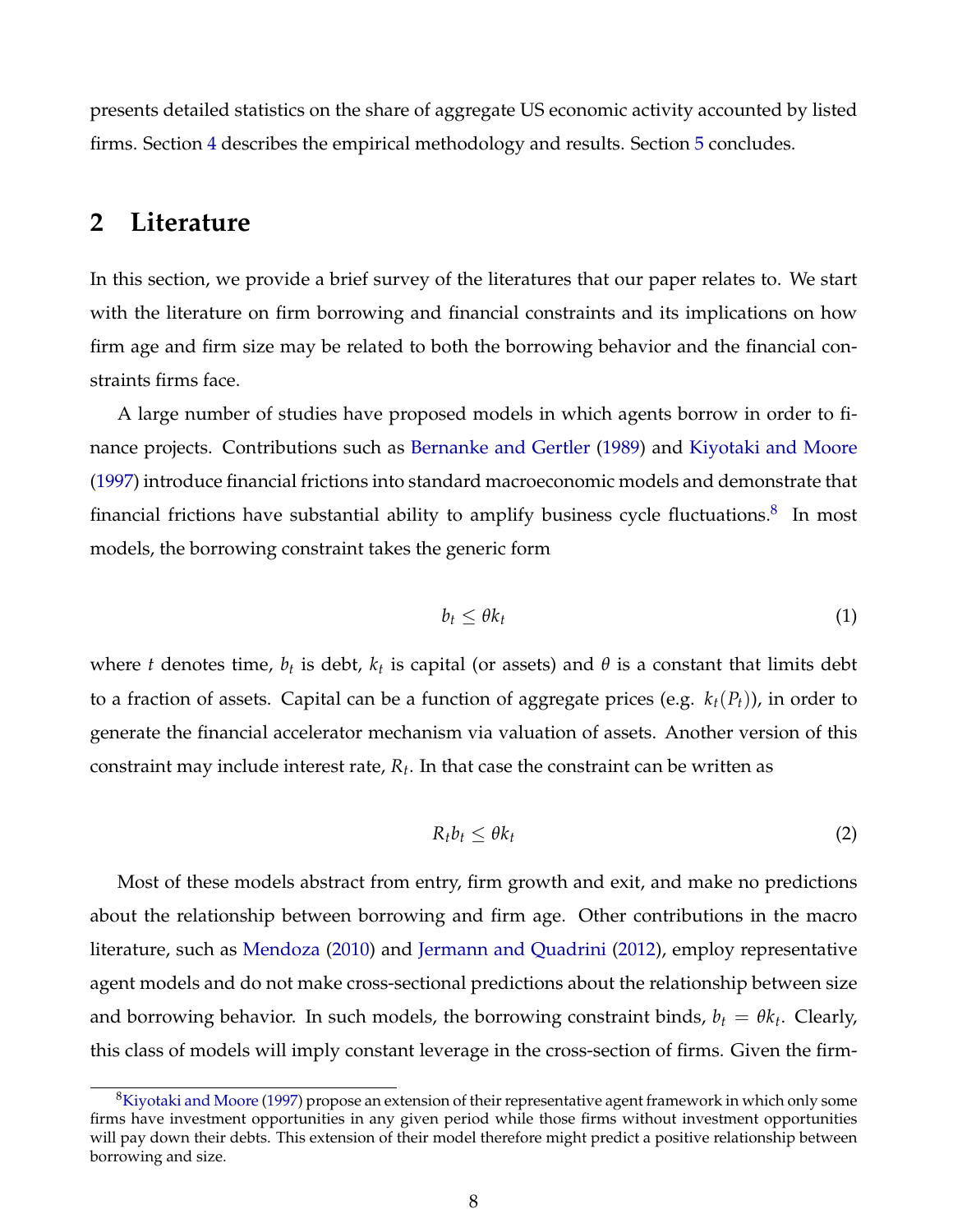level heterogeneity in the data, we explore a model in which there is such heterogeneity.

There is a set of models that introduce heterogeneity in productivity among firms. This heterogeneity leads to a firm size distribution. However, when firms operate constant returns to scale technologies, firms borrow as much as they can up to a borrowing constraint. This is the case in models such as [Moll](#page-48-2) [\(2014\)](#page-48-2) and [Buera and Moll](#page-45-1) [\(2015\)](#page-45-1), where firms always borrow as much as they can, implying that the ratio of borrowing to total assets, and hence leverage, does not vary among active firms, and the leverage is the same for firms of different sizes. Hence, it is not possible to obtain predictions about differences in cross-sectional financial frictions relating to firm size and firm leverage.

Richer predictions on how borrowing behavior may be related to firm size and firm age come from the smaller set of studies in which firms operate decreasing returns to scale technologies. For instance, [Cooley and Quadrini](#page-45-0) [\(2001\)](#page-45-0), [Khan and Thomas](#page-48-4) [\(2013\)](#page-48-4), and [Crouzet and](#page-46-5) [Mehrotra](#page-46-5) [\(2017\)](#page-46-5) introduce financial frictions into models of industry dynamics. A decreasing returns to scale technology is also a common modeling choice in the entrepreneurship and occupational choice literature as in [Cagetti and De Nardi](#page-45-4) [\(2006\)](#page-45-4), [Buera and Shin](#page-45-8) [\(2013\)](#page-45-8), [Bas](#page-44-3)[setto, Cagetti and De Nardi](#page-44-3) [\(2015\)](#page-44-3), and [Dinlersoz et al.](#page-46-2) [\(2017\)](#page-46-2). $^9$  $^9$  In most of these models, the borrowing constraint a firm faces is specified again as a short term (one-period) constraint, where borrowing is limited to some multiple of the entrepreneur's current capital or assets. The multiple can be a constant (e.g. [Evans and Jovanovic](#page-46-1) [\(1989\)](#page-46-1), [Quadrini](#page-49-3) [\(2000\)](#page-49-3), [Cagetti and](#page-45-4) [De Nardi](#page-45-4) [\(2006\)](#page-45-4)), as in the above equations, or a more general function of the firm's produc-tivity or capital stock (e.g. [Virgiliu and Xu](#page-49-2) [\(2014\)](#page-49-2), [Khan and Thomas](#page-48-4) [\(2013\)](#page-48-4)).<sup>[10](#page-10-1)</sup>

These models generally imply that entrepreneurs with more productive (larger) projects take out larger loans than those with less productive (smaller) ones, and with predictions about borrowing behavior by firms as they age and grow.<sup>[11](#page-10-2)</sup> Decreasing returns to scale implies that

<span id="page-10-0"></span><sup>&</sup>lt;sup>9</sup>While some models assume all firms employ a decreasing returns to scale technology, models such as [Cagetti](#page-45-4) [and De Nardi](#page-45-4) [\(2006\)](#page-45-4), [Bassetto et al.](#page-44-3) [\(2015\)](#page-44-3), and [Dinlersoz et al.](#page-46-2) [\(2017\)](#page-46-2) distinguish between an entrepreneurial sector in which firms are operated by households using a decreasing returns to scale technology, and a corporate sector which is characterized by a constant returns to scale technology. In these models, financial constraints apply only to the entrepreneurial sector.

<span id="page-10-1"></span> $^{10}$ In [Gopinath et al.](#page-47-5) [\(2017\)](#page-47-5), although firms operate under CRS, the limit on borrowing is a convex function of firm's capital, implying that the constraint on borrowing relaxes as a firm grows, but at a decreasing rate. This models also implies larger firms are more leveraged.

<span id="page-10-2"></span> $11$ In some of these models, there is an important distinction between the predictions on firm size unconditionally, and conditional on age. Because all firms start out small, the set of large firms contains many that have paid off their debts. Hence, borrowing declines in firm size in Figure 3 of [Cooley and Quadrini](#page-45-0) [\(2001\)](#page-45-0) (page 1296). But conditional on age, firms that borrow more are those that experience better productivity shocks.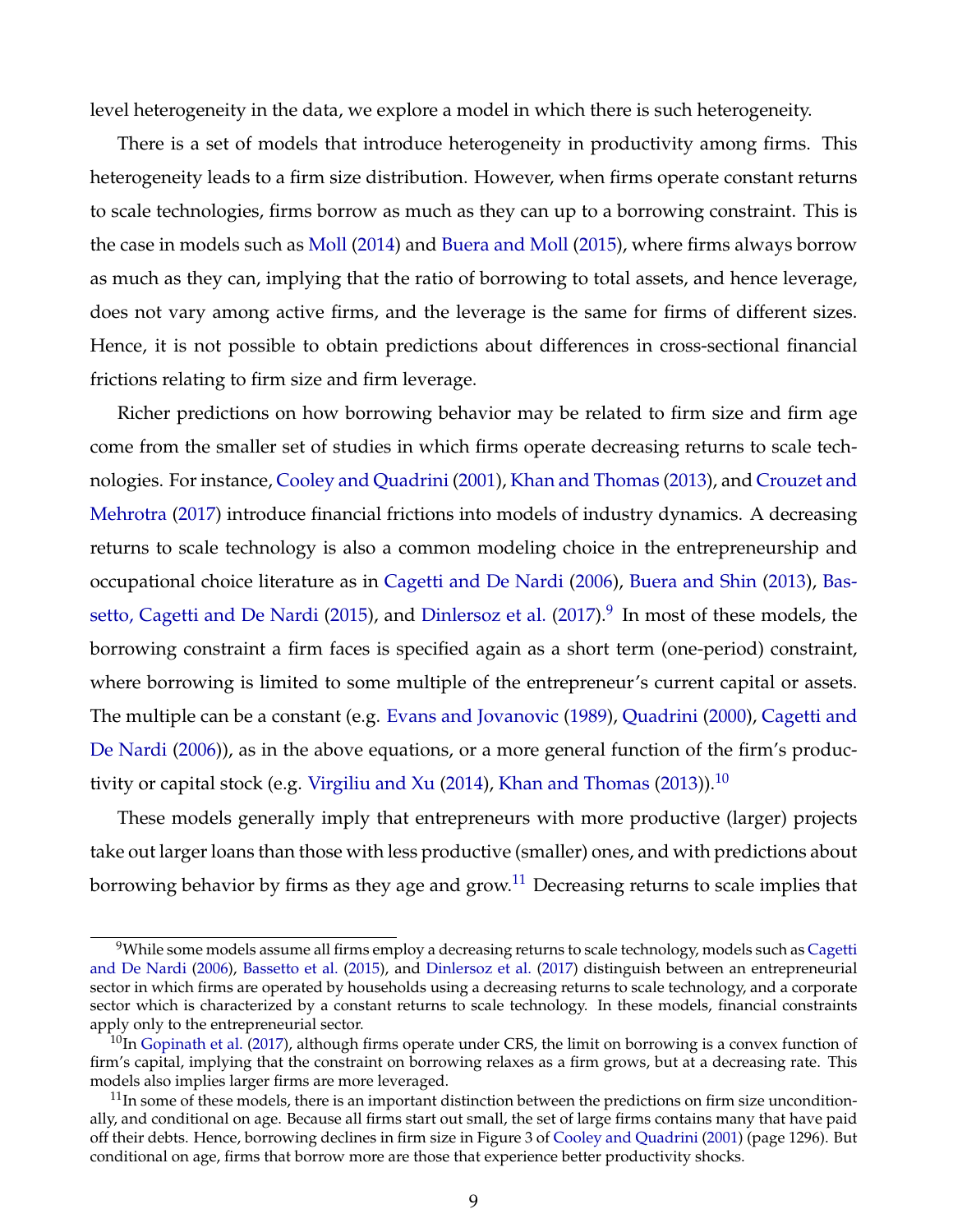firms have an optimal size, and as firms approach this size, the incentive to borrow and the amount borrowed as a fraction of firm's assets naturally lessens. A natural prediction of these models is that firm leverage should be decreasing in age.<sup>[12](#page-11-0)</sup>

Models in which entrepreneurs operate such decreasing returns to scale technologies make more ambiguous predictions about how borrowing will vary by firm size, which also vary with specific modeling choices. In most such models, businesses with better ideas will want to borrow more than those with worse ideas. In most cases, this leads to larger businesses having more leverage, at least very soon after entry. Indeed, [Hurst and Lusardi](#page-47-10) [\(2004\)](#page-47-10) argue that the vast majority of entrepreneurs do not require a large loan to operate their businesses at an efficient scale and so are not credit constrained. [Cagetti and De Nardi](#page-45-4) [\(2006\)](#page-45-4) reconcile this finding with this class of models via a calibration in which only the largest businesses are affected by credit constraints because most business owners provide all needed finance. The longer term differential depends on the speed of debt repayment. However, this size-leverage depends on the way that financial frictions are modeled. In [Cooley and Quadrini](#page-45-0) [\(2001\)](#page-45-0) financial frictions are modeled via default risk that is priced with an interest rate differential rather than a borrowing limit. Financial intermediaries share the costs of default, which in turn induces smaller, riskier businesses of any age to borrow more. However, when financial intermediaries choose the size of loans (i.e., have a borrowing limit that is endogenously determined) as in [Albuquerque and Hopenhayn](#page-44-0) [\(2004\)](#page-44-0), more productive businesses may be allowed a higher leverage ratio than smaller ones since they are further away from the exit threshold.

A smaller number of studies on financial frictions endogeneize borrowing and distinguish between short term and long term debt, including [Diamond](#page-46-7) [\(1991\)](#page-46-7), [Albuquerque and Hopen](#page-44-0)[hayn](#page-44-0) [\(2004\)](#page-44-0), and [Alfaro, Bloom and Lin](#page-44-4) [\(2016\)](#page-44-4). The model in [Albuquerque and Hopenhayn](#page-44-0) [\(2004\)](#page-44-0) features firm dynamics that is driven by a sequence of revenue shocks over time, which generates predictions regarding borrowing behavior and constraints by firm size and age over the life-cycle of firms. A firm needs to raise an initial amount of capital to start operation, and may also need to borrow in subsequent periods to finance production. Rather than being exogenously given, borrowing constraints naturally arise due to the limited enforcement of contract between the firm and the lender, and the resulting incentives – the lender does not

<span id="page-11-0"></span> $12A$  similar approach is taken by [Clementi and Hopenhayn](#page-45-9) [\(2006\)](#page-45-9). In their framework like many others with a concave production technology, firms start with a large initial investment pay down their debts over time. However, heterogeneity among firms is beyond the scope of their study and so does not offer predictions of borrowing where size is conditional on age.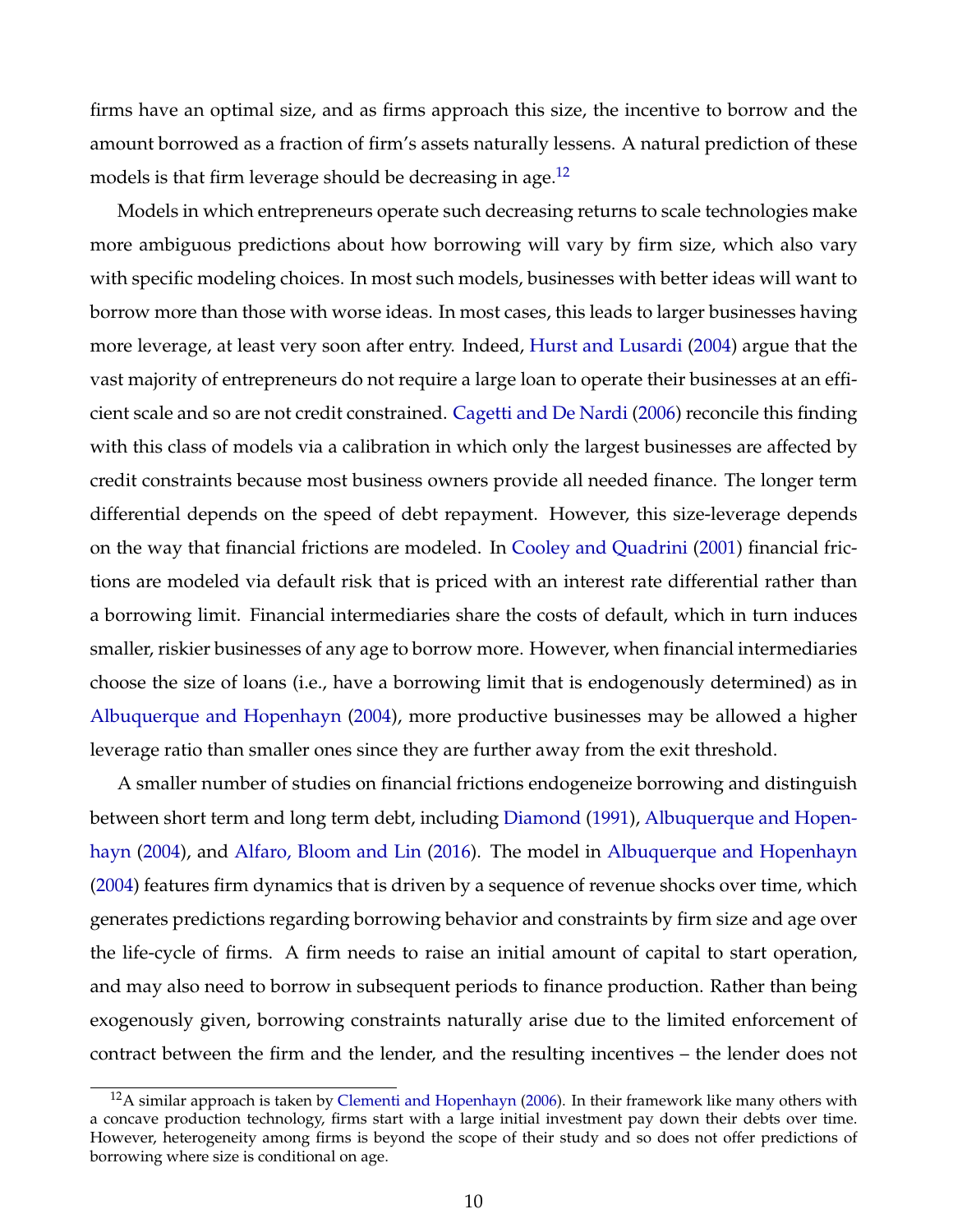necessarily provide all the startup capital to the firm in order to prevent the entrepreneur from running away with some of that capital. Importantly, the model distinguishes between short term and long term debt, which are both endogenously determined and related to each other. As a firm grows, it builds equity, and gradually pays down its debt. The higher a firm's long term debt, the less capital it is able to borrow for current production, resulting in a negative relationship between long term and short term debt. Firms therefore aim to pay their long term debt as quickly as possible to render short term borrowing constraint non-binding.

The [Albuquerque and Hopenhayn](#page-44-0) [\(2004\)](#page-44-0) model has several predictions on the firm life-cycle dynamics of debt.<sup>[13](#page-12-0)</sup> Firms with prospects of better revenue (productivity) shocks and growth opportunities are associated with more debt initially, exhibit lower failure rates, pay off their long-term debt faster, and eliminate their short-term borrowing constraint quicker. At any point in time, larger firms have more leverage and long-term debt, conditional on the revenue shock. As the equity of an entrepreneur grows, debt maturity also changes: shortterm debt increases relative to the long-term debt. In general, short term borrowing constraints relax as a firm grows, and firms can eventually become non-dependent on external financing as they continue to pay off long term debt and the accumulated equity becomes sufficient to finance the firm. Therefore, conditional on the size of the firm, older firms have lower debt.

Most models in this literature impose a short-term borrowing constraint represented by a one-period limit on how much a firm can borrow to finance production. The predictions from models that feature firms with a constant returns to scale technology and a borrowing limit that is independent of firm size are rather stark and suggest that firm borrowing behavior should be independent of firm size.

Our paper is also related to a large literature that tries to understand the determinants of listed firms' balance sheet structure and its effects on investment and hiring decisions. The seminal work of [Rajan and Zingales](#page-49-4) [\(1995\)](#page-49-4), using data on non-financial publicly listed firms in G-7 countries in late 1980s, document that size, profitability, and collateral are the most important determinants of leverage of firms. More recently, [Custodio, Ferreira and Laureano](#page-46-8)

<span id="page-12-0"></span><sup>&</sup>lt;sup>13</sup>Here, we note the model's general predictions. [Albuquerque and Hopenhayn](#page-44-0) [\(2004\)](#page-44-0) also specify a special case in which lenders coordinate on both the availability of credit as well as the borrowing limit, in which case overall debt can be written as a sequence of short-term contracts, and the model exhibits dynamics of total debt in which the borrowing constraint can be characterized by Equation [1,](#page-9-2) where *θ* is a function of prior borrowing, and the firm's productivity draw. But in their more general case, a firm's level of long-term debt is given by an incentive compatible sequence of repayments that solve a recursively defined default problem, and only shortterm debt is characterized as in Equation [1.](#page-9-2)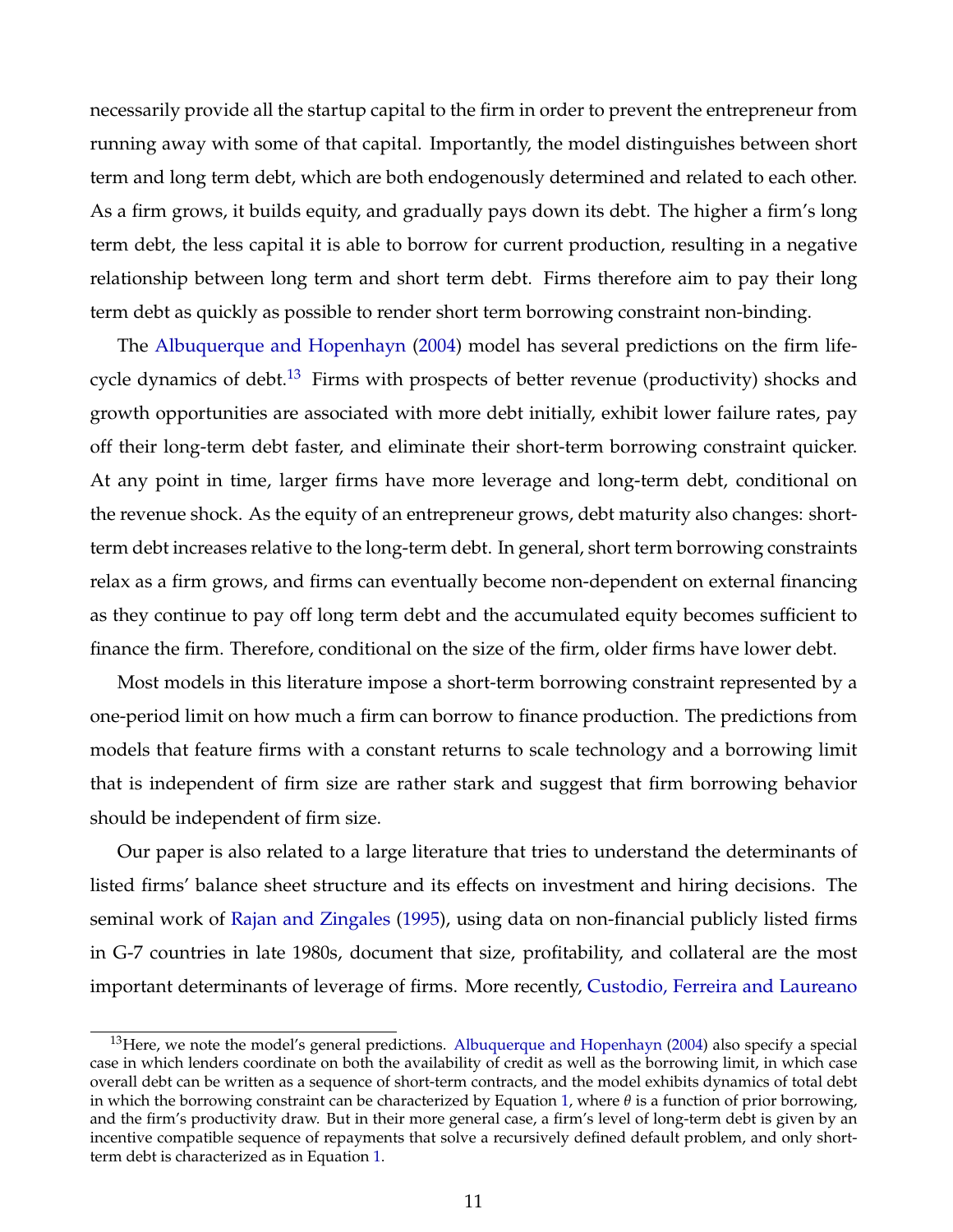[\(2012\)](#page-46-8) document a rising reliance on short-term debt among U.S. listed firms, particularly driven by small firms who face higher information asymmetry and choose to issue more public equity. [Ajello](#page-44-5) [\(2016\)](#page-44-5) finds that between 1989 and 2008, thirty-five percent of U.S. listed firms' investment is funded using financial markets. Similar to [Ajello](#page-44-5) [\(2016\)](#page-44-5), [Covas and Den Haan](#page-46-9) [\(2012\)](#page-46-9) show listed firms finance investment with both debt and equity, and that both forms of financing are more pro-cyclical for smaller listed firms. [Begenau and Salomao](#page-44-6) [\(2015\)](#page-44-6) find that while large firms are able to substitute between debt and equity over the business cycle, small firms' debt and equity are both procyclical.

## <span id="page-13-0"></span>**3 Data**

We argue that a new database is needed that covers the financial accounts of private firms since listed firms in the U.S., account a small of portion of the economic activity. Between 2000 and 2013, around 6,600 firms were actively publicly traded annually, which accounts for a mere 0.13 percent of all firms in the economy.<sup>[14](#page-13-1)</sup> Less clear is the fraction of employment and revenue that these firms account for. This section attempts to shed light on this topic by relying primarily on publicly-available data.

Total U.S. employment is obtained from the Census Bureau's [Business Dynamic Statistics](https://www.census.gov/ces/dataproducts/bds/data_firm.html) (BDS). The BDS is derived from the LBD and covers 98 percent of private employment. Data are available annually and can be broken down by firm size, age, location, and sector. This section uses the economy wide and sector tables. The total employment reported in the economy wide table is used to calculate the contribution of listed firms to total U.S. employment. The sector table includes 9 broad sectors – agriculture, forestry, and fishing (AGR); mining (MIN); construction (CON); manufacturing (MAN); transportation, communication and public utilities (TCU); wholesale trade (WHO); retail trade (RET); finance, insurance, and real estate (FIRE); and services (SRV). This table is used to calculate the contribution of non-FIRE

<span id="page-13-1"></span><sup>&</sup>lt;sup>14</sup>The 6,600 figure is arrived at by beginning with Compustat and 1) keeping one observation per (gvkey, year) pair; 2) keeping (gvkey, year) pairs with a positive security price in the indicated year or in the years that bracket the indicated year, as in [Davis, Haltiwanger, Jarmin and Miranda](#page-46-10) [\(2006\)](#page-46-10); 3) dropping financial instruments (ETFs, ADRs, etc), which involves dropping observations with missing NAICS codes and those with NAICS equal to 525; 4) dropping non-U.S. firms, which involves dropping observations with simultaneously missing EIN and state information or those with simultaneously missing EIN and a non-U.S. address; and 5) dropping firms in public administration (NAICS code 92). The 0.13 percent figure is arrived at by dividing 6,600 by 5,020,309, which is the average number of firms in the U.S. economy between 2000 and 2013 derived from the Census Bureau's [Business Dynamic Statistics](https://www.census.gov/ces/dataproducts/bds/data_firm.html) data.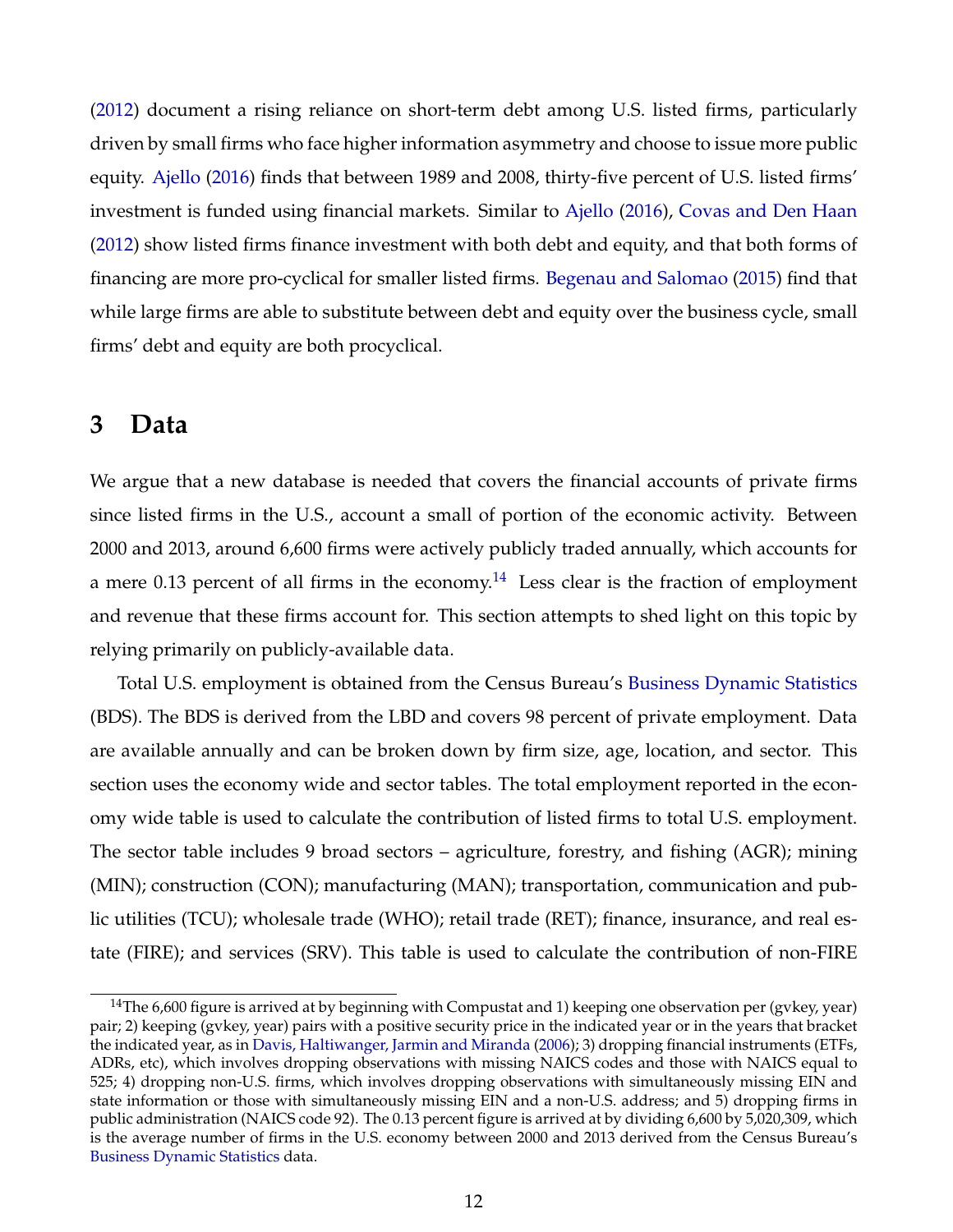listed firms to total non-FIRE U.S. employment by taking the total employment reported in the economy-wide table and subtracting from it employment in FIRE reported in the sector table. The second statistic is reported because this paper focuses on the non-financial sector.<sup>[15](#page-14-0)</sup>

Total U.S. gross output is obtained from the Bureau of Economic Analysis' [Industry Eco](https://www.bea.gov/data/industries/gross-output-by-industry)[nomic Accounts.](https://www.bea.gov/data/industries/gross-output-by-industry) Gross output measures sales, including those to both final users and other industries and is measured in [current prices.](https://apps.bea.gov/industry/guide_to_the_interactive_gdp_by_industry_accounts_tables.htm) $^{16}$  $^{16}$  $^{16}$  Total gross output by private industries is used in calculating the contribution of listed firms to total U.S. gross output. Total gross output by private industries net of the finance, insurance, real estate, rental and leasing sectors (FIRE) is used in calculate the contribution of non-FIRE listed firms to total non-FIRE U.S. gross output.

Calculating the contribution of listed firms to U.S. employment and gross output is not straightforward for two reasons. First, not all firms in Compustat are actively traded. Following [Davis et al.](#page-46-10) [\(2006\)](#page-46-10), this paper defines active listed firms as those with a positive security price in a particular year or in the years that bracket that year. Second, and more importantly, as noted in [Davis et al.](#page-46-10) [\(2006\)](#page-46-10), while the LBD measures the total number of employees that are subject to U.S. payroll taxes and total domestic revenue, Compustat measures the total number of employees and revenue of domestic and foreign subsidiaries. These differences in the concepts give rise to discrepancies between the LBD and Compustat reported employment and revenue. Similar to [Davis et al.](#page-46-10) [\(2006\)](#page-46-10), this paper compares the LBD and Compustat employment and revenue of matched firms. Between 2007 and 2013, LBD employment is only 75 percent of Compustat employment and LBD revenue is only 79 percent of Compustat revenue. It is therefore important to adjust the employment and revenue reported in Compustat when calculating the contribution of listed firms to the U.S. economy because the BDS measures only domestic employment and the BEA measures only domestic gross output.

To highlight the importance of taking into consideration these two factors, this paper reports several alternative measures of listed firms' contribution to the U.S. economy:

1. The first version (labeled "raw" in the figures) sums Compustat reported employment (variable emp) and revenue (variable revt) across all listed firms and divides it by total

<span id="page-14-0"></span><sup>&</sup>lt;sup>15</sup>This paper excludes only the finance and insurance sectors (NAICS code 52). The BDS groups finance and insurance (NAICS 52) with real estate, rental and leasing (NAICS 53). As a result, when calculating the contribution listed firms to employment and revenue in non-financial sectors, this section excludes FIRE (NAICS codes 52 and 53) from data informing both the numerator (Compustat) and denominator (BDS and BEA).

<span id="page-14-1"></span><sup>&</sup>lt;sup>16</sup>Given the BEA definition of gross output, this measure corresponds to the revenue variable observed in Compustat. While the BEA provides data on gross output, other sources such as the BLS do not include this variable.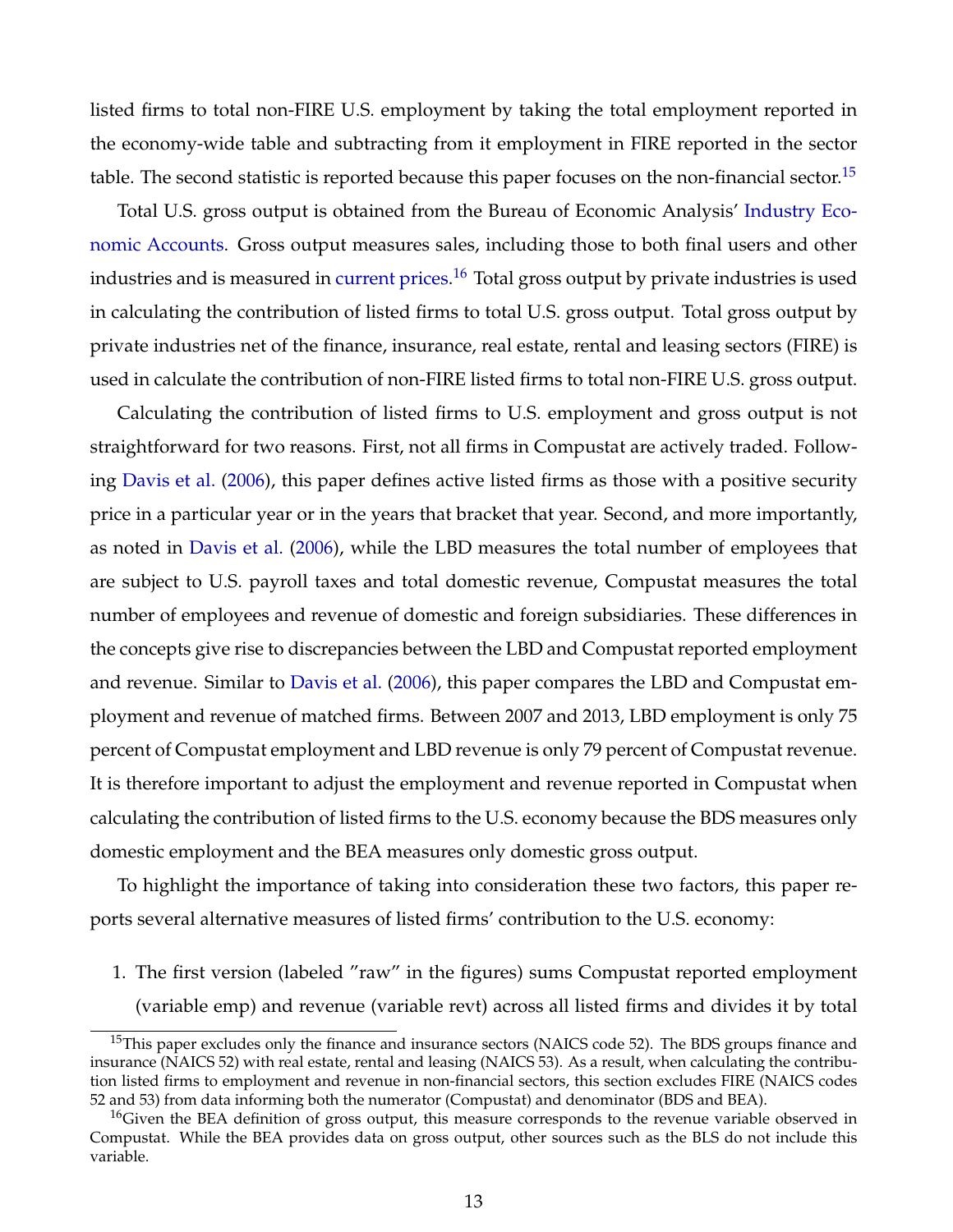BDS employment and BEA gross output.<sup>[17](#page-15-0)</sup>

- 2. The second version (labeled "active" in the figures) sums Compustat reported employment and revenue across all actively traded listed firms and divides it by total BDS employment and BEA gross output.
- 3. The third version (labeled "active & adjusted" in the figures) sums Compustat sums adjusted (by a factor 0.75) employment and adjusted (by a factor 0.79) revenue across all actively traded listed firms and divides it by total BDS employment and BEA gross output.

Figure [1](#page-16-0) reports the contribution of listed firms to private sector employment. The left panel depicts the contribution of listed firms to total private sector employment and the right panel depicts the contribution of non-FIRE listed firms to non-FIRE private sector employment. Note first that in both the left and right panels the contribution has remained quite stable over the entire period 2000-2013. In the left panel, Compustat firms appear to account for around 37% of private sector employment on average when no adjustments are made for active trading and foreign employment. This average falls to 34% if only actively-traded firms are considered and falls further still to 26% when the domestic employment of actively traded firms is considered. The right panel focuses on the non-FIRE private sector and here non-FIRE, actively traded listed firms account for around 25% of annual non-FIRE private sector employment.

<span id="page-15-0"></span> $17$ The listed firms that are included are obtained by starting with Compustat and 1) keeping one observation per (gvkey, year); 2) dropping financial instruments (ETFs, ADRs, etc)which involves dropping observations with missing NAICS codes and those with NAICS equal to 525; 3) dropping non-U.S. firms, which involves dropping observations with simultaneously missing EIN and state information and those with simultaneously missing EIN and a non-U.S. address; and 5) dropping firms in public administration (NAICS code 92).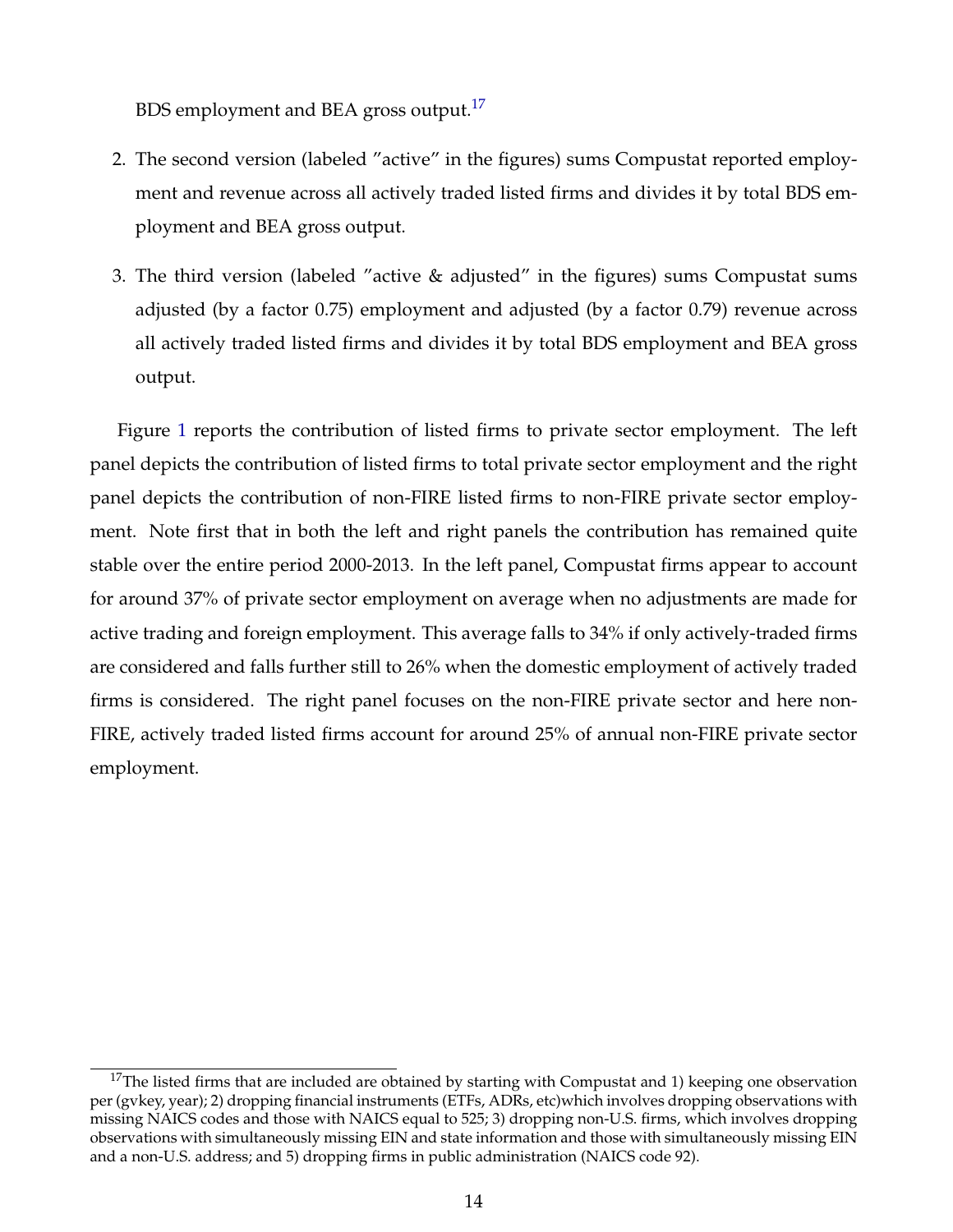<span id="page-16-0"></span>

### Figure 1: Employment: % of Private Sector (left) and non-FIRE (right)

**Notes:** The left figure plots the contribution of listed firms to private sector employment. The right figure plots the contribution of non-FIRE listed firms to non-FIRE private sector employment. Listed firm employment is obtained from Compustat (revt variable) and private sector employment is obtained from the Census Bureau's BDS tables. In each figure the dashed grey line depicts the raw Compustat employment for listed firms over BDS employment; the dashed red line depicts the raw Compustat employment for actively traded listed firms over BDS employment; and the solid blue line depicts the adjusted (by a factor of 0.75) Compustat employment for actively traded listed firms over gross BDS employment.

Figure [2](#page-17-0) reports the contribution of listed firms to private sector gross output. The left panel depicts the contribution of listed firms to total private sector gross output and the right panel depicts the contribution of non-FIRE listed firms to non-FIRE private sector gross output. Similar to the employment contribution depicted in the previous figure, in both the left and right panels the contribution of listed firms is fairly stable over time. In the left panel, Compustat firms appear to account for around 63% of private sector gross output on average when no adjustments are made for active trading and foreign employment. This average falls to 56% if only actively-traded firms are considered and falls further still to 44% when the domestic gross output of actively traded firms is considered. The right panel focuses on the non-FIRE private sector and here non-FIRE, actively traded listed firms account for around 46% of annual non-FIRE private sector gross output. Both figures confirm that publicly-traded firms account for an important share of the U.S. economy, but that privately-held firms account for the majority of employment (74%) and gross output (56%).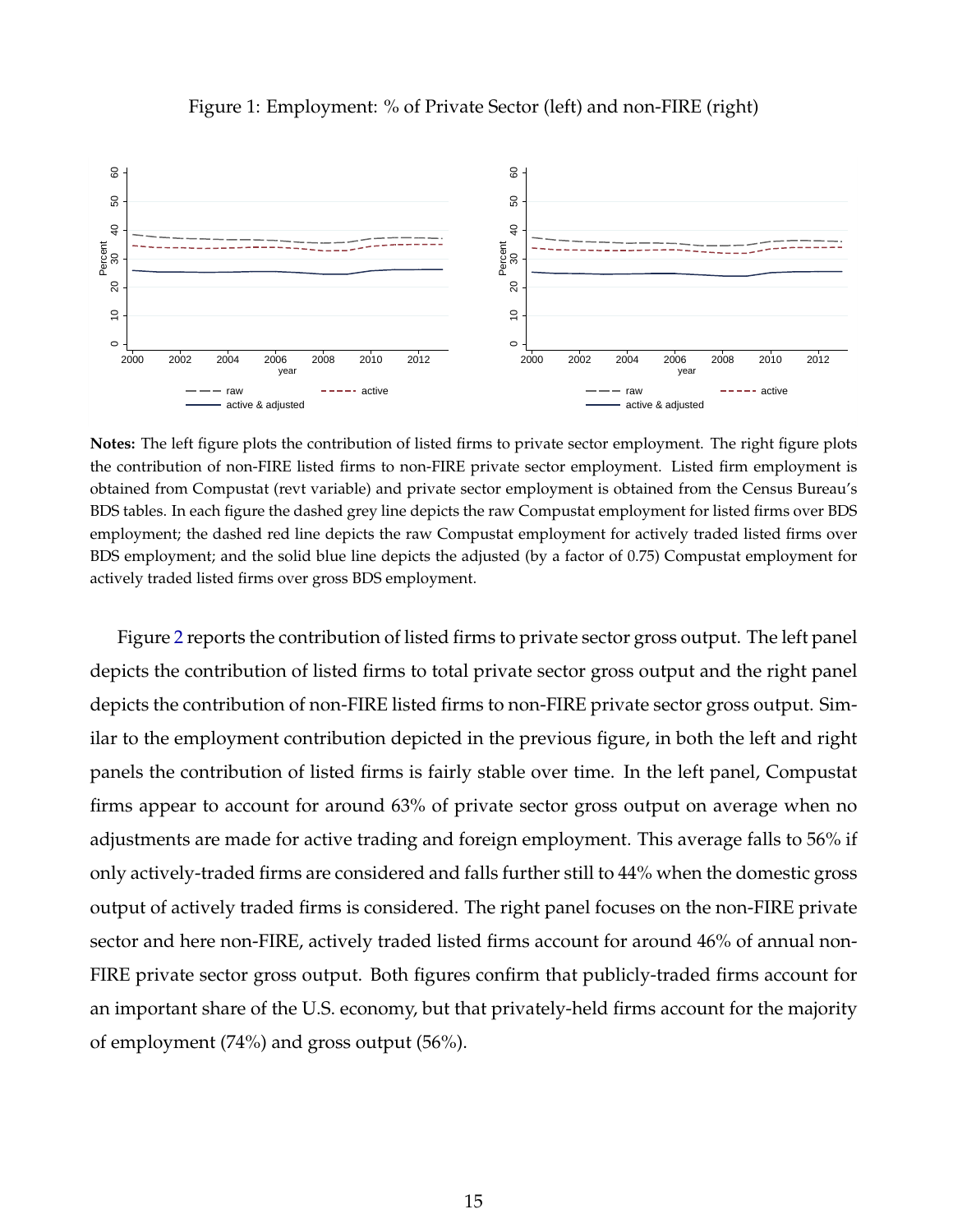<span id="page-17-0"></span>

### Figure 2: Gross Output: % of Private Sector (left) and non-FIRE (right)

**Notes:** The left figure plots the contribution of listed firms to private sector gross output. The right figure plots the contribution of non-FIRE listed firms to non-FIRE private sector gross output. Listed firm gross output is obtained from Compustat (revt variable) and private sector gross output is obtained from the BEA's Industry Economic Accounts tables. In each figure the dashed grey line depicts the raw Compustat gross output for listed firms over BEA gross output; the dashed red line depicts the raw Compustat gross output for actively traded listed firms over BEA gross output; and the solid blue line depicts the adjusted (by a factor of 0.79) Compustat gross output for actively traded listed firms over gross BEA output.

The U.S. Census Bureau's LBD has comprehensive data on firm age, employment and, as of recently, revenue, for the entire universe of private firms, but lacks information on firm balance sheets.<sup>[18](#page-17-1)</sup> Thus, to study the financing behavior of private firms in the U.S. and to verify predictions arising from the literature on financial frictions, we construct a new data set by matching LBD data to Orbis and Compustat using both national firm-level identifiers and an iterative probabilistic name and address matching procedure.<sup>[19](#page-17-2)</sup> From the LBD we obtain information on firm employment, revenue, age, industry, and legal form. Our financial data on listed firms come from Compustat, and our financial data on private firms come from the Orbis database. Both sources contain detailed firm-level balance sheets, income statements, and profit and loss accounts. Orbis is compiled by Bureau van Dijk Electronic Publishing (BvD), a Moody's company. Firm-level administrative data is first collected by local Chambers of Commerce and the business register. The data are then relayed to BvD through 40 different information providers. Although private company reporting is voluntary in the U.S., we show

<span id="page-17-1"></span> $^{18}$ While listed firms are legally required to disclose their financial statements, private firms are not. As a result, Compustat, which covers the universe of listed firms in the U.S., has been extensively relied upon in the literature to study firm financial structure and aggregate implications of financial frictions.

<span id="page-17-2"></span> $19$ Please refer to appendix [B](#page-51-0) for additional details on the matching procedure.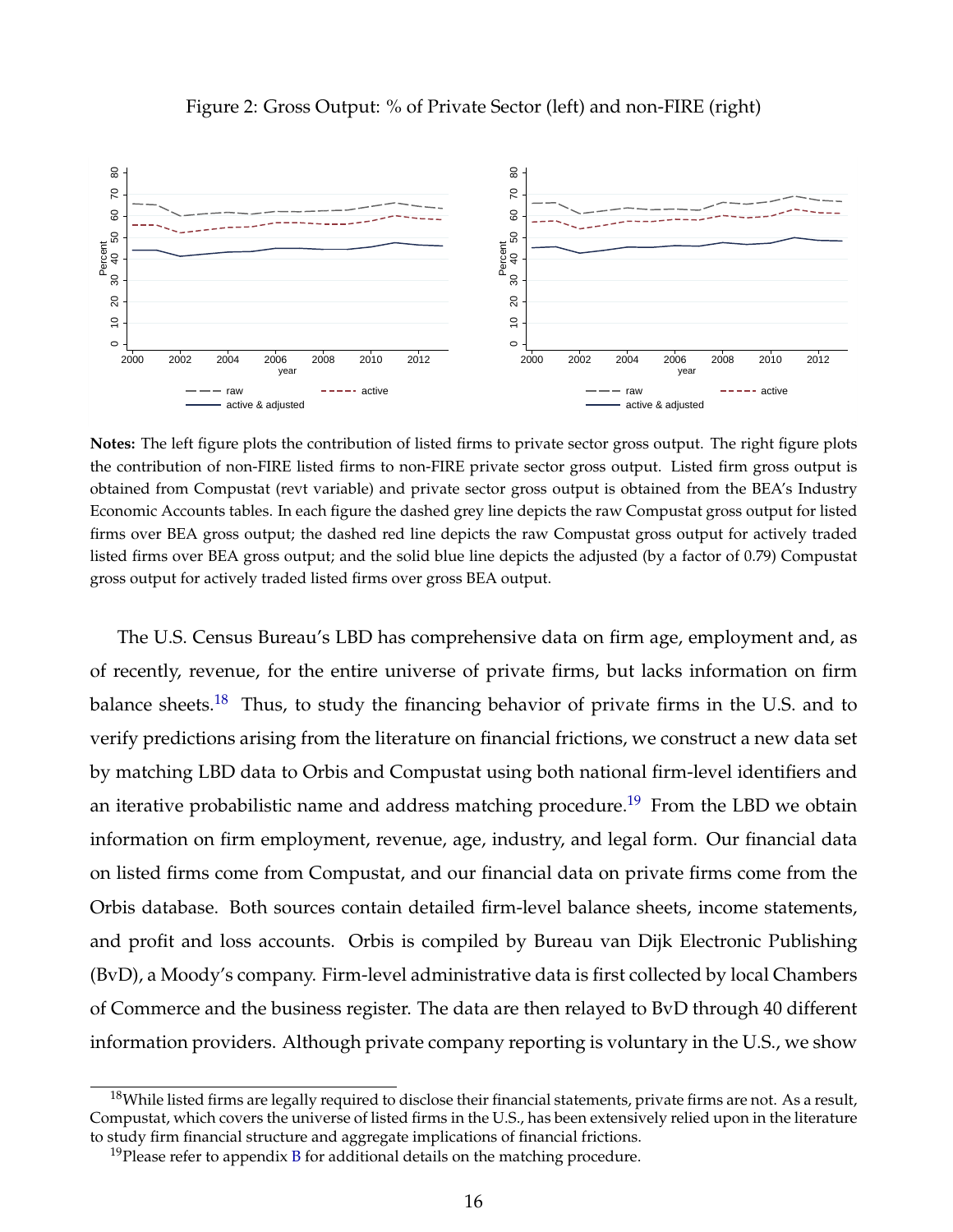that LOCUS covers more firms than other data sets provided by alternative private vendors.

Research on the financing behavior of private firms has thus far relied on two types of data. The first type includes SDC VentureXpert and CapitalIQ, which focus on private equity issuances and buyouts. As a result, they provide no information on bank debt, and only include the very small sample of firms that raise private equity.<sup>[20](#page-18-0)</sup> The second type of data used to study private firms focuses on very small and very young businesses. The Survey of Small Business Finance (SSBF) is a cross-sectional survey conducted in four waves between 1987 and 2003 by the U.S. Federal Reserve. The 2003 survey, for instance, sampled under 5,000 firms from a target population of non-financial firms with less than 500 employees.<sup>[21](#page-18-1)</sup> Similarly, the Kauffman Firm Survey (KFS) focuses on the experience of young firms. It tracks a single cohort of  $5,000$  firms born in 2004 through 2011.<sup>[22](#page-18-2)</sup> All these data cover select set of private firms that are not representative of the US economy and not span the full firm age and size distributions.

Two exceptions that cover a larger set of private firms over time are the U.S. Census Bureau's Quarterly Financial Report (QFR) survey and Sageworks. The QFR covers the mining, manufacturing, wholesale trade, retail trade and select service sectors. Each quarter it surveys about 4,600 large corporations in these sectors, in addition to a select sample of approximately 5,000 small and medium sized firms in the manufacturing sector. It therefore contains detailed balance sheet information for several thousand private and listed firms across the age and size distributions in the manufacturing sector. Two features distinguish our data LOCUS from the QFR. First, LOCUS encompasses a large sample of small and large firms beyond just the man-ufacturing sector.<sup>[23](#page-18-3)</sup> Second, the QFR can only be linked to the LBD in Census years to obtain firm employment and age information, which hinders annual analysis and a full assessment

<span id="page-18-0"></span><sup>&</sup>lt;sup>20</sup>[Bernstein, Giroud and Townsend](#page-44-7) [\(2016\)](#page-44-7) uses VentureXpert to analyze how monitoring by venture capitalists affects the innovation and growth of 23,000 venture-backed companies between 1977 and 2006. [Davis, Halti](#page-46-11)[wanger, Handley, Jarmin, Lerner and Miranda](#page-46-11) [\(2014\)](#page-46-11) use CapitalIQ to track changes in jobs and productivity among a sample of 3,200 firms targeted for leveraged buyouts between 1980 and 2005.

<span id="page-18-1"></span> $21$ The SSBF has been used to study borrower-lender relationships as in [Petersen and Rajan](#page-49-6) [\(2002\)](#page-49-6) and the capital structure decisions of single-owner corporations as in [Ang, Cole and Lawson](#page-44-8) [\(2010\)](#page-44-8) and [Cole](#page-45-10) [\(2013\)](#page-45-10). Using the 1993 survey, [Berger and Udell](#page-44-9) [\(1998\)](#page-44-9) show that due to a high degree of informational opacity, small businesses depend more on funding provided by insiders and receive external funding primarily from private equity and debt markets, as opposed to the public market. By linking loan-level data from the Small Business Administration with the LBD, which covers only very small firms, [Brown and Earle](#page-45-11) [\(2017\)](#page-45-11) shows that when local credit conditions are weak, access to SBA loans is associated with job growth.

<span id="page-18-2"></span> $22$ [Robb and Robinson](#page-49-7) [\(2012\)](#page-49-7) use the survey to document the importance of external financing, such as bank financing, for startups.

<span id="page-18-3"></span><sup>&</sup>lt;sup>23</sup> [A](#page-50-0)ppendix A shows how the QFR coverage compares to the manufacturing sector in the LBD, Compustat and our LOCUS data using both revenue and total assets.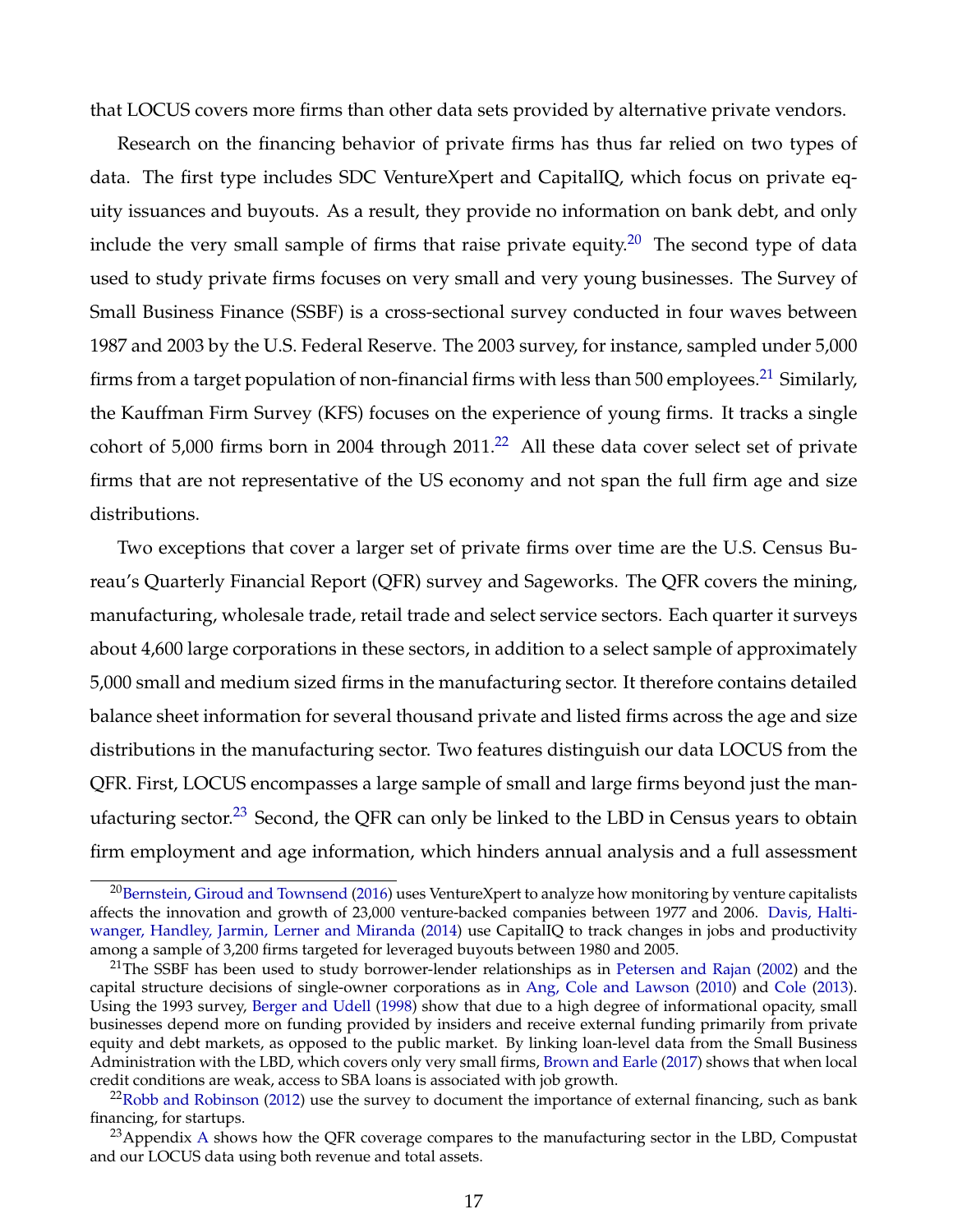of the representativeness of the QFR sample as opposed to LOCUS data.

Another proprietary database, Sageworks, contains panel data on over 220,000 listed and private firms. Similar to LOCUS, Sageworks includes information from firm balance sheets and income statements, as well as industry classification and geographic location. In contrast to our LOCUS, Sageworks anonymizes firms [\(Asker, Farre-Mensa and Ljungqvist,](#page-44-10) [2015\)](#page-44-10). This feature prevents matching the data to other sources, such as the LBD, that contain information on age and size (employment), both of which are thought to be theoretically and empirically crucial for the relationship between financial constraints and firm dynamics. Additionally, due to inability to match the data to census, a full assessment of how representative firms in the sample are relative of the whole U.S. economy cannot be performed.

To the best of our knowledge, the only other paper that uses ORBIS data for the U.S. is by [Nikolov, Schmid and Steri](#page-48-10) [\(2017\)](#page-48-10). However these authors do not match the ORBIS data to Census data. They show that private firms in ORBIS have higher leverage relative to the listed firms in Compustat, and are more profitable.

### **3.1 LOCUS Data**

In all, our matched LBD-Orbis-Compustat data on U.S. firms (LOCUS) contains over 180,000 unique firms, 97 percent of which are privately held. Our matched sample covers around 31 percent of U.S. employment, 35 percent of payroll, and 38 percent of U.S. non-farm, nonfinancial revenue. Privately held firms in our sample consistently account for about 10 percent of the U.S. economy. What is perhaps most striking is how vastly different listed and private firms are. On average, listed firms in our sample have 34 times larger employment (6,200 employees versus 170 employees) and 64 times higher revenue (\$293 million versus \$7.7 million) than privately held firms in our sample.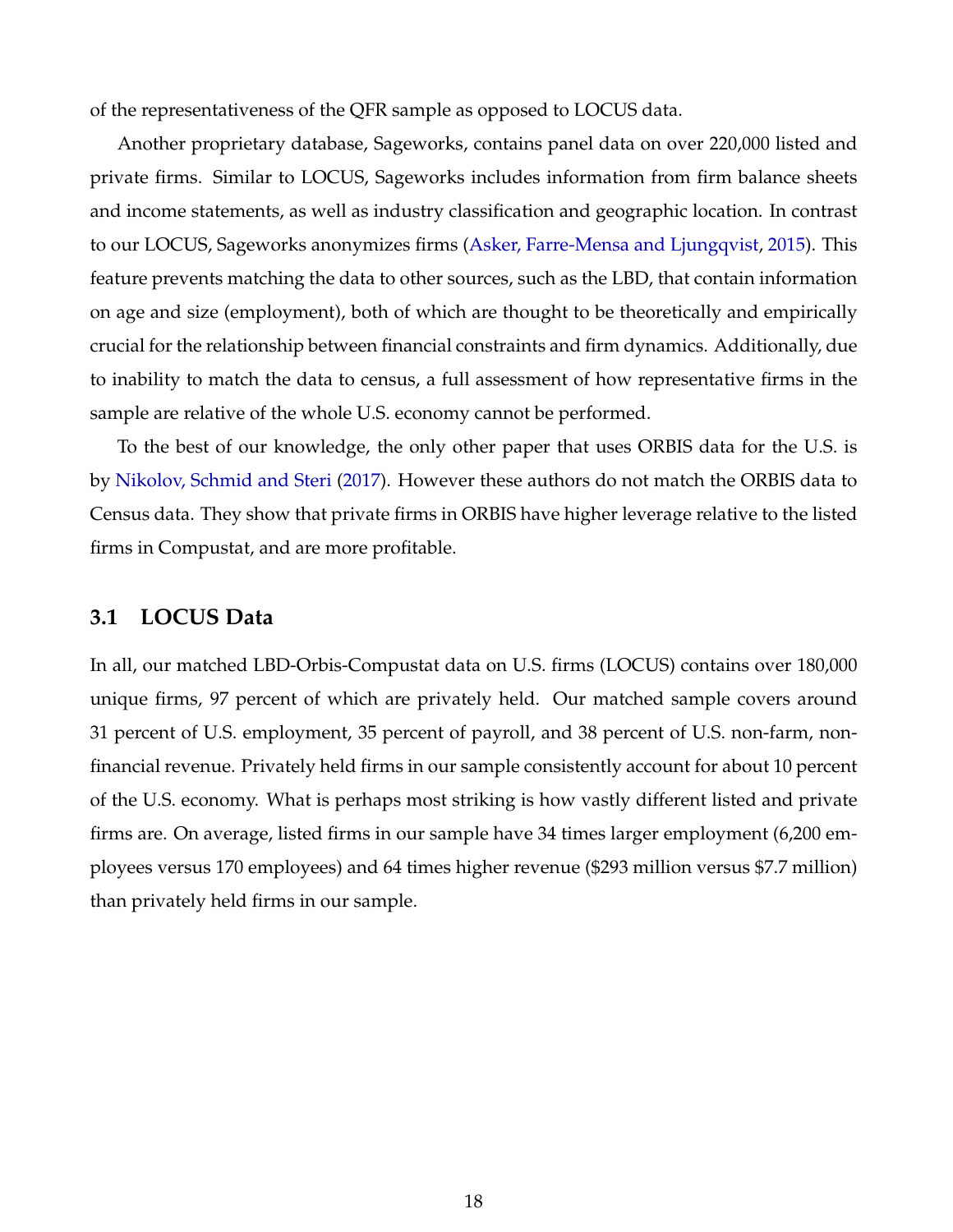<span id="page-20-0"></span>



**Notes:** This figure compares the distribution of firm-level employment, obtained from the LBD, among nonfinancial employer businesses in 2010 that are in LOCUS (contains both private and listed firms), Compustat (listed firms only), and LBD. The distributions are generated using kernel density estimation and the top and bottom tails have been removed to comply with disclosure requirements

<span id="page-20-1"></span>Figure 4: Comparison of Revenue Distributions: LBD, LOCUS & Compustat



**Notes:** This figure compares the distribution of firm-level revenue, obtained from the revenue-enhanced LBD, among non-financial employer businesses in 2010 that are in LOCUS (contains both private and listed firms), Compustat (listed firms only), and LBD. The distributions are generated using kernel density estimation and the top and bottom tails have been removed to comply with disclosure requirements

Using employment from LBD and revenue from the revenue-enhanced LBD, figures [3](#page-20-0) and [4](#page-20-1) show that our LOCUS data vastly improve the coverage of small and medium sized firms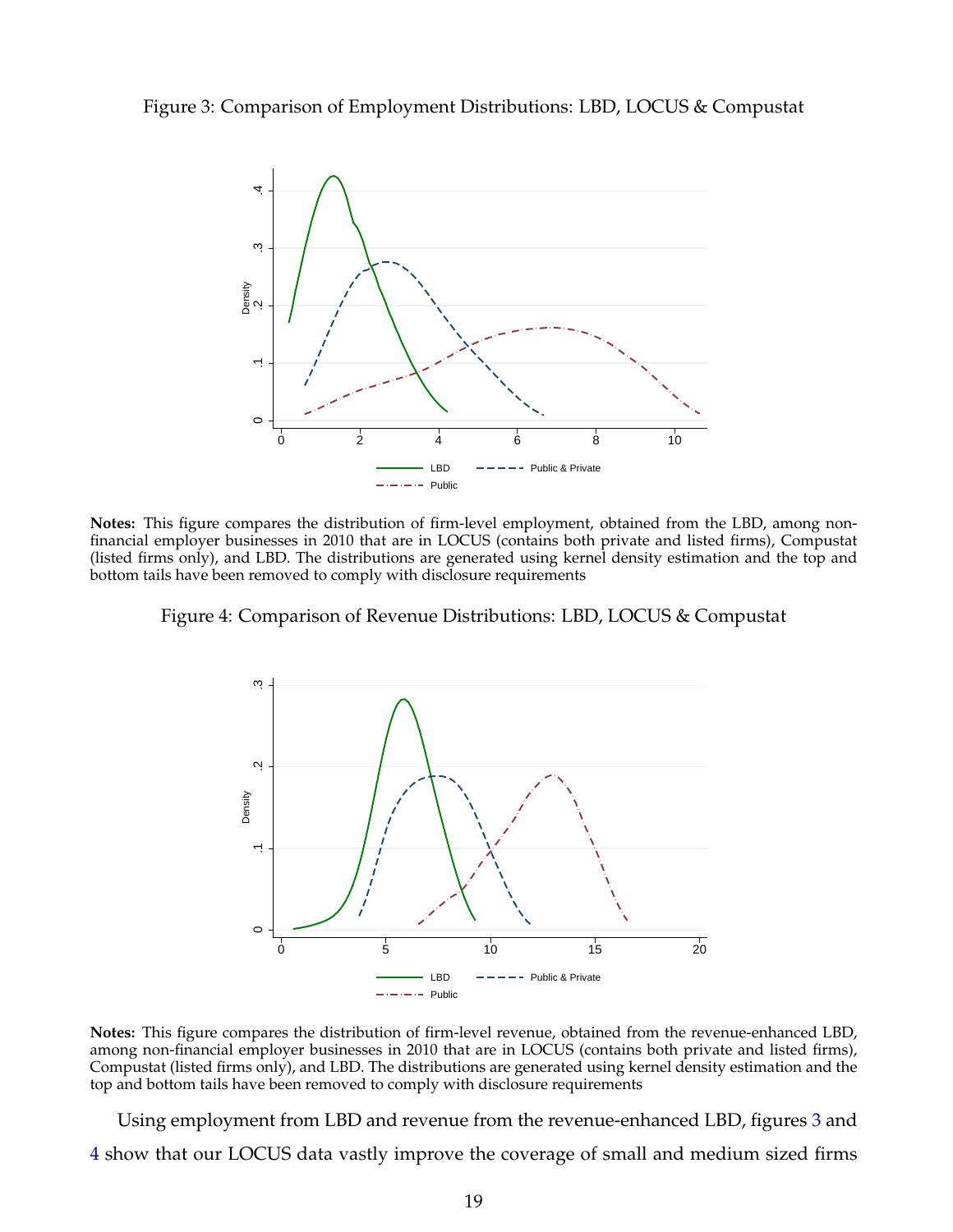both in terms of employment and revenue relative to the sample of listed (Compustat) firms on which the finance and macro-finance literatures are built. Figures [3](#page-20-0) and [4](#page-20-1) also illustrate that our LOCUS data is not representative of the whole U.S. economy. The average employment in LOCUS is 525 versus just 20 in the LBD; and the average age is 21 in LOCUS versus 11 in the LBD. Additionally, we determine that LOCUS firms have higher employment growth rates, are more likely to own multiple establishments, and are more likely to be nonprofits than firms in the LBD. This selection is driven by the fact that our sample contains only privately-held firms that report their financials. The non-representativeness of LOCUS is a concern because we believe that firm financing decisions are influenced by factors such as age, size, growth and legal form. If we naively run regressions using the raw, unweighted LOCUS data, we will misrepresent the strength of the relationship between leverage and firm characteristics such as age and size for the average firm in the economy because the average firm in our raw data is older, larger and grows faster than the average firm in the U.S. economy.

We are able to address this selection head-on because we matched Orbis to the LBD, which contains private firms spanning the entire firm age and size distributions. To do so, we run a series of logistic regressions similar to [Haltiwanger, Jarmin, Kulick and Miranda](#page-47-11) [\(2017\)](#page-47-11) for private firms.<sup>[24](#page-21-0)</sup> Our dependent variable is reporting status and is equal to one for the firmyear observations in LOCUS. To account for the possibility that selection into our matched data varies for firms continuing, entering and exiting the universe of employer-businesses, we estimate separate models for each of these categories. Our regressors are firm employment (*log*(*empi*)), age (*age<sup>i</sup>* ), indicator for firms 16 years or older (*D*16*<sup>i</sup>* ), employment growth rate (*EG<sup>i</sup>* , 7 categories) for firm *i*, and a series of fixed effects for 3-digit NAICS industry (*ind*), multi-unit status (*mu*), and legal form (*l* f<sub>0</sub>, 3 categories).<sup>[25](#page-21-1)</sup> The models we estimate in each year 2005 through 2012 for continuers, entrants and exiters are specified below:

#### 1. **Employment continuers:**

$$
R_{it} = \alpha + \gamma_1 log(em_i) + \gamma_2 age_i + \gamma_3 D16_i + \gamma_4 EG_i + ind + mu + lfo + \varepsilon_i \tag{3}
$$

<span id="page-21-0"></span><sup>&</sup>lt;sup>24</sup>We exclude listed firms from the logistic regressions and assign them a weight of one in our subsequent analysis because they are required to report financials. As a result, LOCUS include all identifiable listed firms in the LBD.

<span id="page-21-1"></span><sup>&</sup>lt;sup>25</sup>Legal form is divided into three categories  $-1$ ) corporation, 2) sole-proprietorship, partnership, and Scorporation, and 3) non-profits and other legal forms.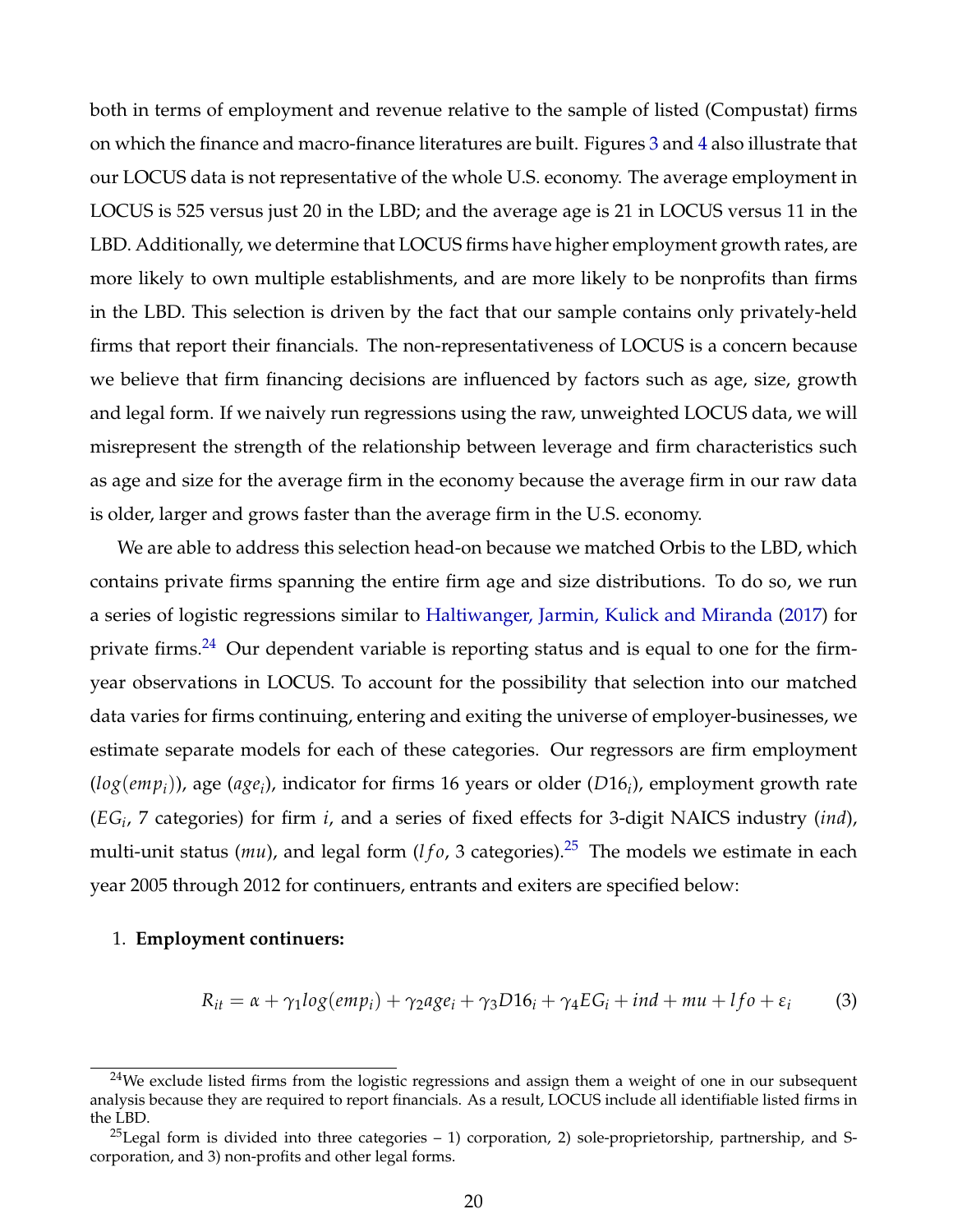#### 2. **Employment births:**

$$
R_{it} = \alpha + \beta_1 ln(em_i) + ind + mu + lfo + \varepsilon_i \tag{4}
$$

#### 3. **Deaths**

$$
R_{it} = \alpha + \delta_1 log(emp_i) + \delta_2 age_i + \delta_3 D16_i + ind + mu + lfo + \varepsilon_i
$$
\n(5)

We use the resulting predicted values to construct propensity scores, which we use as weights in the remainder of our analysis. As figures [5](#page-23-0) through [7](#page-24-0) and tables [1](#page-24-1) and [2](#page-25-0) show, this approach substantially decreases the observable differences between financial reporting and non-reporting privately-held firms once weights are applied.<sup>[26](#page-22-0)</sup> Most noticeably, the weights reduce the over-representation of old, large and multi-unit firms in the unweighted LOCUS data. The approach also addresses the over-representation of non-profit firms, which we expect make different financing decisions than sole-proprietorships, partnerships and corporations.

In table [3,](#page-25-1) we compare the weighted means and standard deviations of key variables for the public and private firms in LOCUS. In constructing our analysis data, we winsorize all financial variables – collateral, profitability, equity over total assets and all leverage variables – at the 1st and 99th percentiles. Listed firms are 62 times larger than private ones and twice as old. Listed firms also are more profitable, and have higher collateral, total leverage and financial leverage. When we decompose leverage into short-term and long-term, private firms have higher short-term leverage, while public firms have higher long-term leverage. Private firms also have higher equity over total assets, could reflect their higher reliance on internal equity relative to listed firms.

<span id="page-22-0"></span> $^{26}$ In the figures the height of each bar and in the tables the share reported is the share of each sample employment accounted for by each group.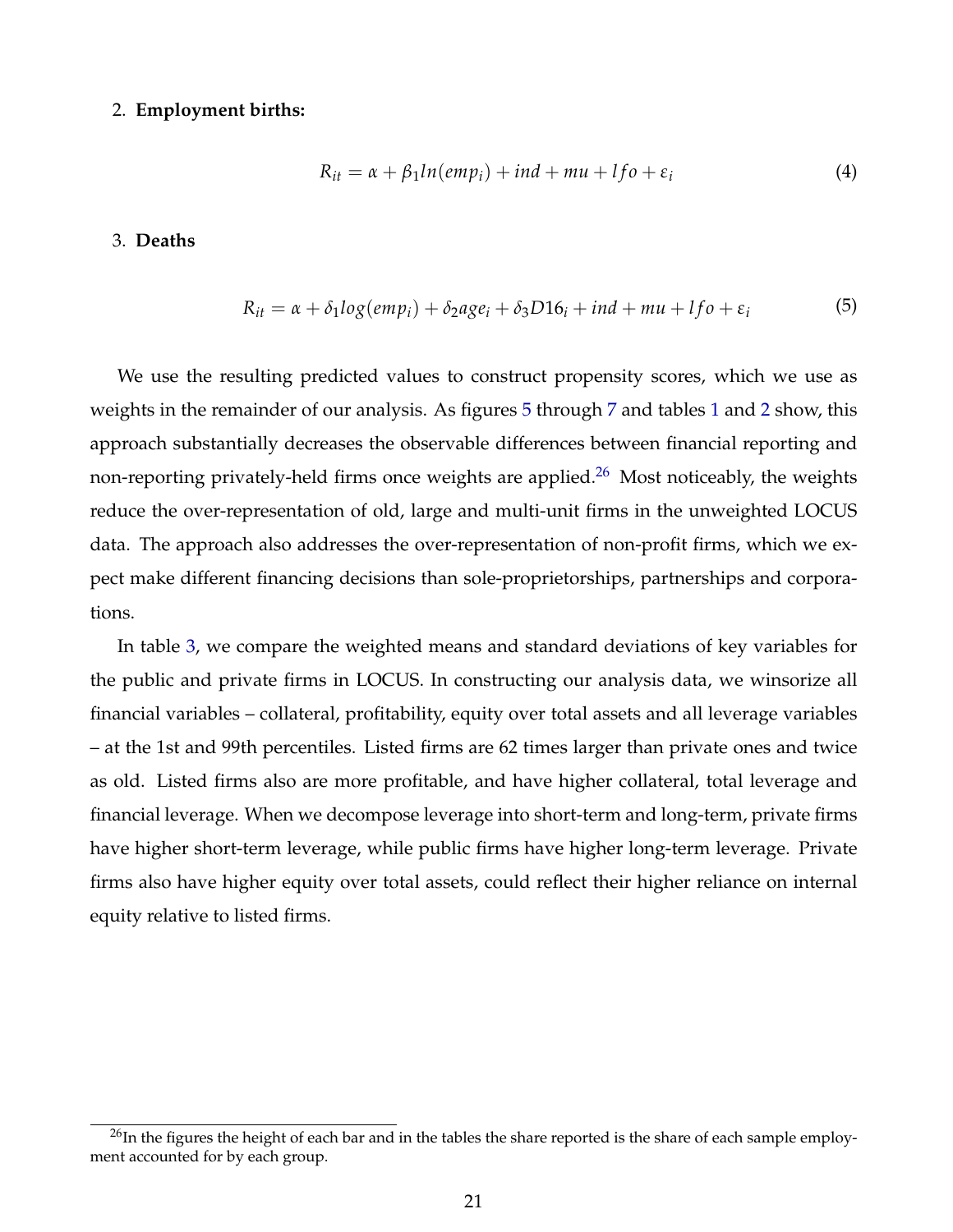## <span id="page-23-0"></span>Figure 5: Comparison of Firm Age Distributions (% of emp)



**Notes:** This figure compares the fraction of sample firm-level employment accounted for by each age group. Each bar represents a different sample. The first bar represents all private, non-financial employer businesses in the LBD. The second bar represents the weighted LOCUS sample of private firms, where the weights are derived from estimating equations (3) through (5). The third bar represents the unweighted LOCUS sample of private firms, where each firm gets equal weight.



Figure 6: Comparison of Firm Employment Distributions (% of emp)

**Notes:** This figure compares the fraction of sample firm-level employment accounted for by each size group. Each bar represents a different sample. The first bar represents all private, non-financial employer businesses in the LBD. The second bar represents the weighted LOCUS sample of private firms, where the weights are derived from estimating equations (3) through (5). The third bar represents the unweighted LOCUS sample of private firms, where each firm gets equal weight.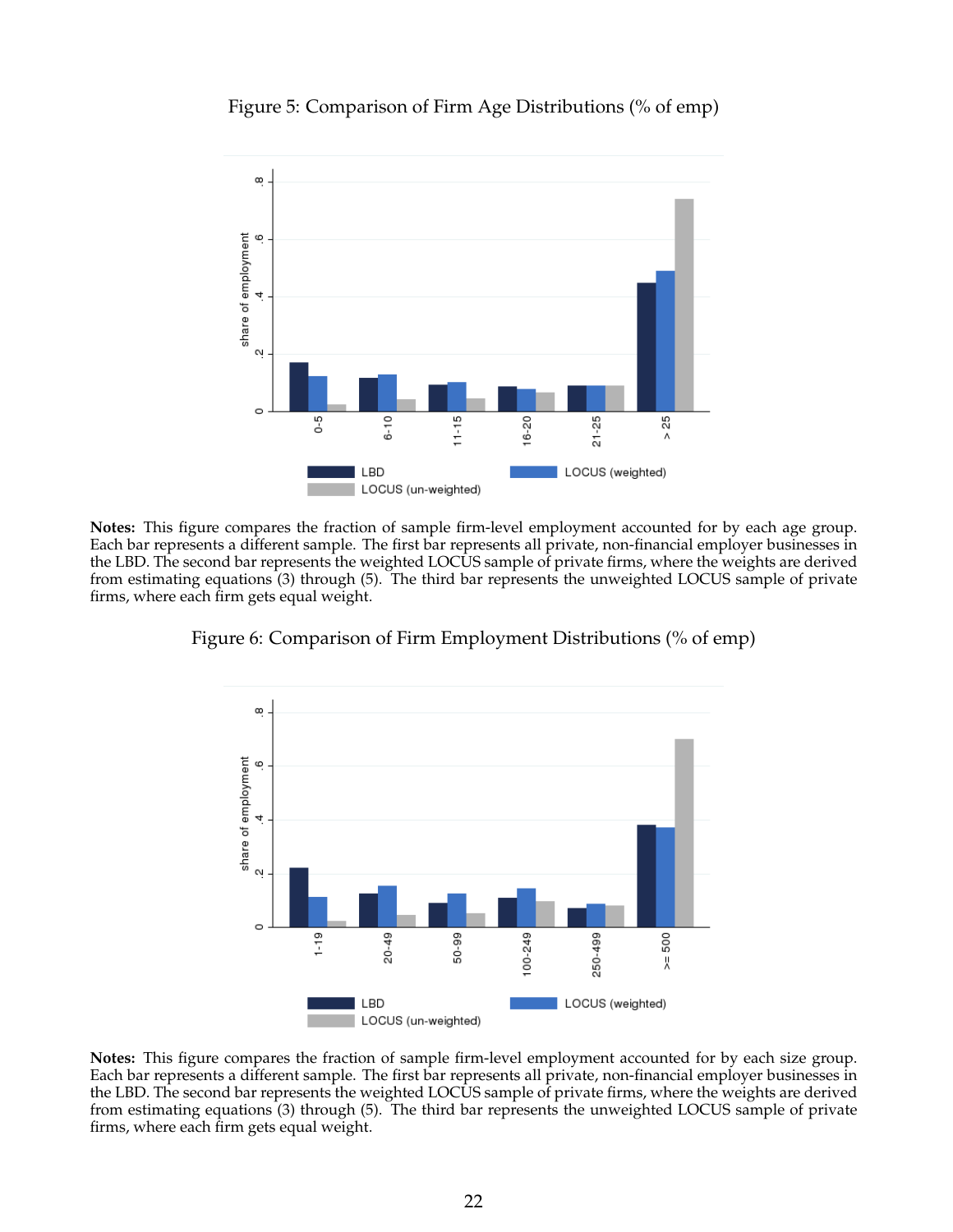## <span id="page-24-0"></span>Figure 7: Comparison Firm Employment Growth Distributions (% of emp)



<span id="page-24-1"></span>**Notes:** This figure compares the fraction of sample firm-level employment accounted for by each employment growth group. Each bar represents a different sample. The first bar represents all private, non-financial employer businesses in the LBD. The second bar represents the weighted LOCUS sample of private firms, where the weights are derived from estimating equations (3) through (5). The third bar represents the unweighted LOCUS sample of private firms, where each firm gets equal weight.

Table 1: Comparison of Multi-unit Status Distributions (% of emp)

|             | LOCUS (unweighted) LOCUS (weighted) |           | LBD    |
|-------------|-------------------------------------|-----------|--------|
| Single-unit | 20.73%                              | $46.09\%$ | 53.93% |
| Multi-unit  | 79.27%                              | 53.91%    | 46.07% |

**Notes:** This table compares the fraction of sample firm-level employment accounted for by single- and multi-unit firms. Each column represents a different sample. The first column represents all private, non-financial employer businesses in the LBD. The second column represents the weighted LOCUS sample of private firms, where the weights are derived from estimating equations (3) through (5). The third column represents the unweighted LOCUS sample of private firms, where each firm gets equal weight.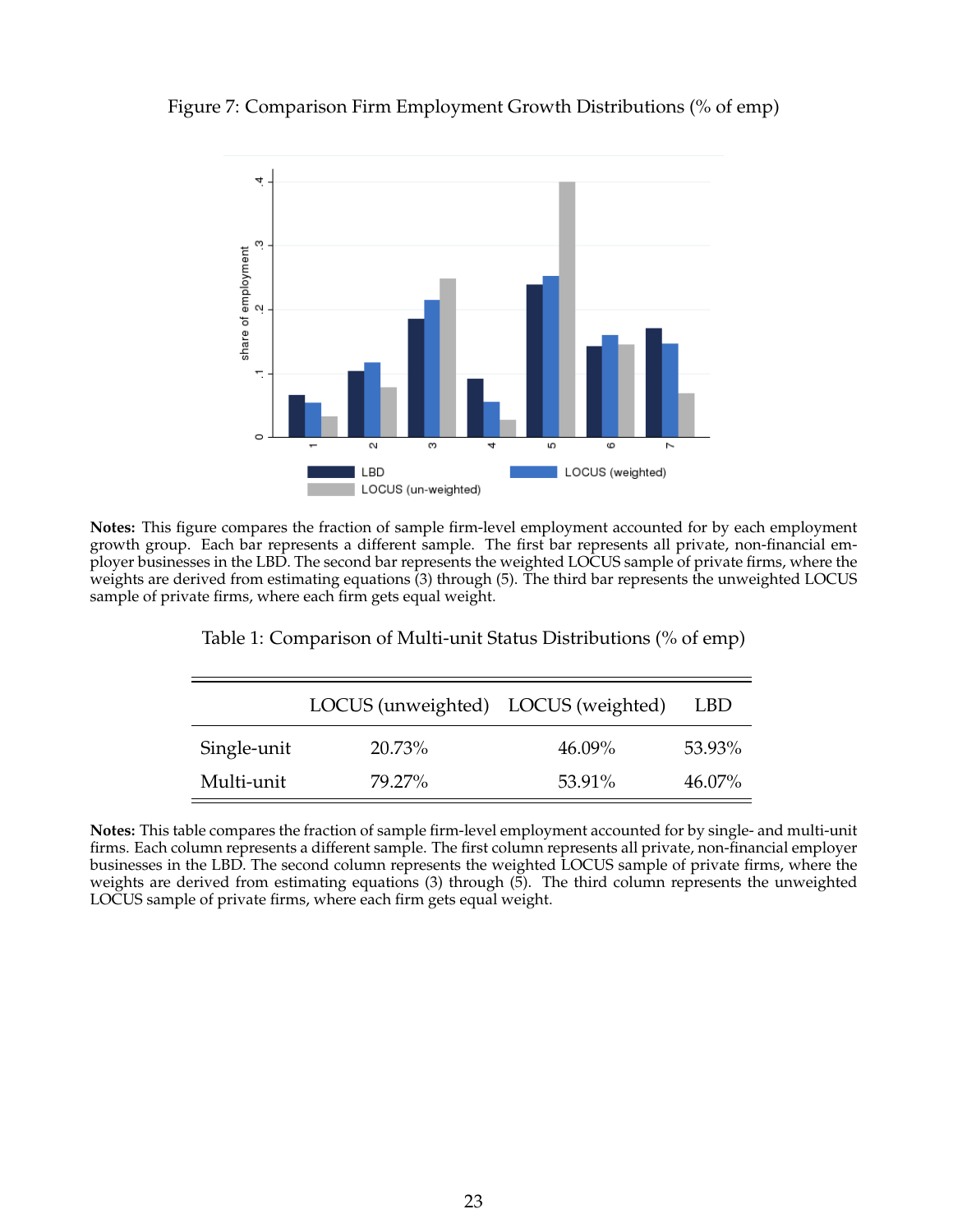<span id="page-25-0"></span>

|                                | LOCUS (unweighted) LOCUS (weighted) |           | <b>LBD</b> |
|--------------------------------|-------------------------------------|-----------|------------|
| Corp.                          | 42.29%                              | $46.22\%$ | 47.31      |
| S-Corp., Sole-prop. & Partner. | 12.41%                              | 43.71%    | 36.47      |
| Other                          | $45.3\%$                            | 10.08%    | 16.22      |

### Table 2: Comparison of Legal Form Distributions (% of emp)

<span id="page-25-1"></span>**Notes:** This table compares the fraction of sample firm-level employment accounted for by each legal form group. Each column represents a different sample. The first column represents all private, non-financial employer businesses in the LBD. The second column represents the weighted LOCUS sample of private firms, where the weights are derived from estimating equations (3) through (5). The third column represents the unweighted LOCUS sample of private firms, where each firm gets equal weight.

|                     | Private       |      | Public |       |  |
|---------------------|---------------|------|--------|-------|--|
|                     | stdev<br>mean |      | mean   | stdev |  |
| employment          | 100           |      | 6,200  |       |  |
| age                 | 11            |      | 24     |       |  |
| log(employment)     | 1.8           | 1.6  | 6.3    | 2.4   |  |
| log(age)            | 1.9           | 1.2  | 3.0    | 0.7   |  |
| collateral          | 0.17          | 0.24 | 0.24   | 0.23  |  |
| profitability       | 0.13          | 0.40 | 0.22   | 0.34  |  |
| total leverage      | 0.46          | 0.38 | 0.56   | 0.36  |  |
| financial leverage  | 0.16          | 0.24 | 0.21   | 0.24  |  |
| short-term leverage | 0.04          | 0.11 | 0.03   | 0.08  |  |
| long-term leverage  | 0.12          | 0.22 | 0.18   | 0.21  |  |
| equity/total assets | 0.48          | 0.38 | 0.44   | 0.36  |  |

#### Table 3: Summary Statistics table

**Notes:** This table compares the mean and standard deviation of key variables for private and public firms. The means and standard deviations are weighted, where the weights are derived from estimating equations (3) through (5). Employment measures firm-level total employment. Age measures the firm age. Collateral is measured as tangible fixed assets over total assets. Profitability is net income over total assets. Total leverage is total liabilities over total assets. Financial leverage is short-term debt plus long-term debt over total assets. Short-term leverage is short-term debt over total assets. Long-term leverage is long-term loans over total assets. Equity/total assets is total shareholder funds over total assets.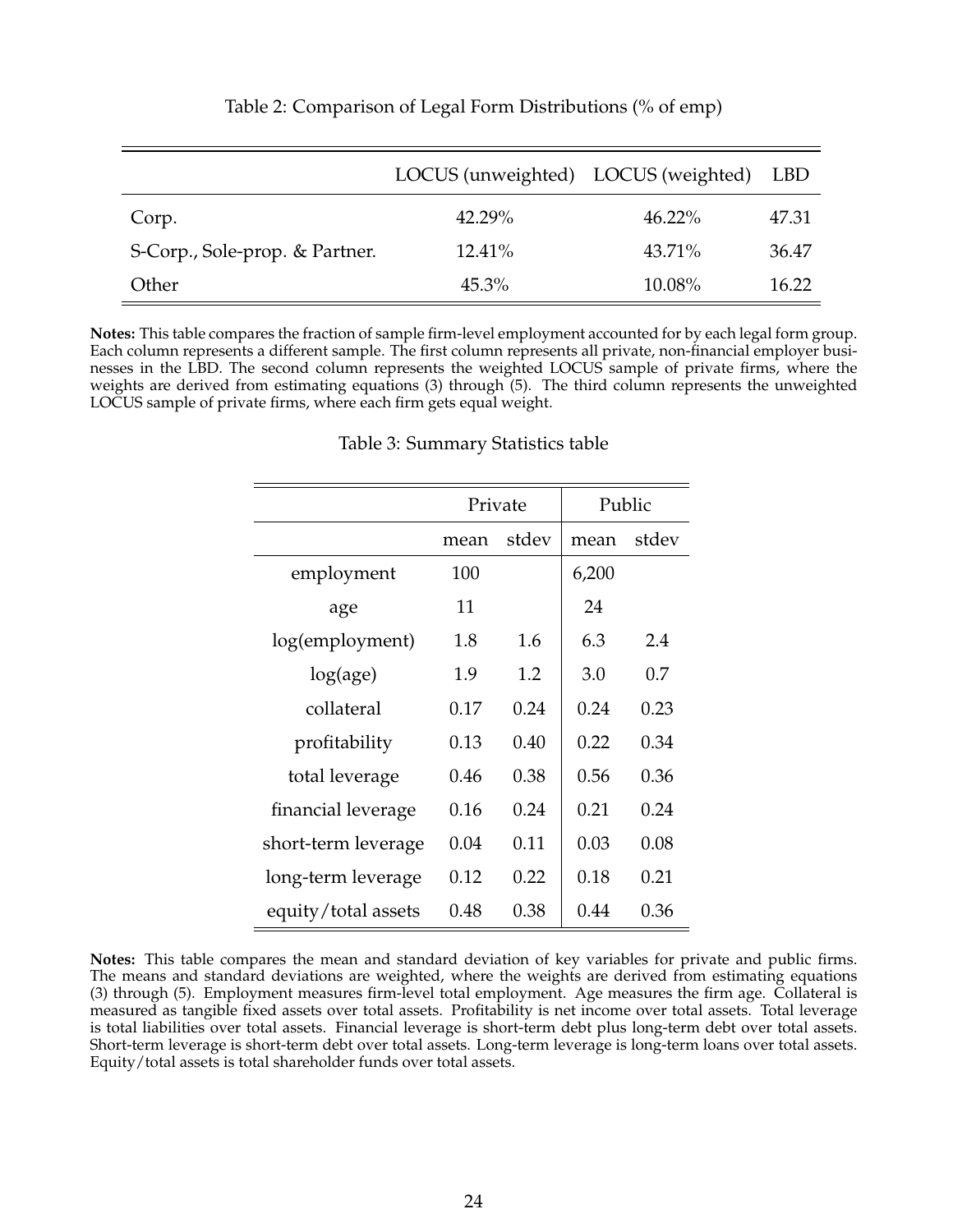## <span id="page-26-0"></span>**4 Empirical Methodology and Results**

Now that we have accounted for selection and reweighed observations in LOCUS, we can proceed with a standard leverage regression of the form:

$$
LEV_{it} = \alpha + (\omega_s \times \lambda_t) + \beta_1 \log(EMP_{it}) + \beta_2 AGE_{it} + \beta_3 COLLAT_{it} +
$$
  
\n
$$
\beta_4 PROFIT_{it} + \beta_5 PROD_{it} + \epsilon_{it}
$$
\n(6)

where *i* is the firm and *t* is time, measured in years. ( $\omega_s \times \lambda_t$ ) are sector×year fixed effects, where sector is at the 3-digit level. These fixed effects will account for any time varying sectoral selection effects. Notice that this regression identifies from between firm variation since we do not include firm fixed effects. Inclusion of these fixed effects will render the firm age variable irrelevant since its effect will be absorbed by firm fixed effects and time dummies. Since we are interested in the effect of firm age we will run this regression first and afterwards we drop firm age and introduce firm fixed effects and run a panel version of this regression that identifies from within variation.

The above regression is a standard firm leverage regression with firm collateral (*COLLATit*) and profitability (*PROF ITit*), where we add *log*(*EMPit*) and age (*AGEit*) as regressors to capture life-cycle characteristics of firms as determinants of firms leverage. The corporate finance literature also controls for size but mostly using log(assets) as a proxy for size. Given the valuation effects, employment is a more appropriate measure of size since book value of assets will not reflect true size and market value of assets may not reflect true firm growth. The literature also uses cash flow and Tobin's Q as measures of productivity and growth potential. Adding cash flow does not change any of our results. Since 97 percent of our sample is composed of private firms we will not have a Tobin's Q measure. Instead, we use labor productivity (*PRODit*) to control for growth potential.

We focus on three standard measures of leverage as dependent variables: financial debt, short-term debt and long-term debt, each divided by total assets. Both collateral, and profitability are also normalized by assets. In particular, we construct tangible fixed assets to total assets ratio for collateral and net income to total assets ratio for profitability.<sup>[27](#page-26-1)</sup>

<span id="page-26-1"></span> $^{27}$ profits to total assets is the standard measurue of profitability, but the ORBIS data contains many missing records for profits. Net income over total assets is used instead and for the subsample for which both profits and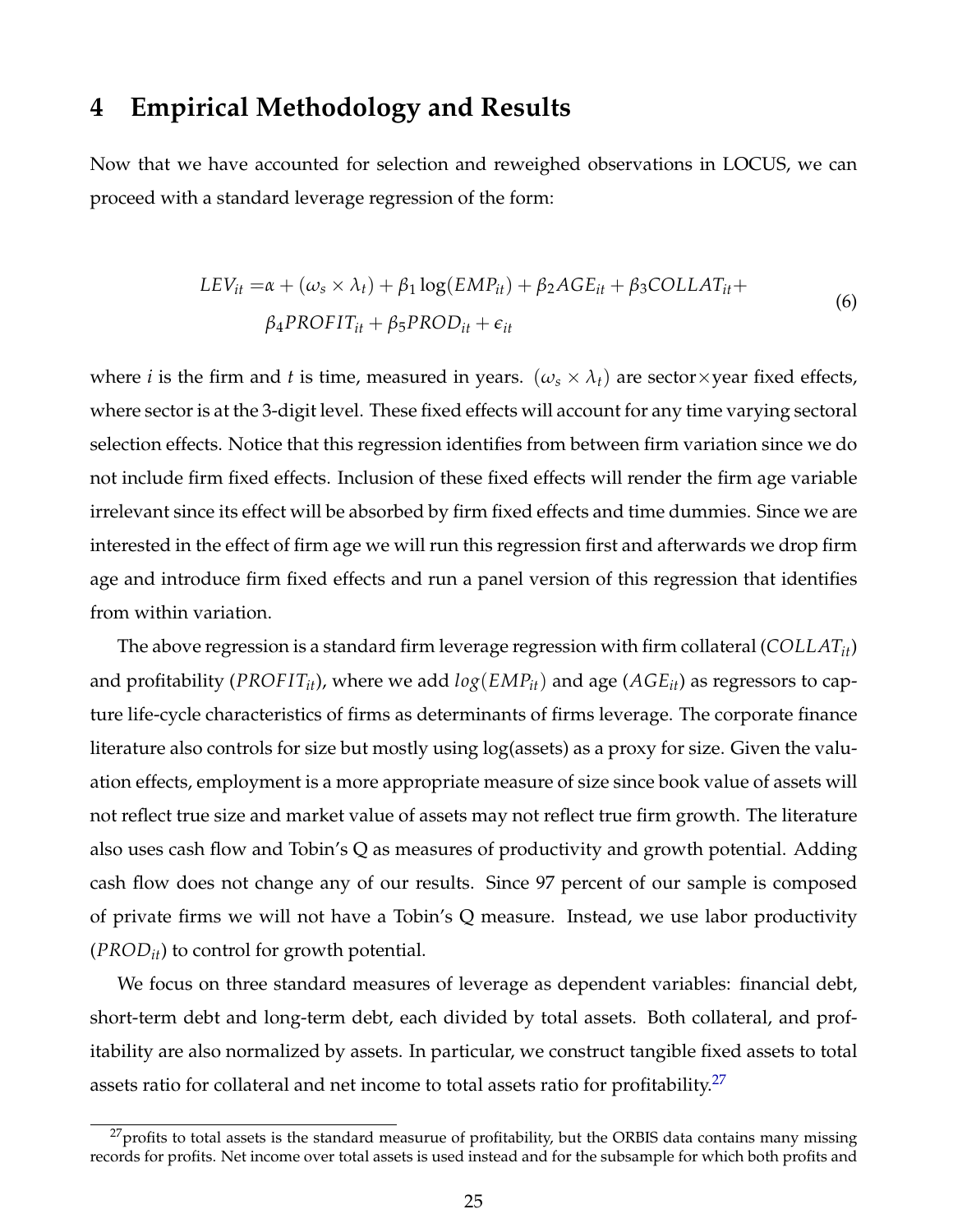We run regressions separately for listed and private firms. As shown in table [4,](#page-28-0) among both listed and private firms collateral is positively related to leverage and profitability is negatively related. These results mimic the results in the previous literature. The only exception is the negative sign on collateral for the private firms' short-term borrowing. This is due to a compositional effect. Total leverage for private firms, measured as financial debt to total assets, is positively related to collateral. What may drive the negative coefficient for short-term borrowing is private firms with a lot of collateral switching from short to long term debt.

The new results here are on firm size and age. As previously mentioned, models of financial frictions generally focus only on short-term debt, so let us distinguish between total, shortterm and long-term leverage in discussing our results. We find that firm size, measured as log employment, is positively correlated with firm leverage for private firms for all forms of debt. A one standard deviation increase in size is associated with a 24% rise in overall leverage, a 37% rise in short-term leverage, and a 19% rise in long-term leverage. In contrast, public firms' size is negatively correlated with leverage based on short-term debt. In fact, a one standard deviation increase in size is associated with a 13% decline in short-term leverage among public firms.

If we focused on only the listed firms, we would conclude that our results contradict the existing financial frictions literature since this literature (the papers with firm heterogeneity) predicts small firms have lower short-term leverage and larger firms have higher short-term leverage. But private firms, which account for over 60 percent of the economy, tell a different story. The positive correlation between leverage and size supports models featuring decreasing returns to scale and models with explicit heterogeneity in borrowing constraints as a function of size and contradicts models featuring constant returns to scale and a standard borrowing constraint, which predict no relationship between size and leverage. We interpret our finding as showing that size is a measure of financial constraints for private firms but not for listed ones since small private firms cannot borrow short-term while small listed firms can borrow short-term.

Turning to firm age, we find that it plays no significant role for public firms' short-term leverage and a slightly positive role in long-term leverage, which is inconsistent with the theoretical literature predicting a negative relationship. A one standard deviation increase in listed

net income is available, we verify that there is a high correlation between profits over total assets and net income over total assets.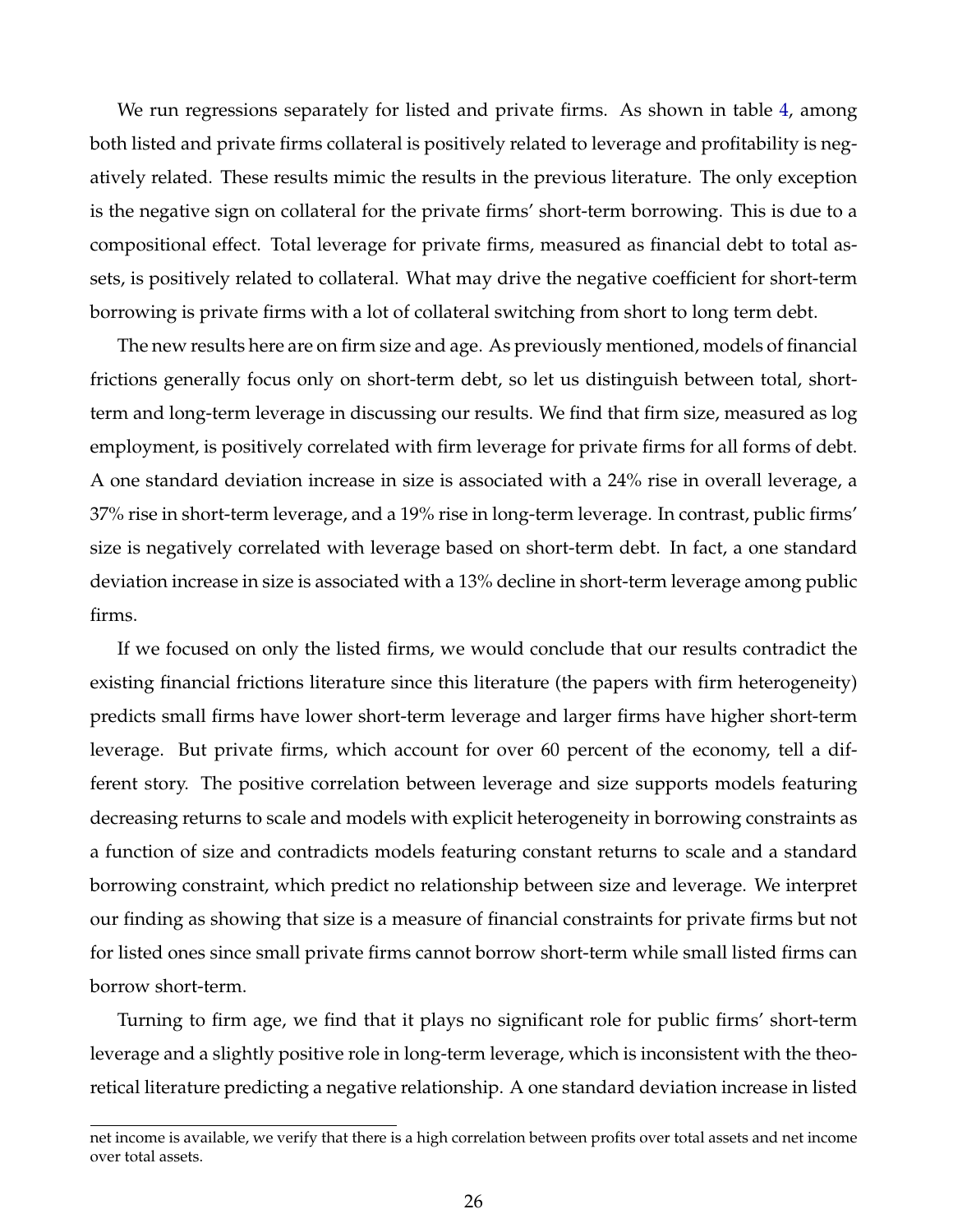firm age is associated with roughly a 3% rise in long-term leverage. Here again, the experience of private firms is crucial. Private firms borrow more and have higher leverage when they are young. The relationship negative relationship is particularly strong for long-term leverage. A one standard deviation increase in age is associated with about a 12% decline in short-term leverage and a 20% decline in long-term leverage. This is consistent with financial frictions models, which predict, conditional on size, that firms pay down long-term debt as they age. Once more, these results show that age is not a good proxy for financial constraints, but rather size appears to be a more appropriate proxy of such constraints.

<span id="page-28-0"></span>

|                  | $(FD/TA_{it})$ |              |              | $(STL/TA_{it})$ | $(LTL/TA_{it})$ |              |  |
|------------------|----------------|--------------|--------------|-----------------|-----------------|--------------|--|
|                  | Listed         | Private      | Listed       | Private         | Listed          | Private      |  |
| $log(EMP_{it})$  | $0.0178***$    | $0.0281***$  | $-0.0014***$ | $0.0117***$     |                 | $0.0167***$  |  |
|                  | (0.0008)       | (0.0007)     | (0.0003)     | (0.0003)        |                 | (0.0006)     |  |
| $AGE_{it}$       | $0.0007***$    | $-0.0024***$ | 0.0001       | $-0.0004***$    |                 | $-0.0019***$ |  |
|                  | (0.0002)       | (0.0001)     | (0.0001)     | (0.0000)        | (0.0002)        | (0.0001)     |  |
| $COLLAT_{it}$    | $0.2321***$    | $0.1861***$  | $0.0265***$  | $-0.0296***$    | $0.2023***$     | $0.2118***$  |  |
|                  | (0.0112)       | (0.0049)     | (0.0043)     | (0.0021)        |                 | (0.0045)     |  |
| $PROFIT_{it}$    | $-0.1928***$   | $-0.0702***$ | $-0.0688***$ | $-0.0290***$    | $-0.1178***$    | $-0.0402***$ |  |
|                  | (0.0090)       | (0.0037)     | (0.0044)     | (0.0019)        | (0.0076)        | (0.0030)     |  |
| $PROD_{it}$      | $0.0061***$    | $0.0087***$  | 0.0009       | $0.0088***$     | $0.0053***$     | $-0.0000$    |  |
|                  | (0.0020)       | (0.0011)     | (0.0007)     | (0.0006)        |                 | (0.0009)     |  |
| Constant         | Yes            | Yes          | Yes          | Yes             | Yes             | Yes          |  |
| Industry-Year FE | Yes            | Yes          | Yes          | Yes             | Yes             | Yes          |  |
| Wgts (logit)     | Yes            | Yes          | Yes          | Yes             | Yes             | Yes          |  |
| Obs.             | 20,000         | 320,000      | 20,000       | 320,000         | 20,000          | 320,000      |  |
| R <sub>2</sub>   | 0.2299         | 0.1525       | 0.1164       | 0.0882          | 0.2275          | 0.1523       |  |

Table 4: Leverage Regressions for Private & Listed Firms (2005-2012)

**Notes:** We consider unbalanced samples of private and publicly-listed firms separately between the years 2005 and 2012. The dependent variables are financial debt/total assets (FD/TA*it*) in the first two columns, short-term debt/total assets (STL/TA*it*) in the next two columns, and long-term loans/total assets (LTL/TA*it*) in the last two columns. The main regressors are log(EMP*it*) to measure firm size; AGE*it* to measure firm age; COLLAT*it* to measure tangible fixed assets over total assets; PROFIT*it* to measure net income over total assets; and PROD*it* to measure log labor productivity. All regressions include a full set of 3-digit industry-year fixed effects. All observations are weighted to adjust for selection into the LOCUS sample, as detailed in section [3.](#page-13-0) Standard errors are robust. \*\*\*, \*\*, and \* indicates significance at the 1%, 5%, and 10% levels, respectively.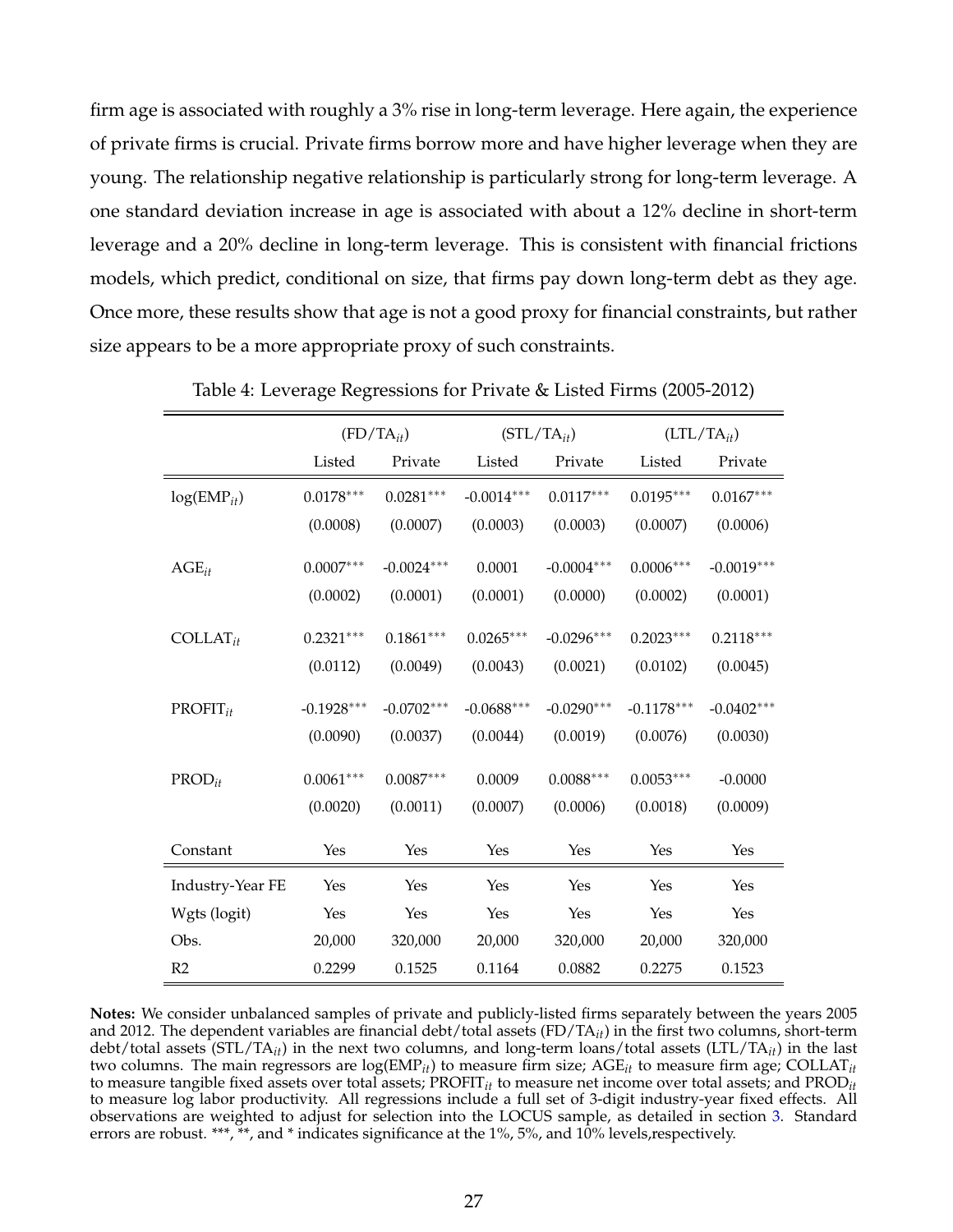We now verify whether our firm size results hold beyond the cross-sectional setting. To do so, we drop age as a regressor, lag all regressors by one period, and introduce firm fixed-effects. That is we run:

$$
LEV_{it} = \alpha_i + (\omega_s \times \lambda_t) + \beta_1 \log(EMP_{it-1}) + \beta_2 COLLAT_{it-1} +
$$
  
\n
$$
\beta_3 PROFIT_{it-1} + \beta_4 PROD_{it-1} + \epsilon_{it}
$$
\n(7)

We focus on a balanced sub-sample of firms for which we have data over the period 2005 through 2011, and run regressions separately for private and listed firms.<sup>[28](#page-29-0)</sup> From the theoretical financial frictions literature, we would anticipate that leverage rises as firms grow due to loosening financial constraints. Since these models primarily focus on short-term lending, we are particularly interested in the relationship between short-term leverage and size. As table [5](#page-30-0) shows, we do find that leverage and employment are positively related in a longitudinal panel setting. This finding is noteworthy since in the leverage regression upon inclusion of fixed effects, no determinant remains significant in general. As expected, in our case, results are driven by private firms, which are subject to more financial frictions than listed firms, and short-term leverage, which is precisely the focus of financial frictions models.

## **4.1 Nonlinear Relationships**

To explore possible non-linearities in the relationship between leverage, size and age we run a series of quadratic regressions. We run the regression specified in the previous section separately for public and private firms, and introduce a quadratic term for employment (figures [8](#page-32-0) through [10\)](#page-33-0) or age (figures [11](#page-34-0) through [13\)](#page-35-0).<sup>[29](#page-29-1)</sup> Since financial debt is primarily composed of long-term loans financial leverage behaves as long-term leverage does. As a result, we only report figures associated with financial debt over total assets and short-term loans over total assets. We also consider total equity over total assets to get a sense of how firms might be substituting between debt and equity financing.

<span id="page-29-0"></span><sup>&</sup>lt;sup>28</sup>Orbis coverage of firms in 2012 is limited because it is the end of the data collection period and there are reporting and data gathering lags. We therefore restrict ourselves to the period 2005–2011 in constructing our balanced sample.

<span id="page-29-1"></span> $^{29}$ Each figure plots the predicted values of the dependent variable as a function of the independent variable of interest (size or age), holding all other variables at their sample means.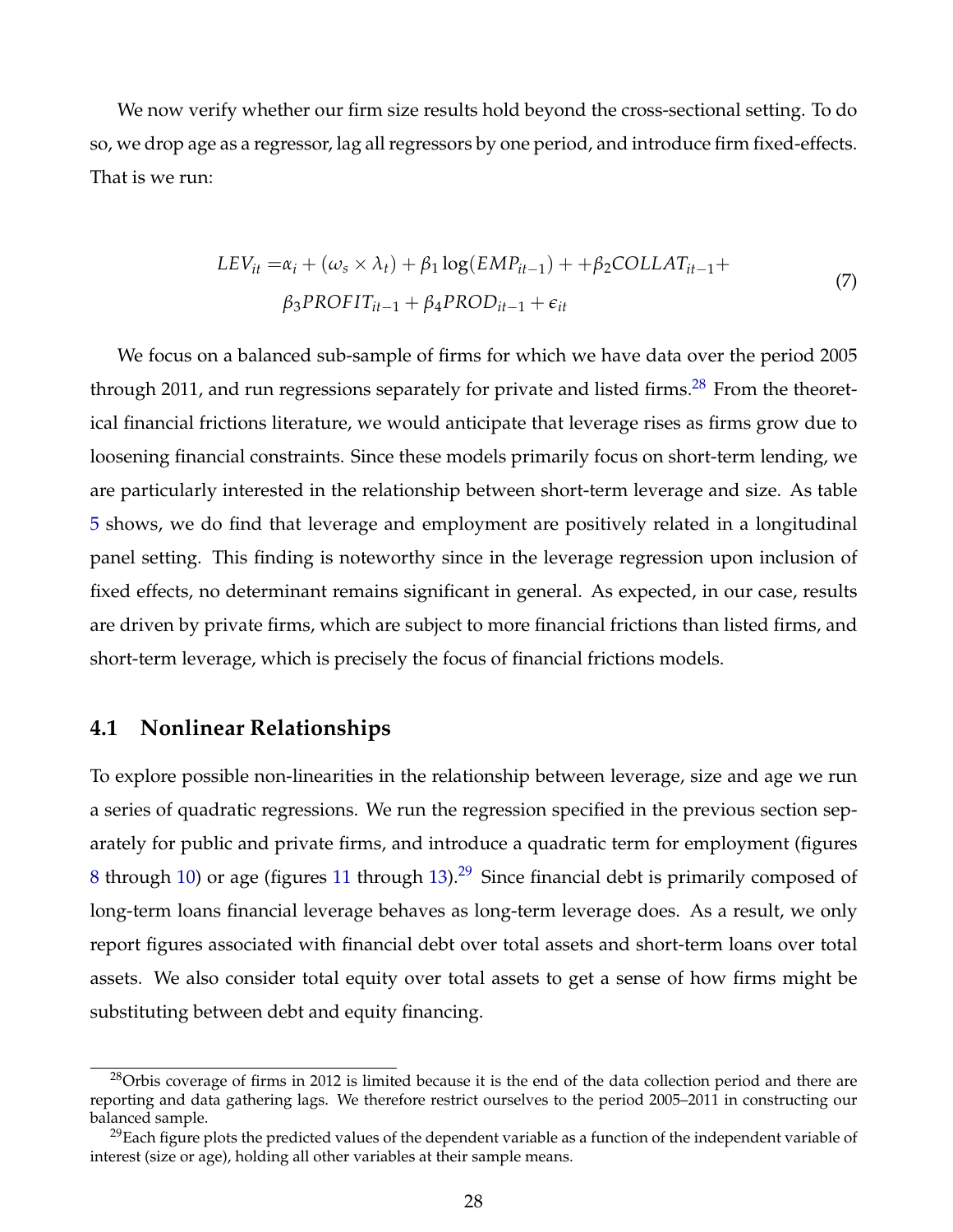<span id="page-30-0"></span>

|                   |              | (Listed)      |               | (Private)    |               |               |  |
|-------------------|--------------|---------------|---------------|--------------|---------------|---------------|--|
|                   | $FD/TA_{it}$ | $STL/TA_{it}$ | $LTL/TA_{it}$ | $FD/TA_{it}$ | $STL/TA_{it}$ | $LTL/TA_{it}$ |  |
| $log(EMP_{it-1})$ | 0.0072       | 0.0024        | 0.0025        | 0.0101       | $0.0066**$    | 0.0027        |  |
|                   | (0.0057)     | (0.0024)      | (0.0051)      | (0.0069)     | (0.0033)      | (0.0061)      |  |
| $COLLAT_{it-1}$   | $0.1199***$  | 0.0097        | $0.1134***$   | $0.0463***$  | $-0.0019$     | $0.0495***$   |  |
|                   | (0.0344)     | (0.0156)      | (0.0333)      | (0.0141)     | (0.0101)      | (0.0148)      |  |
| $PROFIT_{it-1}$   | $-0.0516***$ | $-0.0230***$  | $-0.0333***$  | 0.0091       | $-0.0001$     | 0.0123        |  |
|                   | (0.0098)     | (0.0056)      | (0.0105)      | (0.0102)     | (0.0034)      | (0.0097)      |  |
| $PROD_{it-1}$     | $-0.0037$    | $-0.0005$     | $-0.0033$     | $-0.0027$    | 0.0017        | $-0.0039$     |  |
|                   | (0.0049)     | (0.0014)      | (0.0047)      | (0.0054)     | (0.0026)      | (0.0048)      |  |
| Industry-Year FE  | Yes          | Yes           | Yes           | Yes          | Yes           | Yes           |  |
| Firm FE           | Yes          | Yes           | Yes           | Yes          | Yes           | Yes           |  |
| Wgts (logit)      | Yes          | Yes           | Yes           | Yes          | Yes           | Yes           |  |
| Obs.              | 10,000       | 10,000        | 10,000        | 19,000       | 19,000        | 17,000        |  |
| R <sub>2</sub>    | 0.8637       | 0.5542        | 0.8410        | 0.7720       | 0.6271        | 0.7904        |  |

Table 5: Balanced Panel (2005-2011)

**Notes:** We consider balanced samples of private and publicly-listed firms separately between the years 2005 and 2011. The dependent variables are financial debt/total assets (FD/TA*it*), short-term debt/total assets (STL/TA*it*), and long-term loans/total assets (LTL/TA*it*) in the last two columns. The main regressors are log(EMP*it*−<sup>1</sup> ) to measure firm size; COLLAT*it*−<sup>1</sup> to measure tangible fixed assets over total assets; PROFIT*it*−<sup>1</sup> to measure net income over total assets; and PROD*it*−<sup>1</sup> to measure log labor productivity. All regressions include a full set of 3-digit industry-year fixed effects and firm fixed effects. All observations are weighted to adjust for selection into the LOCUS sample, as detailed in section [3.](#page-13-0) Standard errors are robust. \*\*\*, \*\*, and \* indicates significance at the 1%, 5%, and 10% levels,respectively.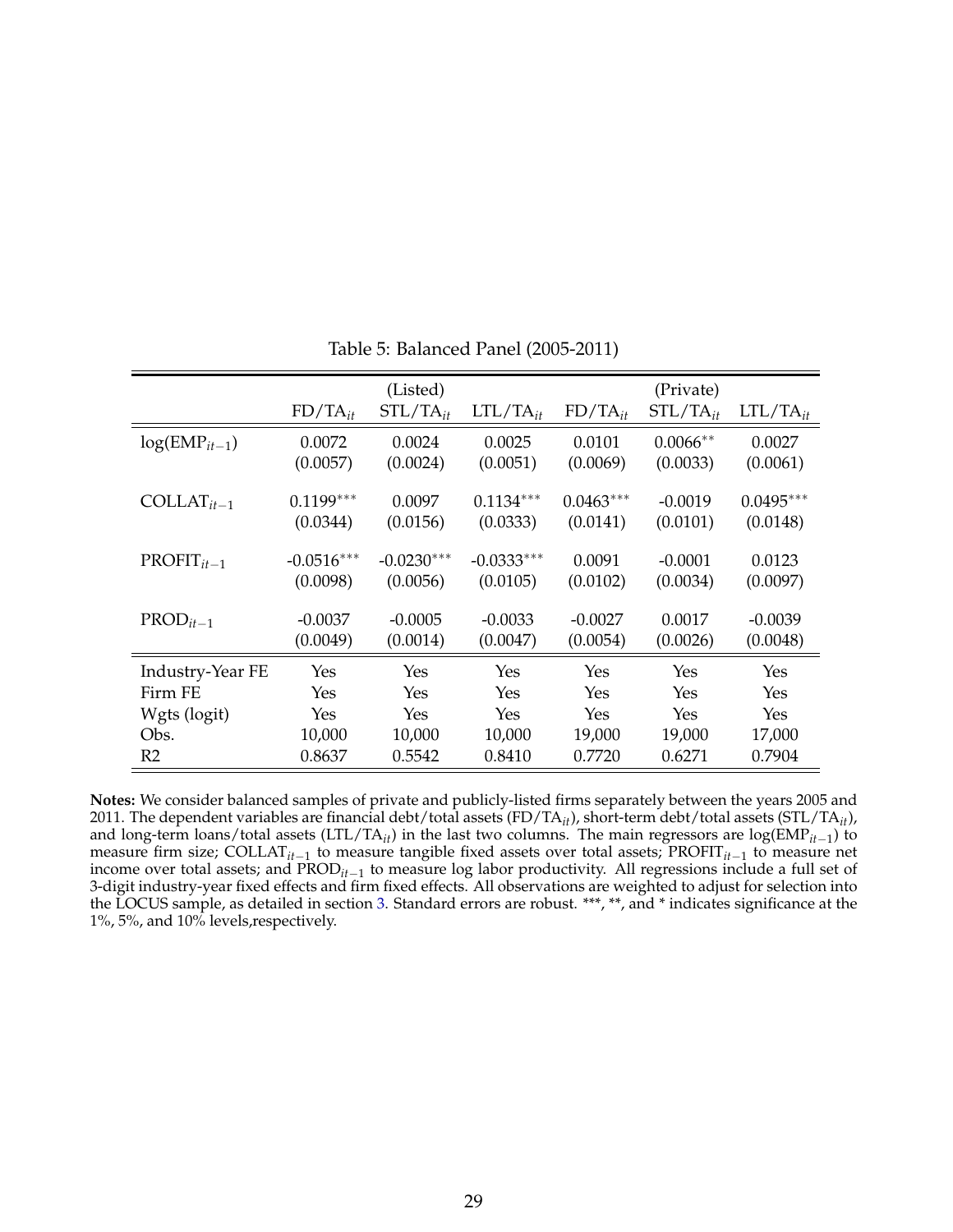We run the following regressions to estimate the non-linear relation between size and leverage and age and leverage:

$$
LEV_{it} = \alpha + (\omega_s \times \lambda_t) + \beta_1 \log(SIZE_{it}) + \beta_2 \log(SIZE_{it})^2 + \beta_3 AGE_{it} + \beta_4 COLLAT_{it} +
$$
  

$$
\beta_5 PROFIT_{it} + \beta_6 PROD_{it} + \epsilon_{it}
$$
 (8)

$$
LEV_{it} = \alpha + (\omega_s \times \lambda_t) + \beta_1 AGE_{it} + \beta_2 AGE_{it}^2 + \beta_3 \log(SIZE_{it}) + \beta_4 COLLAT_{it} +
$$
  

$$
\beta_5 PROFIT_{it} + \beta_6 PROD_{it} + \epsilon_{it}
$$
 (9)

Focusing first on the figures with quadratic employment, we see that size is more strongly positively associated with debt financing (both overall and short-term) among private firms than public ones (figure [8](#page-32-0) and [9\)](#page-32-1). In fact, there is no relation between size and short-term leverage for listed firms. This finding is consistent with private firms facing more financial frictions than listed ones. Note also that there is a logarithmically convex relationship between longterm leverage and size for private firms, but the short-term leverage and size relationship appears more logarithmically concave. Moreover, among private firms there is a strong negative relationship between total equity over total assets and employment (figure [10\)](#page-33-0). One interpretation is that as financial constraints ease, private firms choose debt financing over internal equity.

The equity-size relationship has more of an inverted U-shape for public firms. Since these firms have access to external equity via stock issuances, one interpretation is that small and medium sized listed firms complement long-term debt with external equity. As they become larger, they issue less external equity and turn toward long-term debt borrowing.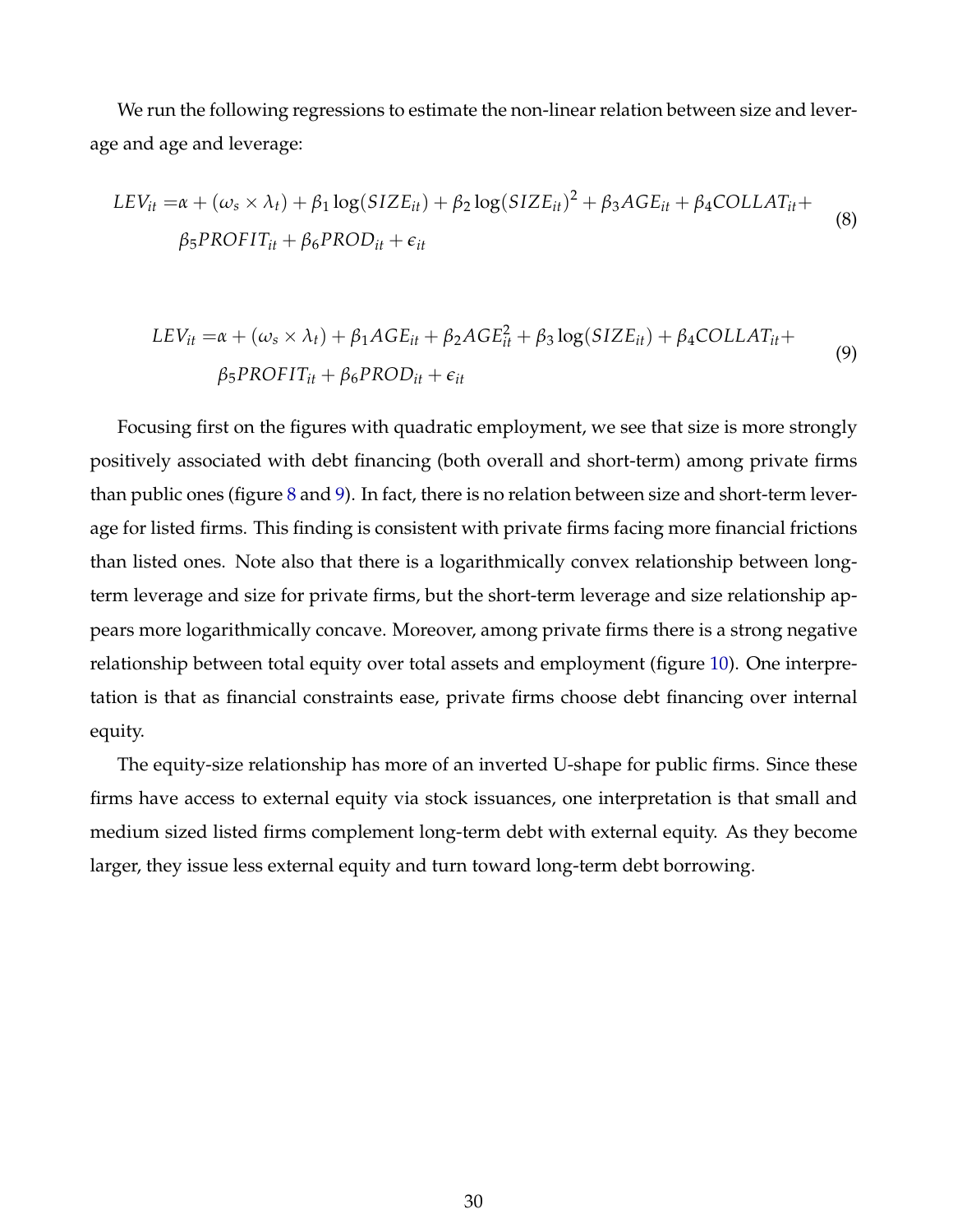<span id="page-32-0"></span>

**Notes:** Use unbalanced samples of private and publicly-listed firms separately between the years 2005 and 2012. The dependent variable is financial debt/total assets (FD/TA*it*). Each line shows the conditional relationship between firm size (log(EMP*it*)) and leverage, where we allow for some flexibility by introducing a quadratic term for employment. The figures condition on AGE*it* to measure firm age; COLLAT*it* to measure tangible fixed assets over total assets; PROFIT*it* to measure net income over total assets; and PROD*it* to measure log labor productivity; and a full set of 3-digit industry-year fixed effects. All observations are weighted to adjust for selection into the LOCUS sample.

<span id="page-32-1"></span>



**Notes:** Use unbalanced samples of private and publicly-listed firms separately between the years 2005 and 2012. The dependent variable is short-term loans/total assets (STL/TA*it*). Each line shows the conditional relationship between firm size (log(EMP*it*)) and leverage, where we allow for some flexibility by introducing a quadratic term for employment. The figures condition on AGE*it* to measure firm age; COLLAT*it* to measure tangible fixed assets over total assets; PROFIT*it* to measure net income over total assets; and PROD*it* to measure log labor productivity; and a full set of 3-digit industry-year fixed effects. All observations are weighted to adjust for selection into the LOCUS sample.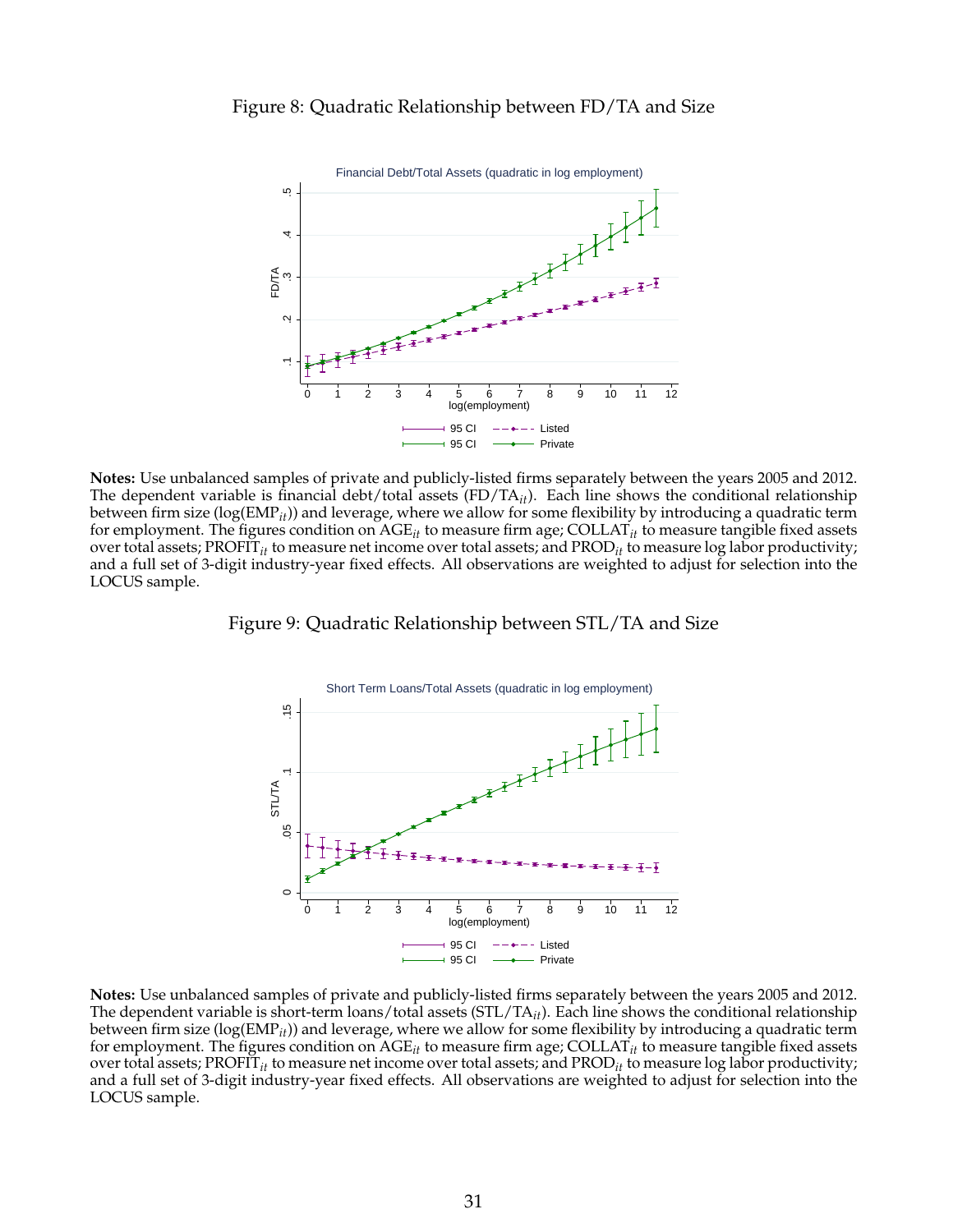#### <span id="page-33-0"></span>Figure 10: Quadratic Relationship between Equity/TA and Size



**Notes:** Use unbalanced samples of private and publicly-listed firms separately between the years 2005 and 2012. The dependent variable is total equity/total assets (Equity/TA<sub>*it*</sub>), where total equity includes both internal and external equity. Each line shows the conditional relationship between firm size (log(EMP*it*)) and leverage, where we allow for some flexibility by introducing a quadratic term for employment. The figures condition on AGE*it* to measure firm age; COLLAT*it* to measure tangible fixed assets over total assets; PROFIT*it* to measure net income over total assets; and PROD*it* to measure log labor productivity; and a full set of 3-digit industry-year fixed effects. All observations are weighted to adjust for selection into the LOCUS sample.

Turning now to figures that are quadratic in age. Private firms appear to draw down shortterm leverage as they age, which is consistent with theories in which entrepreneurs borrow to start their businesses and then pay off their loans as they age (figures [11](#page-34-0) and [12\)](#page-34-1). This is consistent with what we see in figure [13](#page-35-0) where private firms raise internal equity as they age, while paying down their short-term loans. The relationship between age and leverage is far weaker and quite flat among public firms in all measures of leverage. Public firms appear to slightly reduce their equity as they age. This behavior is consistent with large public firms being leveraged in long term debt – as they grow older, they also become larger. Though confidence intervals are not very tight for these relations for listed firms.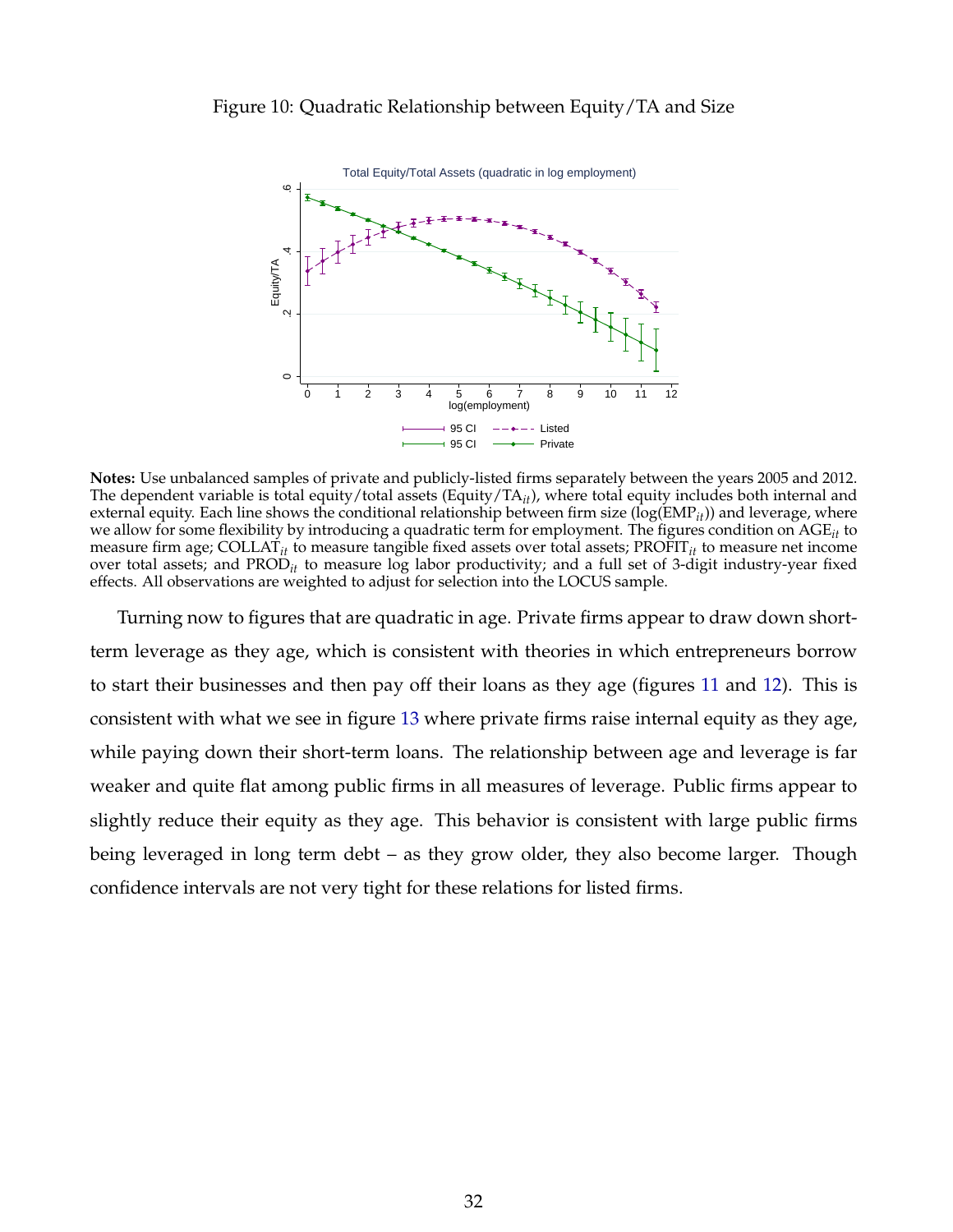<span id="page-34-0"></span>



<span id="page-34-1"></span>**Notes:** Use unbalanced samples of private and publicly-listed firms separately between the years 2005 and 2012. The dependent variable is financial debt/total assets (FD/TA*it*). Each line shows the conditional relationship between firm age and leverage, where we allow for some flexibility by introducing a quadratic term for age  $(AGE<sub>it</sub>)$ . The figures condition on  $log(EMP<sub>it</sub>)$  to measure firm size; COLLAT<sub>it</sub> to measure tangible fixed assets over total assets; PROFIT*it* to measure net income over total assets; and PROD*it* to measure log labor productivity; and a full set of 3-digit industry-year fixed effects. All observations are weighted to adjust for selection into the LOCUS sample.

Figure 12: Quadratic Relationship between STL/TA and Age



**Notes:** Use unbalanced samples of private and publicly-listed firms separately between the years 2005 and 2012. The dependent variable is short-term loans/total assets (STL/TA*it*). Each line shows the conditional relationship between firm age and leverage, where we allow for some flexibility by introducing a quadratic term for age  $(AGE<sub>it</sub>)$ . The figures condition on  $log(EMP<sub>it</sub>)$  to measure firm size; COLLAT<sub>it</sub> to measure tangible fixed assets over total assets; PROFIT*it* to measure net income over total assets; and PROD*it* to measure log labor productivity; and a full set of 3-digit industry-year fixed effects. All observations are weighted to adjust for selection into the LOCUS sample.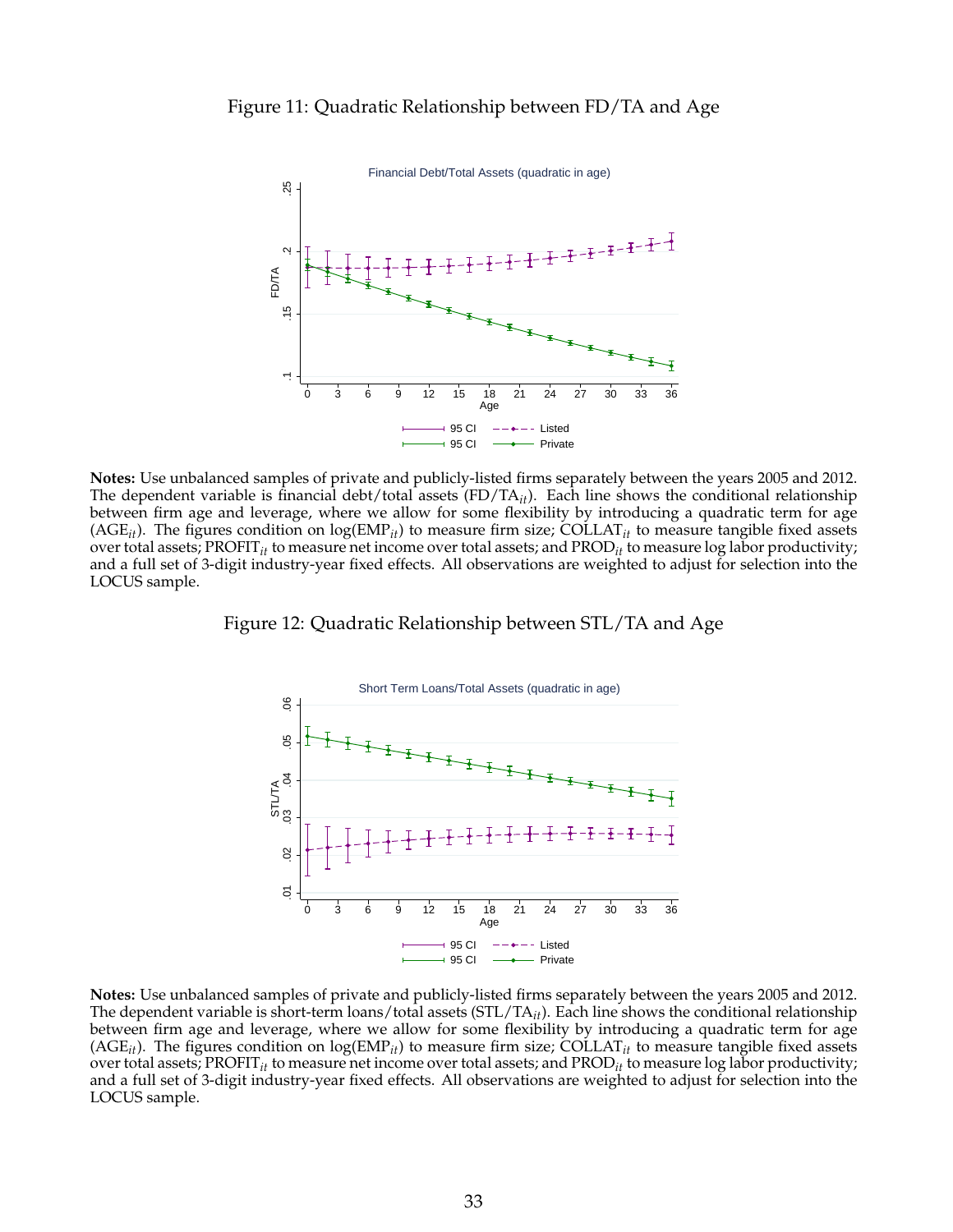

#### <span id="page-35-0"></span>Figure 13: Quadratic Relationship between Equity/TA and Age

**Notes:** Use unbalanced samples of private and publicly-listed firms separately between the years 2005 and 2012. The dependent variable is total equity/total assets (Equity/TA<sub>*it*</sub>), where total equity includes both internal and external equity. Each line shows the conditional relationship between firm age and leverage, where we allow for some flexibility by introducing a quadratic term for age (AGE*it*). The figures condition on log(EMP*it*) to measure firm size; COLLAT*it* to measure tangible fixed assets over total assets; PROFIT*it* to measure net income over total assets; and PROD*it* to measure log labor productivity; and a full set of 3-digit industry-year fixed effects. All observations are weighted to adjust for selection into the LOCUS sample.

## **4.2 Response to Shocks: Evidence from Great Recession**

Since LOCUS spans the Great Recession, we can investigate whether the life-cycle patterns we observe change during the financial shock of 2009–2012. Again, we decompose financial leverage into short-term and long-term leverage in table [6.](#page-37-0) Focusing on the pre-crisis period (2005–2008), we see similar results as before, where the experience of private firms is consistent with financial frictions models with decreasing returns to scale. Larger firms are less financially constrained and therefore have higher leverage. The relationship is stronger for short-term leverage than long-term leverage. A one standard deviation increase in size during this period is associated with a 43% increase in short-term leverage and a 16% increase in longterm leverage. Older firms pay down their long-term debt, resulting in a negative relationship between long-term leverage and age. The relationship is stronger, as predicted in theory, for long-term leverage. A one standard deviation increase in age is associated with a 9% decline in short-term leverage and a 20% decline in long-term leverage. Listed firms are less leveraged in terms of both short-term and long-term debt than private firms. Moreover, since these listed firms are likely less affected by financial frictions their experience is inconsistent with theory. In particular, we do not find a positive relationship between public firms' size and short-term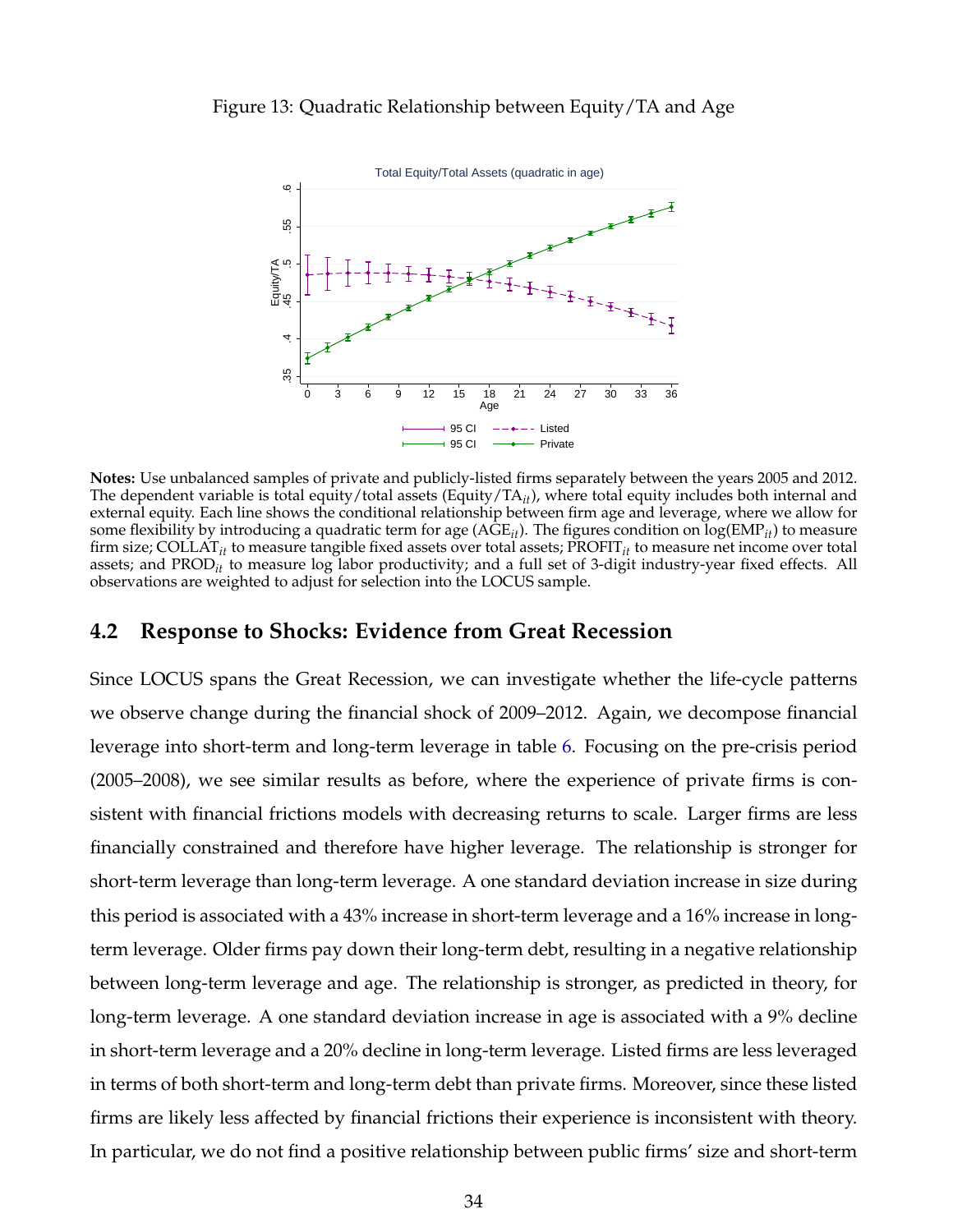leverage and age is positively correlated with leverage.

However, during the crisis (2009–2012), when both public and private firms are likely to be affected by financial frictions the differences between them are dampened. Listed firms remain less leveraged than private firms. Older public firms pay down their long-term leverage, similar to private firms. A one standard deviation increase in age is associated with 15% decline in short-term leverage among private firms and a 2% decline among listed firms. Even during the crisis listed firms remain relatively less financially constrained than private firms since there is even a negative relationship between size and short-term leverage. A one standard deviation increase in size among private firms is associated with a 32% increase in short-term leverage and a 9% decline among public firms.

## <span id="page-36-1"></span>**4.3 Nonlinear Relationships During the Great Recession**

In the previous sections we argued that size (employment) is an informative correlate of financial constraints. We found that listed firms are less affected by financial constraints than private firms both before and after the financial crisis. In this section, we dig further into the relationship between leverage and size during the Great Recession.

In figures [14](#page-38-0) and [15](#page-39-0) we plot the quadratic relationship between size and short-term leverage for private (figure [14\)](#page-38-0) and listed (figure [15\)](#page-39-0) firms before the crisis in 2006 and during the crisis in 2009. To generate this figure and the next, we run a regression of short-term leverage on size, size squared and industry fixed effects for private firms (figure [14\)](#page-38-0) and listed firms (figure [15\)](#page-39-0) separately for 2006 and 2009.

$$
STLEV_i = \alpha + \omega_s + \beta_1 \log(SIZE_i) + \beta_2 \log(SIZE_i)^2 + \epsilon_i
$$
\n(10)

where  $STLEY_i$  is short-term debt over total assets*,*  $\omega_s$  captures industry fixed effects*,* and  $SIZE<sub>i</sub>$  is measured by either employment or total assets. This specification is a close empirical counterpart to the size-dependent collateral constraints arising in macroeconomic models with financial frictions where constraints are a function of firm size or models with decreasing returns to scale.  $30$ 

<span id="page-36-0"></span>In the left panel of figure [14,](#page-38-0) we measure size by employment and in the right panel by

 $30$ In section [C](#page-54-0) of the appendix, figures [18](#page-55-0) and [19](#page-55-1) show the results when, in addition to industry fixed effects, we control for labor productivity, collateral, profitability and age. The figures are qualitatively consistent with the figures presented in the main text without the additional controls.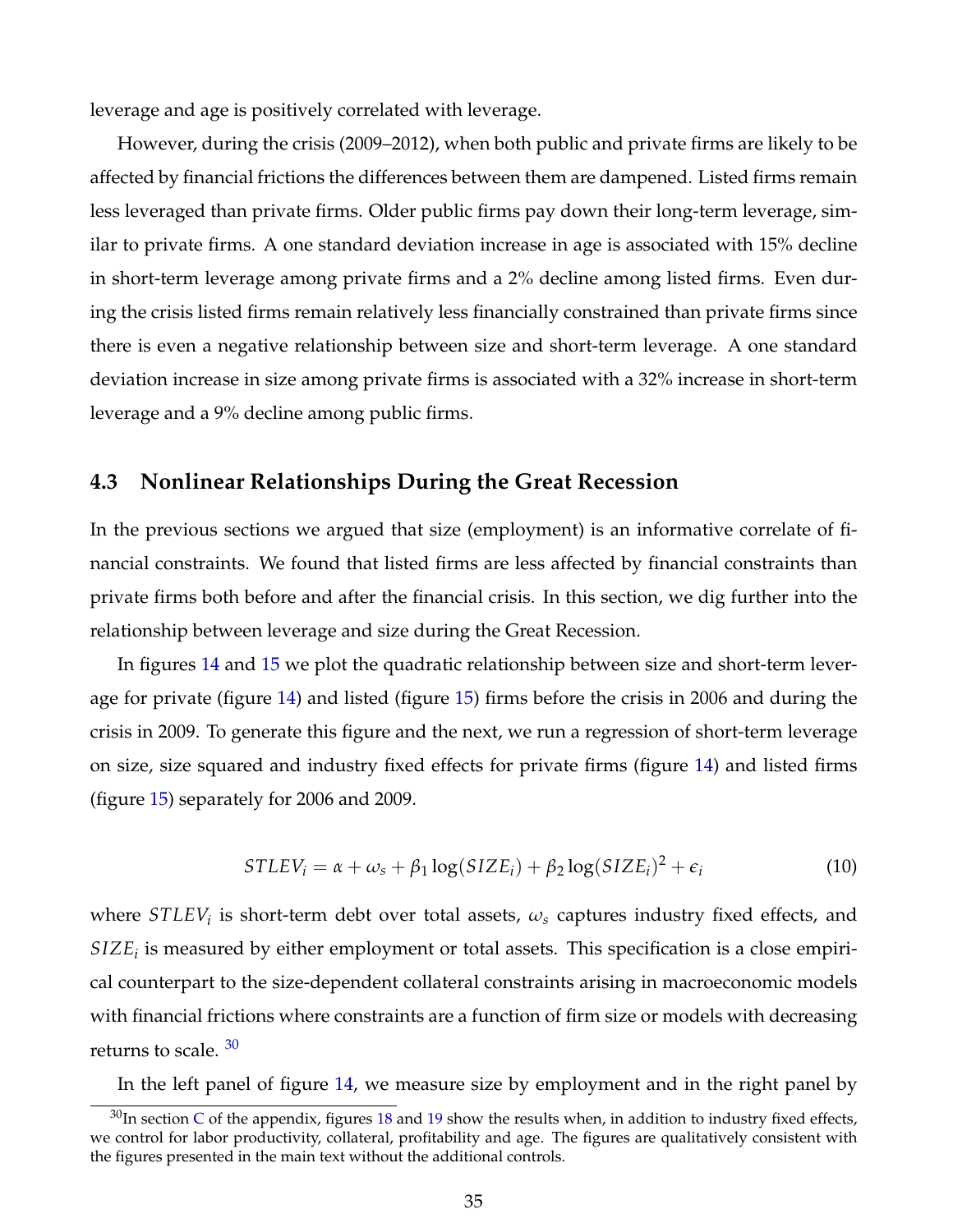|                                            | $(2005 - 2012)$ |               |               | $(2005 - 2008)$ | $(2009 - 2012)$ |               |  |
|--------------------------------------------|-----------------|---------------|---------------|-----------------|-----------------|---------------|--|
|                                            | $STL/TA_{it}$   | $LTL/TA_{it}$ | $STL/TA_{it}$ | $LTL/TA_{it}$   | $STL/TA_{it}$   | $LTL/TA_{it}$ |  |
| $log(EMP_{it})$                            | $0.0117***$     | $0.0167***$   | $0.0158***$   | $0.0176***$     | $0.0085***$     | $0.0160***$   |  |
|                                            | (0.0003)        | (0.0006)      | (0.0004)      | (0.0009)        | (0.0005)        | (0.0009)      |  |
| <b>AGE</b>                                 | $-0.0004***$    | $-0.0019***$  | $-0.0004***$  | $-0.0026***$    | $-0.0004***$    | $-0.0013***$  |  |
|                                            | (0.0000)        | (0.0001)      | (0.0000)      | (0.0001)        | (0.0001)        | (0.0001)      |  |
| $COLLAT_{it}$                              | $-0.0296***$    | $0.2118***$   | $-0.0335***$  | $0.2425***$     | $-0.0200***$    | $0.1732***$   |  |
|                                            | (0.0021)        | (0.0045)      | (0.0025)      | (0.0062)        | (0.0036)        | (0.0064)      |  |
| $PROFIT_{it}$                              | $-0.0290***$    | $-0.0402***$  | $-0.0297***$  | $-0.0402***$    | $-0.0281***$    | $-0.0405***$  |  |
|                                            | (0.0019)        | (0.0030)      | (0.0020)      | (0.0039)        | (0.0037)        | (0.0045)      |  |
| $PROD_{it}$                                | $0.0088***$     | $-0.0000$     | $0.0128***$   | $-0.0001$       | $0.0055***$     | 0.0003        |  |
|                                            | (0.0006)        | (0.0009)      | (0.0007)      | (0.0013)        | (0.0009)        | (0.0013)      |  |
| $\text{PUBLIC}_i$                          | $-0.0236***$    | $-0.0964***$  | $-0.0211***$  | $-0.1040***$    | $-0.0208***$    | $-0.0702***$  |  |
|                                            | (0.0030)        | (0.0065)      | (0.0042)      | (0.0088)        | (0.0043)        | (0.0095)      |  |
| $log(EMP_{it})$ x PUBLIC <sub>i</sub>      | $-0.0129***$    | 0.0004        | $-0.0169***$  | $-0.0027**$     | $-0.0095***$    | $0.0050***$   |  |
|                                            | (0.0005)        | (0.0010)      | (0.0006)      | (0.0014)        | (0.0007)        | (0.0014)      |  |
| $AGE_{it}$ x PUBLIC <sub>i</sub>           | $0.0006***$     | $0.0025***$   | $0.0005***$   | $0.0034***$     | $0.0004***$     | $0.0007***$   |  |
|                                            | (0.0001)        | (0.0002)      | (0.0001)      | (0.0003)        | (0.0001)        | (0.0003)      |  |
| COLLAT <sub>it</sub> x PUBLIC <sub>i</sub> | $0.0507***$     | $-0.0081$     | $0.0535***$   | $-0.0594***$    | $0.0445***$     | $0.0481***$   |  |
|                                            | (0.0042)        | (0.0093)      | (0.0058)      | (0.0128)        | (0.0061)        | (0.0134)      |  |
| $PROFIT_{it}$ x $PUBLIC_i$                 | $-0.0376***$    | $-0.0782***$  | $-0.0346***$  | $-0.0800***$    | $-0.0408***$    | $-0.0694***$  |  |
|                                            | (0.0048)        | (0.0082)      | (0.0062)      | (0.0111)        | (0.0076)        | (0.0119)      |  |
| $PROD_{it}$ x PUBLIC <sub>i</sub>          | $-0.0114***$    | $0.0041**$    | $-0.0133***$  | 0.0033          | $-0.0106***$    | 0.0038        |  |
|                                            | (0.0008)        | (0.0019)      | (0.0011)      | (0.0025)        | (0.0012)        | (0.0028)      |  |
| Constant                                   | Yes             | Yes           | Yes           | Yes             | Yes             | Yes           |  |
| Industry-Year FE                           | Yes             | Yes           | Yes           | Yes             | Yes             | Yes           |  |
| Wgts (logit)                               | Yes             | Yes           | Yes           | Yes             | Yes             | Yes           |  |
| Obs.                                       | 340,000         | 340,000       | 160,000       | 160,000         | 180,000         | 180,000       |  |
| R2                                         | 0.0882          | 0.1523        | 0.0864        | 0.1478          | 0.0931          | 0.1307        |  |

<span id="page-37-0"></span>Table 6: Pooled Regressions: Short-term debt/total assets & Long-term debt/total assets

**Notes:** We consider a pooled unbalanced samples of private and publicly-listed firms between the periods 2005- 2012 in the first two columns, 2005-2008 in the next two columns and 2009-2012 in the last two columns. The dependent variables are short-term loans/total assets (STL/TA*it*) and long-term debt/total assets (LTL/TA*it*). The main regressors are log(EMP*it*) to measure firm size; AGE*it* to measure firm age; COLLAT*it* to measure tangible fixed assets over total assets; PROFIT*it* to measure net income over total assets; and PROD*it* to measure log labor productivity; a publicly-listed dummy indicating whether a firm is actively publicly traded; and a full set of interaction terms. The coefficients on the uninteracted regressors denotes the marginal effect of each regressor on leverage among the privately-held firms. The interacted terms indicated the extra boost (or dampening) effect of being publicly traded. All regressions include a full set of 3-digit industry-year fixed effects. All observations are weighted to adjust for selection into the LOCUS sample, as detailed in section [3.](#page-13-0) Standard errors are robust. \*\*\*, \*\*, and \* indicates significance at the 1%, 5%, and 10% levels, respectively.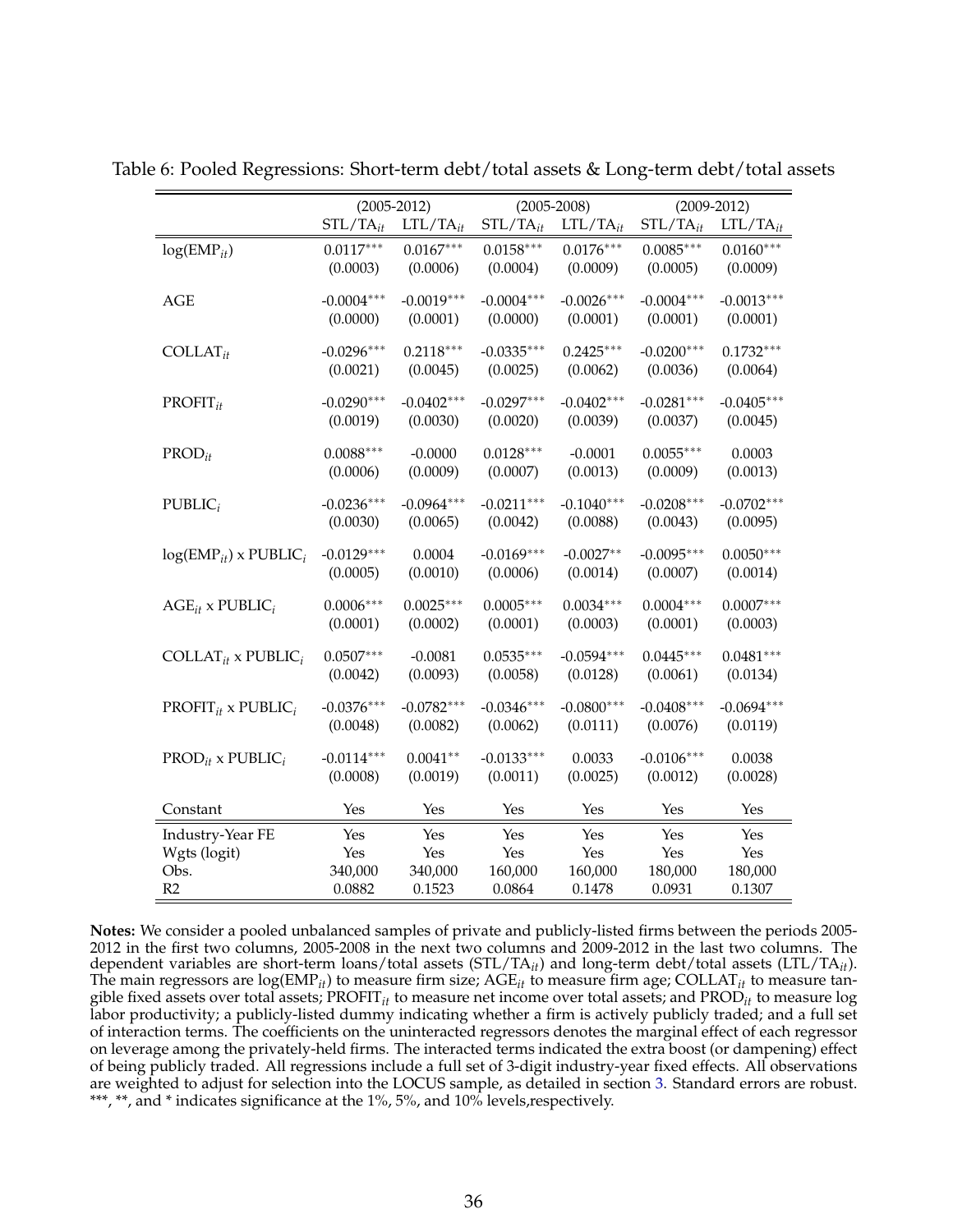total assets. Consistent with our prior results, for private firms there is a positive correlation between size (employment and total assets) and short-term leverage in both years. The relationship becomes flatter during the crisis (2009). When size is measured by employment, the relationship between size and leverage is significantly weaker in 2009 than it was in 2006. The pattern is consistent with private firms becoming more financially constrained in 2009 or demanding less bank financing during this period.

In contrast, figure [15](#page-39-0) shows that for listed firms the relationship between leverage and size is negative in both 2006 and 2009 and when size is measured by employment and total assets. Moreover, we do not observe a significant difference in the size-leverage relationship in 2006 and 2009. These results are consistent with our previously reported regression results and suggest that listed firms are less affected by financial frictions both before and during the Great Recession. The results also highlight the importance of data on private firms since not only is the relationship between leverage and size weaker for public firms, it also has the opposite sign.

<span id="page-38-0"></span>Figure 14: Relationship between short-term leverage and size for private firms (2006 & 2009)



**Notes:** Use unbalanced sample of private firms separately for 2006 and 2009. The dependent variable is shortterm leverage (STLEV). Each line shows the relationship between leverage, size (measured by employment in the left panel and total assets in the right figure) and size squared, controlling only for a full set of 3-digit industry fixed effects. All observations are weighted to adjust for selection into the LOCUS sample.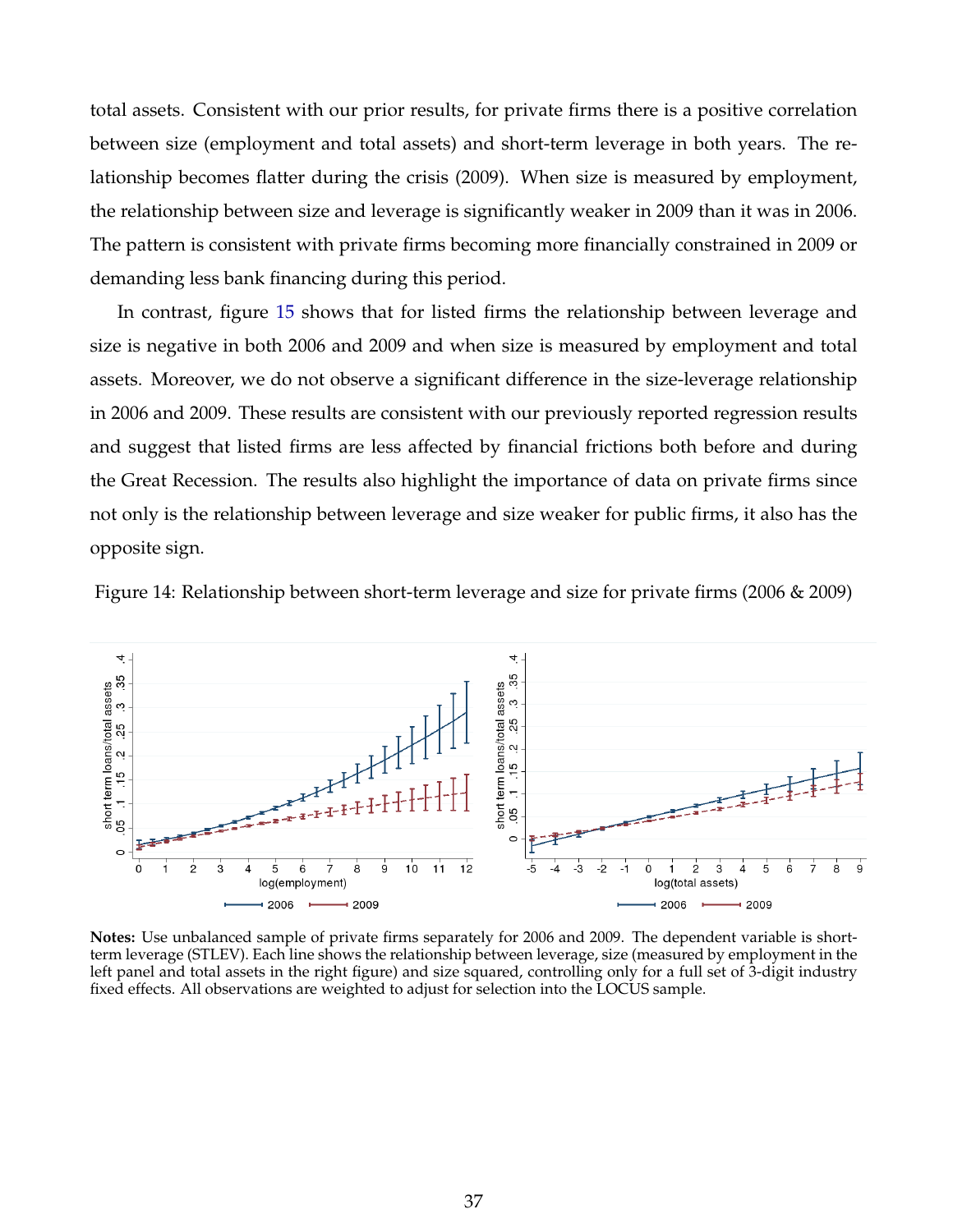

<span id="page-39-0"></span>Figure 15: Relationship between short-term leverage and size for public firms (2006 & 2009)

**Notes:** Use unbalanced sample of public firms separately for 2006 and 2009. The dependent variable is short-term leverage (STLEV). Each line shows the between leverage, size (measured by employment in the left panel and total assets in the right figure) and size squared, controlling only for a full set of 3-digit industry fixed effects. All observations are weighted to adjust for selection into the LOCUS sample.

## **4.4 Firm Growth During Normal Times and the Great Recession**

These results have important implications for the aggregate economy as long as financial frictions affect real outcomes. In this section, we complement our analysis of the relationship between leverage and firm life-cycle characteristics with an analysis of the relationship between leverage and revenue growth. We first consider the following cross-sectional regression (first three columns of table [7\)](#page-41-0).

$$
RG_{it} = \alpha + (\omega_s \times \lambda_t) + \beta_1 STEV_{it-1} + \beta_2 (STLEV_{it-1} \times PUBLIC_i) + \beta_3 (STLEV_{it-1} \times CRISIS_t) + \beta_4 (STLEV_{it-1} \times PUBLIC_i \times CRISIS_t) + \Gamma' Z_{it-1} + \epsilon_{it}
$$
\n(11)

where *RG* is revenue growth, measured as  $\frac{REV_{it} - REV_{it-1}}{0.5(REV_{it} + REV_{it-1})}$ ;  $(\omega_s \times \lambda_t)$  captures industry-year fixed effects and *STLEVit* is short-term debt over total assets. *STLEVit* is interacted with a dummy equal to one if the firm is publicly-listed (*PUBLIC<sup>i</sup>* ), a dummy equal to one during the financial crisis (2008 and 2009), and both *PUBLIC<sup>i</sup>* and *CRISIS<sup>t</sup>* . *Zit*−<sup>1</sup> includes firm age (*AGEit*−<sup>1</sup> ), log revenue (log(*REVit*−1)), profitability (*PROF ITit*−<sup>1</sup> ), and labor productivity (*PRODit*−<sup>1</sup> ). Each of these additional controls is included on its own, interacted with *PUBLIC<sup>i</sup>* ,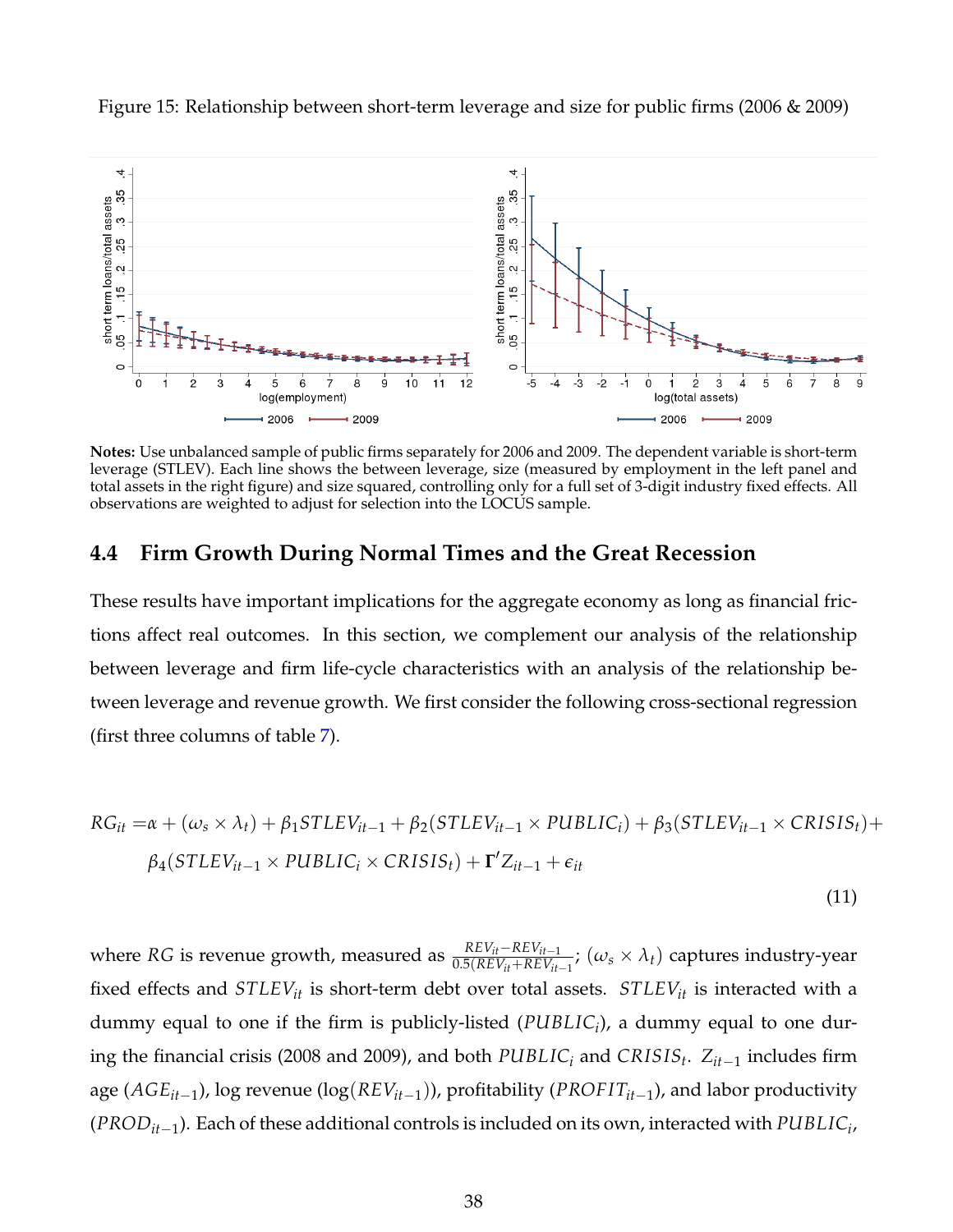interacted with *CRISIS<sup>t</sup>* and interacted with both *PUBLIC<sup>i</sup>* and *CRISIS<sup>t</sup>* . In addition to the cross-sectional specification, we also report results using firm fixed effects (last three columns of table [7\)](#page-41-0):

$$
RG_{it} = \alpha_i + (\omega_s \times \lambda_t) + \beta_1 STEV_{it-1} + \beta_2(STLEV_{it-1} \times PUBLIC_i) + \beta_3(STLEV_{it-1} \times CRISIS_t) +
$$
  

$$
\beta_4(STLEV_{it-1} \times PUBLIC_i \times CRISIS_t) + \Gamma' Z_{it-1} + \epsilon_{it}
$$

(12)

Table [7](#page-41-0) reports the results of the cross-sectional specification in the first three columns and the firm fixed effects specification in the last three columns. The first and fourth columns do not include any interaction terms and show that there exists a positive relationship between short-term borrowing and revenue growth, though the significance is weaker in column (4) with firm fixed effects. The fifth and sixth columns explain why this is the case. The second and fifth columns introduce interactions with *PUBLIC<sup>i</sup>* and highlight that the positive relationship between firm growth and leverage is driven entirely by private firms. In fact, the relationship between short-term leverage and growth is negative for listed firms. This negative relationship may be indicative of listed firms relying more heavily on different forms of financing, such as long-term debt, than private firms. In columns three and six, we focus on the crisis period (*CRISISt*). The negative relationship between leverage and growth for public firms is independent of crisis. The relationship between short-term leverage and growth also does not change in the cross section of *private* firms but becomes weaker during crisis in the firm fixed effect specification for the private firms. When we calculate the total effect of leverage on growth for private firms during crisis, we find that this effect is basically insignificant. We observe no difference between private and public firms during crisis periods in terms of their growth-leverage relationship as shown with triple interaction in columns three and six.

Our analysis of the relationship between revenue growth and leverage further highlights the importance of using data on private firms since the relationship between growth and shortterm leverage differs substantially between private and listed firms. Overall our empirical analysis using LOCUS dataset indicates that to obtain a more complete picture of the implications of financial frictions for the broader economy, it is important to take into account, in addition to public firms, private firms that account for over half of the employment and revenue in the U.S. economy. The findings also caution testing of theories incorporating financial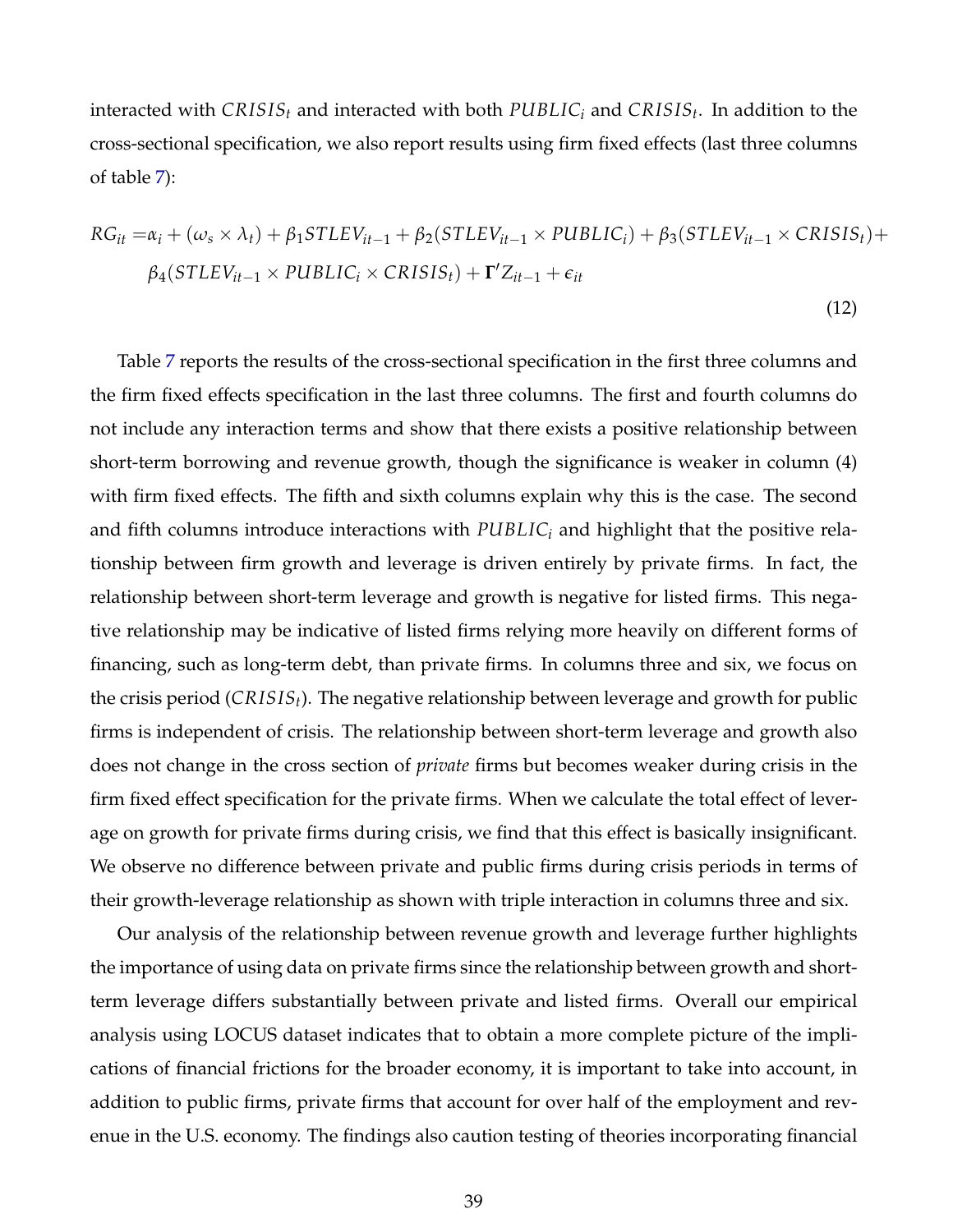frictions at the firm level using data on publicly traded firms only. The stark differences in the life-cycle leverage patterns exhibited by public versus private firms point to a need for a more nuanced approach to modeling financial frictions for these two types of firms. In addition, the differences between the two groups of firms matter for macro models that study the interaction between financial frictions and aggregate shocks. Both groups are clearly large enough to be influential in macro outcomes, and the differential response of the two groups to shocks should be taken into account when studying the consequences of aggregate shocks.

<span id="page-41-0"></span>

|                                                  | (1)<br>$RG_{it}$         | (2)<br>$RG_{it}$         | (3)<br>$RG_{it}$         | (4)<br>$RG_{it}$         | (5)<br>$RG_{it}$         | (6)<br>$RG_{it}$         |
|--------------------------------------------------|--------------------------|--------------------------|--------------------------|--------------------------|--------------------------|--------------------------|
| $STLEV_{t-1}$                                    | $0.1013***$<br>(0.0216)  | $0.1023***$<br>(0.0216)  | $0.0829***$<br>(0.0255)  | $0.0524*$<br>(0.0276)    | $0.0530*$<br>(0.0277)    | $0.0802***$<br>(0.0292)  |
| $STLEV_{t-1} \times \text{PUBLIC}_i$             |                          | $-0.3588***$<br>(0.0814) | $-0.3650***$<br>(0.0968) |                          | $-0.2726***$<br>(0.0824) | $-0.3546***$<br>(0.0964) |
| $STLEV_{t-1} \times CRISIS_t$                    |                          |                          | 0.0536<br>(0.0440)       |                          |                          | $-0.0793**$<br>(0.0351)  |
| $STLEV_{t-1} \times PUBLIC_i \times CRISIS_t$    |                          |                          | 0.0291<br>(0.1721)       |                          |                          | 0.2215<br>(0.1575)       |
| $log(REV)_{t-1}$                                 | $-0.0122***$<br>(0.0027) | $-0.0124***$<br>(0.0027) | $-0.0056*$<br>(0.0031)   | $-0.4923***$<br>(0.0164) | $-0.4933***$<br>(0.0165) | $-0.4959***$<br>(0.0159) |
| $log(REV)_{t-1} \times PUBLIC_i$                 |                          | $0.0123***$<br>(0.0033)  | 0.0046<br>(0.0038)       |                          | $0.1839***$<br>(0.0297)  | $0.1895***$<br>(0.0296)  |
| $log(REV)_{t-1} \times CRISIS_t$                 |                          |                          | $-0.0198***$<br>(0.0057) |                          |                          | 0.0059<br>(0.0039)       |
| $log(REV)_{t-1} \times PUBLIC_i \times CRISIS_t$ |                          |                          | $0.0227***$<br>(0.0074)  |                          |                          | $-0.0027$<br>(0.0040)    |
| Industry-Year FE                                 | Yes                      | Yes                      | Yes                      | Yes                      | Yes                      | Yes                      |
| Firm FE                                          | No                       | No                       | No                       | Yes                      | Yes                      | Yes                      |
| Weights                                          | Yes                      | Yes                      | Yes                      | Yes                      | Yes                      | Yes                      |
| Full set of controls                             | Yes                      | Yes                      | Yes                      | Yes                      | Yes                      | Yes                      |
| Obs.                                             | 144,000                  | 144,000                  | 144,000                  | 144,000                  | 144,000                  | 144,000                  |
| $R-sq$                                           | 0.0759                   | 0.0760                   | 0.0804                   | 0.6140                   | 0.6142                   | 0.6144                   |
| private                                          |                          | 0.0000                   | 0.0012                   |                          | 0.0563                   | 0.0062                   |
| public                                           |                          | 0.0009                   | 0.0028                   |                          | 0.0029                   | 0.0025                   |
| private-crisis                                   |                          |                          | 0.0002                   |                          |                          | 0.9822                   |
| public-crisis                                    |                          |                          | 0.0834                   |                          |                          | 0.6823                   |

Table 7: Growth Regressions

**Notes:** We consider a pooled unbalanced sample of publicly listed firms between the periods 2005-2012. The dependent variable is the firm-level revenue growth rate. The first three columns are cross-sectional and the last three control for firm-fixed effects. The main regressors are short-term leverage (*STLEVit*), revenue (log(*REVit*−1)), firm age (*AGEit*−<sup>1</sup> ), profitability (*PROF ITit*−<sup>1</sup> ), and labor productivity (*PRODit*−<sup>1</sup> ). All regressors are lagged and interacted with a public dummy (*PUBLIC<sup>i</sup>* ), crisis dummy (*CRISISt*), and the both  $(PUBLIC<sub>i</sub> × CRISIS<sub>t</sub>)$ . All regressions include a full set of 3-digit industry-year fixed effects. All observations are weighted to adjust for selection into the LOCUS sample, as detailed in section [3.](#page-13-0) Standard errors are robust. \*\*\*, \*\*, and \* indicates significance at the 1%, 5%, and 10% levels,respectively. The last four lines of the table report the p-value of the total effects for: 1) "private" (*STLEVit*−<sup>1</sup> ) – private firms in normal times; 2) "public" (*STLEVit*−<sup>1</sup> + *STLEVit*−<sup>1</sup> × *PUBLIC<sup>i</sup>* ) – listed firms in normal times; 3) "private-crisis"  $(STELV<sub>it-1</sub> + \hat{STLE}V<sub>it-1</sub> × CRISIS<sub>t</sub>)$  – private firms in the financial crisis; and 4) "public-crisis" ( $STLEV<sub>it-1</sub>$  + *STLEV*<sub>*it*−1</sub> × *PUBLIC*<sup>*i*</sup> + *STLEV*<sub>*it*−1</sub> × *PUBLIC*<sup>*i*</sup> × *CRISISt*</sub>) – listed firms in the financial crisis.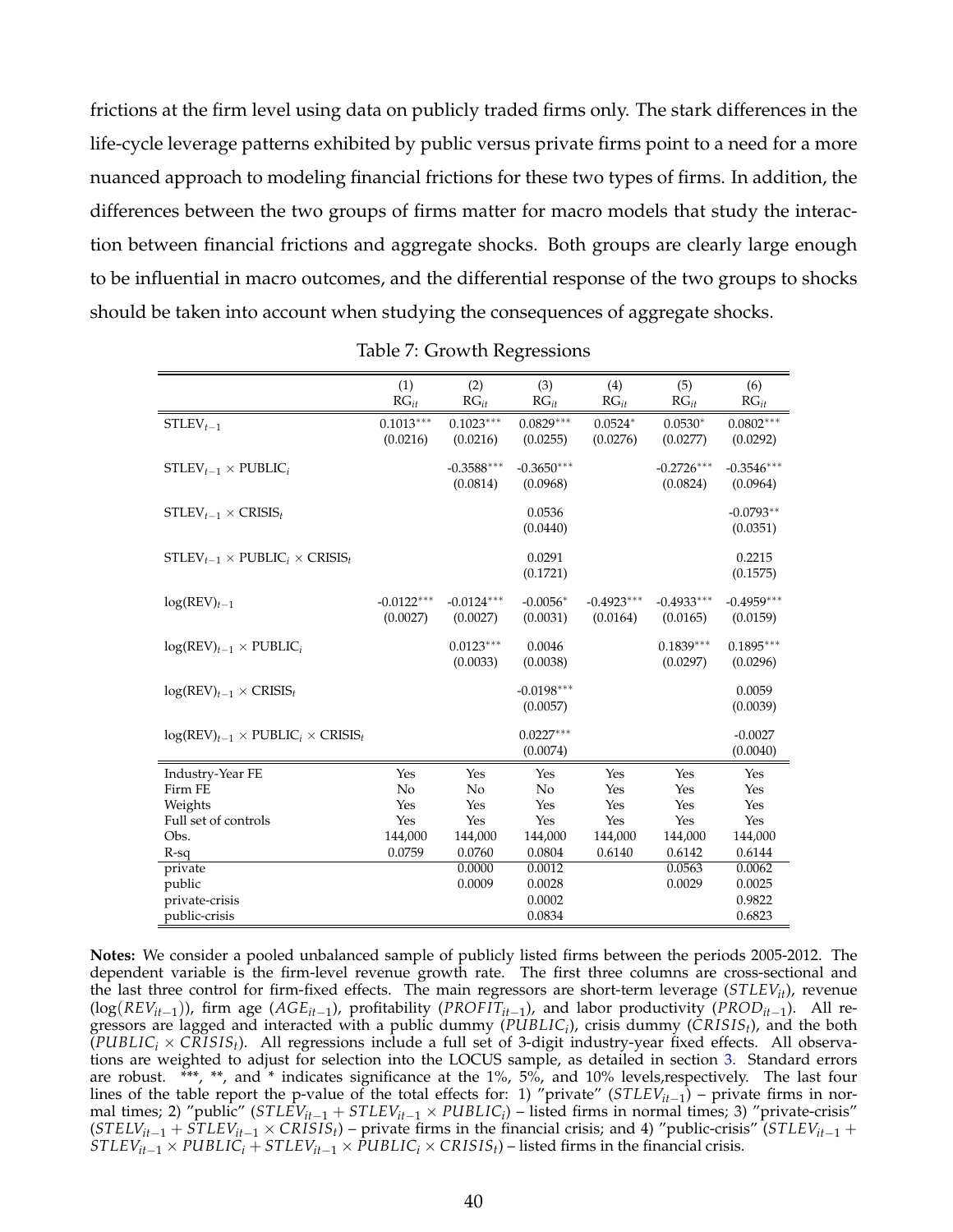# <span id="page-42-0"></span>**5 Conclusion**

We construct a new data set, LOCUS, that provides information on financials of private firms in the U.S. to study the firm life-cycle dynamics of firm financing, and its implications on firm growth and responsiveness to aggregate shocks. To provide a broad picture for both public and private firms, we match financial data for privately-held firms in Orbis and publicly-listed firms in Compustat to U.S. Census Bureau's Longitudinal Business Database. This match allows us to account for selection in Orbis, and to also include administrative data on employment - a key variable that is not available in Orbis.

Our results indicate that, conditional on firm age and other observables that can affect firm borrowing, small private firms may be more financially constrained given the strong positive correlation between firm size and short term leverage, both in cross-section and over time, whereas leverage of public firms is largely independent of their size. The relationship between size and short-term leverage is non-linear and slightly concave for private firms, whereas for public firms it is flat. Firm age, after controlling for firm size and other observables, turns out not to be a proxy for financial constraints, since young firms tend to borrow more and pay down their debt as they grow older. We find that very large public firms stay highly leveraged in terms of long term debt, even when they get older, while private firms switch from debt to equity financing, as they age.

Using Great Recession as an aggregate shock, we show that, the positive and non-linear relationship between size and short-term leverage becomes more linear during the recession, as large private firms reduce their leverage more. For public firms, the relation between shortterm leverage and size does not change during the crisis and stays flat. This finding supports our interpretation that public firms are never constrained, while small private firms are constrained during normal times, and large private firms might also get constrained during crisis times. These findings might also have a different interpretation based on demand shocks that can reduce borrowing by firms. It might be the case that demand shocks that are relevant for the period 2007 and after might have a disproportionate effect on larger private firms. We control for firm-level profitability and sector-year fixed effects to account for such shocks though we still cannot rule out fully the effects of firm-level unobserved demand shocks.

The implications of life-cycle leverage on firm growth are as follows. Private firms finance their growth mainly through short-term debt during normal times. During the Great Reces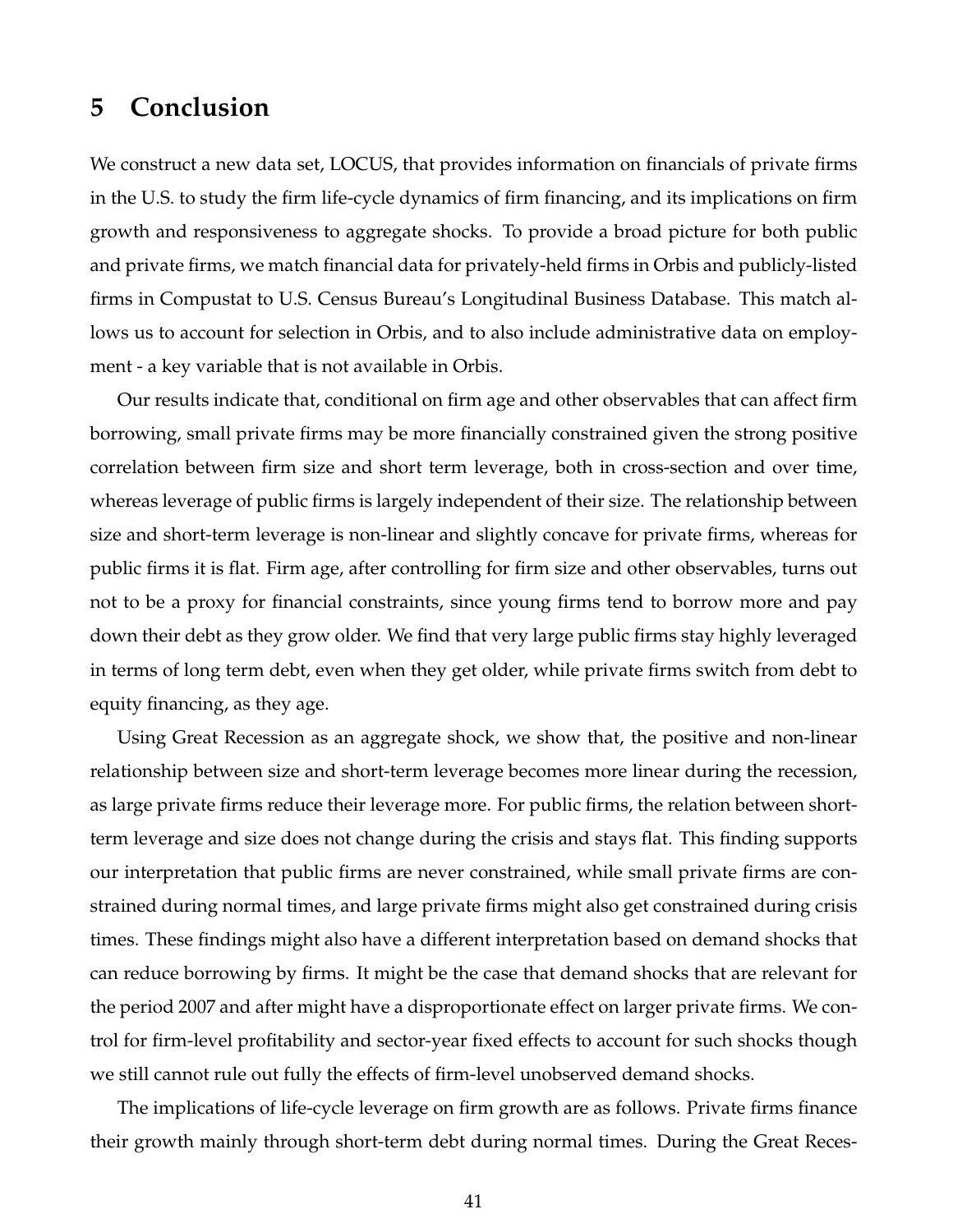sion, the strong positive relation between short-term leverage and private firm growth stays in the cross-section but gets weaker during crisis when we use firm fixed effects. If these fixed effects capture unobserved and time invariant firm-level low demand during crisis years, then private firms which entered the crisis with higher short-term leverage grow less during crisis, which might be due to a deleveraging effect. It may also be the case that these firms were affected more from time varying negative demand shocks. Again, for public firms there is no effect of crisis in terms of the relation between leverage and firm growth.

Our results for private firms are consistent with some theories of firm dynamics and financing, whereas the behavior of listed firms is substantially different and cannot be explained by the existing models. Since most of the existing models rely on full firm size distribution, it is not surprising that the results for listed firms do not square with these models. An important implication of our results is that macro-finance models should not be relying *solely* on data moments extracted from listed firm samples for their calibration exercises.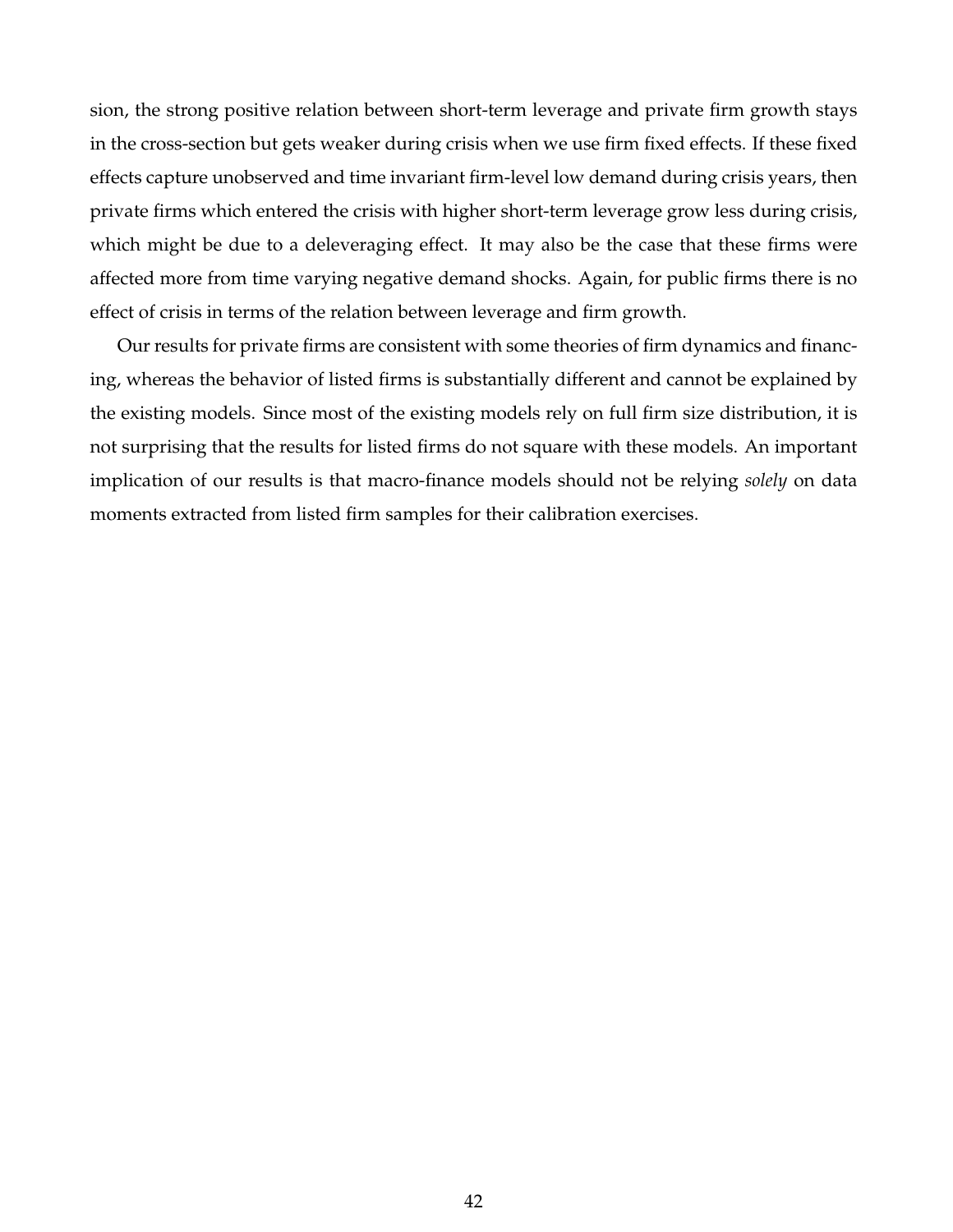# **References**

- <span id="page-44-5"></span>Ajello, Andrea, "Financial Intermediation, Investment Dynamics, and Business Cycle Fluctuations," *American Economic Review*, 2016, *106* (8), 2256–2303.
- <span id="page-44-0"></span>Albuquerque, Rui and Hugo Hopenhayn, "Optional Lending Contracts and Firm Dynamics," *Review of Economic Studies*, 2004, *71* (2), 285–315.
- <span id="page-44-4"></span>Alfaro, Ivan, Nicholas Bloom, and Xiaoji Lin, "The Real and Financial Impact of Uncertainty Shocks," 2016. Unpublished draft, Stanford University.
- <span id="page-44-8"></span>Ang, James, Rebel Cole, and Daniel Lawson, "The Role of Owner in Capital Structure Decisions: An Analysis of Single-Owner Corporations," *Journal of Entrepreneurial Finance*, 2010, *14* (3), 1–36.
- <span id="page-44-10"></span>Asker, John, Joan Farre-Mensa, and Alexander Ljungqvist, "Corporate Investment and Stock Market Listing: A Puzzle?," *Review of Financial Studies*, 2015, *28* (2), 342–390.
- <span id="page-44-3"></span>Bassetto, Marco, Marco Cagetti, and Mariacristina De Nardi, "Credit Crunches and Credit Allocation in a Model of Entrepreneurship," *Review of Economic Dynamics*, 2015, *18* (1), 53– 76.
- <span id="page-44-6"></span>Begenau, Juliane and Juliana Salomao, "Firm Financing over the Business Cycle," 2015. Working Paper.
- <span id="page-44-9"></span>Berger, Allen and Gregory Udell, "The Economics of Small Business Finance: The Roles of Private Equity and Debt Markets in the Financial Growth Cycle," *Journal of Banking and Finance*, 1998, *22.*
- <span id="page-44-2"></span>Bernanke, Ben and Mark Gertler, "Agency Costs, Net Worth and Business Fluctuations," *American Economic Review*, 1989, *79* (1), 14–31.
- <span id="page-44-1"></span> $\equiv$  and Simon Gilchrist, "The Financial Accelerator in a Quantitative Business Cycle Framework," in J.B. Taylor and M. Woodford, eds., *Handbook of Macroeconomics*, Vol. 1 of *Handbooks in Economics*, Elsevier, 1999, chapter 21, pp. 1341–1393.
- <span id="page-44-7"></span>Bernstein, Shai, Xavier Giroud, and Richard Townsend, "The Impact of Venture Capital Monitoring," *Journal of Finance*, 2016, *71* (4), 1591–1622.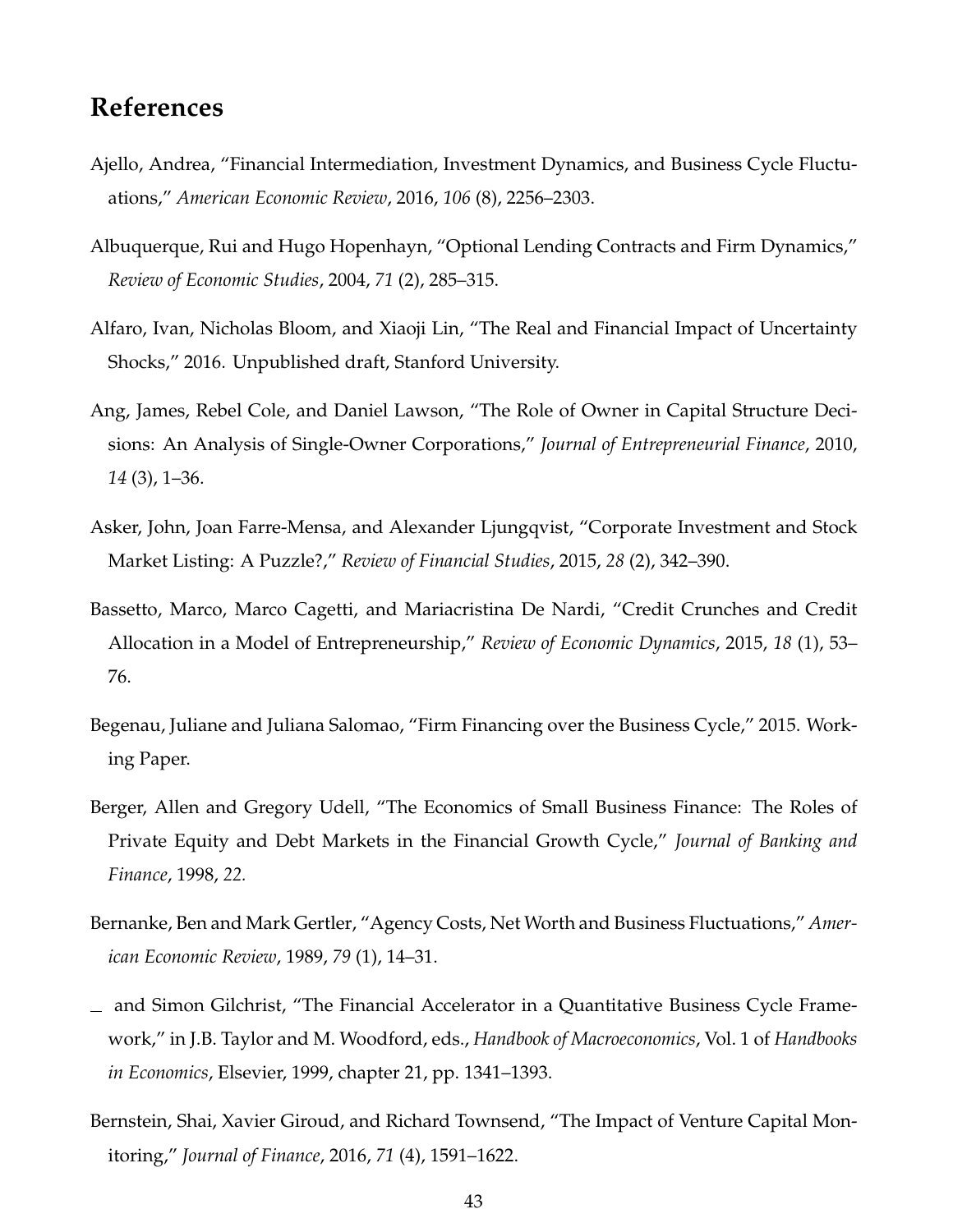- <span id="page-45-11"></span>Brown, David and John Earle, "Finance and Growth at the Firm Level: Evidence from SBA Loans," *Journal of Finance*, 2017, *72* (3), 1039–1080.
- <span id="page-45-2"></span>Brunnermeier, Markus K. and Yuliy Sannikov, "A Macroeconomic Model with a Financial Sector," *American Economic Review*, 2014, *104* (2), 379–421.
- <span id="page-45-1"></span>Buera, Francisco and Benjamin Moll, "Aggregate Implications of a Credit Crunch: The Importance of Heterogeneity," *American Economic Journal: Macroeconomics*, 2015, *7* (3), 1–42.
- <span id="page-45-8"></span>and Yongseok Shin, "Financial Frictions and the Persistence of History: A Quantitative Explanation," *Journal of Political Economy*, 2013, *121* (2), 221–272.
- <span id="page-45-4"></span>Cagetti, Marco and Mariacristina De Nardi, "Entrepreneurship, Frictions, and Wealth," *Journal of Political Economy*, 2006, *114* (5), 835–870.
- <span id="page-45-5"></span>Chari, V.V., Lawrence J. Christiano, and Patrick Kehoe, "The Gertler-Gilchrist Evidence on Small and Large Firm Sales," Mimeo, University of Minnesota 2013.
- <span id="page-45-6"></span>Chodorow-Reich, Gabriel, "The Employment Effects of Credit Market Disruptions: Firm Level Evidence from the 2008-2009 Financial Crisis," *Quarterly Journal of Economiics*, 2014, *129* (1), 1–59.
- <span id="page-45-7"></span>and Antonio Falato, "The Loan Covenant Channel: How Bank Health Transmits to the Real Economy," Working Paper 23879, National Bureau of Economic Research 2017.
- <span id="page-45-9"></span>Clementi, Gian and Hugo Hopenhayn, "A Theory of Financing Constraints and Firm Dynamics," *Quarterly Journal of Economics*, 2006, pp. 229–265.
- <span id="page-45-10"></span>Cole, Rebel, "What Do We Know about the Capital Structure of Privately Held US Firms? Evidence from the Survey of Small Business Finance," *Financial Management*, 2013, pp. 777– 813.
- <span id="page-45-0"></span>Cooley, Thomas and Vincenzo Quadrini, "Financial Markets and Firm Dynamics," *American Economic Review*, 2001, *91* (5), 1286–1310.
- <span id="page-45-3"></span>, Ramon Marimon, and Vincenzo Quadrini, "Aggregate Consequences of Limited Enforceability," *Journal of Political Economy*, 2004, *112* (4), 817–847.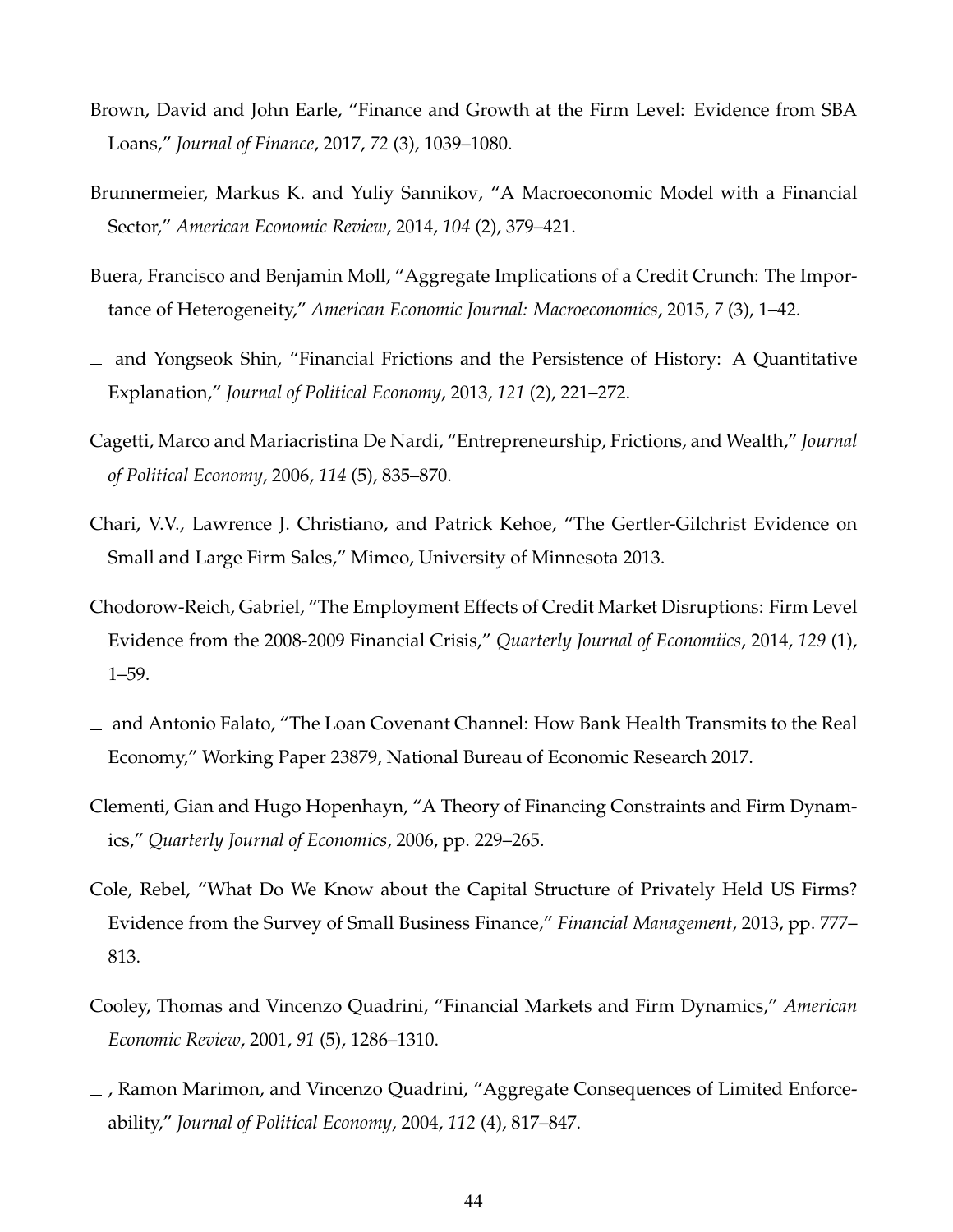- <span id="page-46-9"></span>Covas, Francisco and Wouter Den Haan, "The Role of Debt and Equity Finance Over the Business Cycle," *Economic Journal*, 2012, *122*, 1262–1286.
- <span id="page-46-5"></span>Crouzet, Nicolas and Neil Mehrotra, "Small and Large Firms over the Business Cycle," 2017. Working Paper.
- <span id="page-46-8"></span>Custodio, Claudio, Miguel Ferreira, and Luis Laureano, "Why are US firms uisng more shortterm debt?," *Journal of Financial Economics*, 2012.
- <span id="page-46-0"></span>Davis, Steven, John Haltiwanger, and Scott Schuh, "Small Business and Job Creation: Dissecting the Myths and Reassessing the Facts," *Small Business Economics*, 1996, *8* (4), 297–315.
- <span id="page-46-11"></span> $\mu$ ,  $\mu$ , Kyle Handley, Ron Jarmin, Josh Lerner, and Javier Miranda, "Private Equity, Jobs and Productivity," *American Economic Review*, 2014, *104* (12), 3956–3990.
- <span id="page-46-10"></span> $_$   $_$   $_$   $_$   $_$  Ron Jarmin, and Javier Miranda, "Volatility and Dispersion in Business Growth Rates: Publicly Traded versus Privately Held Firms," in Daron Acemoglu, Kenneth Rogoff, and Michael Woodford, eds., *NBER Macroeconomic Annual*, Vol. 21 of *NBER Macroeconomic Annual* 2006, chapter 2, pp. 107–180.
- <span id="page-46-7"></span>Diamond, Douglas, "Debt Maturity Structure and Liquidity Risk," *Quarterly Journal of Economics*, 1991, *106* (3), 709–737.
- <span id="page-46-2"></span>Dinlersoz, Emin, Henry Hyatt, and Hubert Janicki, "Who Works for Whom? Worker Sorting in a Model of Entrepreneurship with Heterogeneous Labor Markets," 2017. Unpublished draft, U.S. Census Bureau.
- <span id="page-46-1"></span>Evans, David and Boyan Jovanovic, "An Estimated Model of Entrepreneurial Choice under Liquidity Constraints," *Journal of Political Economy*, 1989, *97* (4), 808–827.
- <span id="page-46-4"></span>Farre-Mensa, Joan and Alexander Ljungqvist, "Do Measures of Financial Constraints Measure Financial Constraints," *Review of Financial Studies*, 2016, *29* (2), 271–308.
- <span id="page-46-6"></span>Fort, Teresa C., John Haltiwanger, Ron S. Jarmin, and Javier Miranda, "How Firms Respond to Business Cycles: The eRole of Firm Age and Firm Size," *IMF Economic Review*, 2013.
- <span id="page-46-3"></span>Gertler, Mark and Simon Gilchrist, "Monetary Policy, Business Cycles, and the Behavior of Small Manufacturing Firms," *Quarterly Journal of Economics*, 1994, *109* (2), 309–340.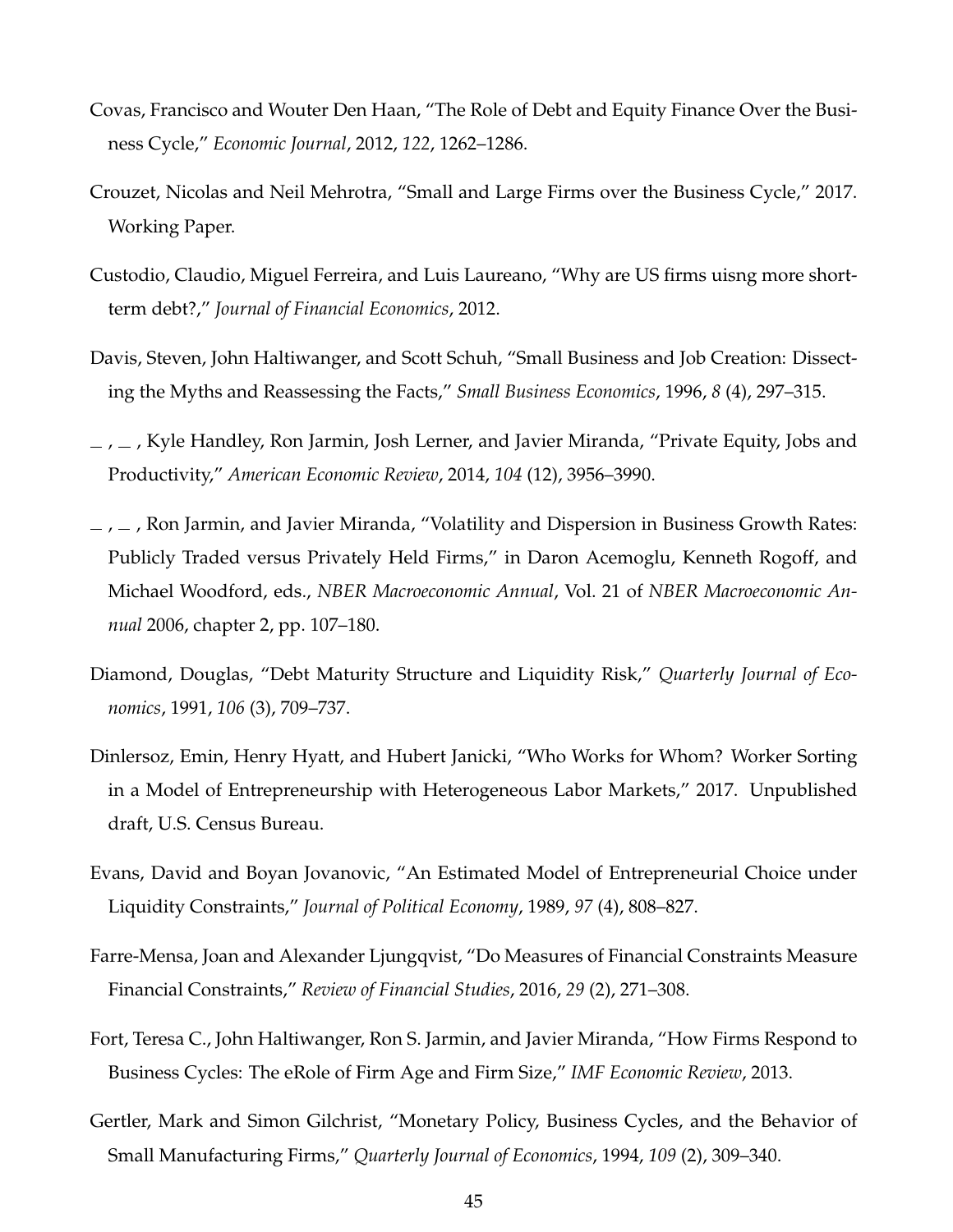- <span id="page-47-8"></span>Gilchrist, Simon, Michael Siemer, and Egon Zakrajsek, "The Real Effects of Credit Booms and Busts," Working Paper 2018.
- <span id="page-47-6"></span>Giroud, Xavier and Holger Mueller, "Firm Leverage, Consumer Demand, and Unemployment during the Great Recession," *Quarterly Journal of Economics*, 2017, pp. 271–316.
- <span id="page-47-5"></span>Gopinath, Gita, Sebnem Kalemli-Ozcan, Loukas Karabarbounis, and Carolina Villegas-Sanchez, "Capital Allocation and Productivity in South Europe," *Quarterly Journal of Economics*, 2017, *132* (4), 1915–1967.
- <span id="page-47-11"></span>Haltiwanger, John, Ron Jarmin, Rob Kulick, and Javier Miranda, "High Growth Young Firms: Contributiton to Jobs, Output, and Productivity Growth," in Haltiwanger, Hurst, Miranda, and Schoar, eds., *Measuring Entrepreneurial Businesses: Current Knowledge and Challenges*, NBER/University of Chicago Press, 2017.
- <span id="page-47-3"></span>Hart, Oliver and John Moore, "A Theory of Debt Based on the Inalienability of Human Capital," *Quarterly Journal of Economics*, 1994, *109*, 841–879.
- <span id="page-47-2"></span>Holmstrom, Bengt and Jean Tirole, "Financial Intermediation, Loanable Funds, and the Real Sector," *Quarterly Journal of Economics*, 1997, *112* (3), 663–691.
- <span id="page-47-1"></span>Hopenhayn, Hugo, "Entry, Exit, and Firm Dynamics in Long Run Equilibrium," *Econometrica*, 1982, *60* (5), 1127–1150.
- <span id="page-47-10"></span>Hurst, Erik and Annamaria Lusardi, "Liquidity Constraints, Household Wealth, and Entrepreneurship," *Journal of Political Economy*, 2004, *112* (2), 319–347.
- <span id="page-47-9"></span>Huynh, Kim, Teodora Paligorova, and Robert Petrunia, "Debt financing in private and public firms," *Annals of Finance*, 2018, pp. 1–23.
- <span id="page-47-7"></span>Jeenas, Priit, "Monetary Policy Shocks, Financial Structure, and Firm Activity: A Panel Approach," Working Paper 2018.
- <span id="page-47-4"></span>Jermann, Urban and Vincenzo Quadrini, "Macroeconomic Effects of Financial Shocks," *American Economic Review*, 2012, *102* (1), 238–271.

<span id="page-47-0"></span>Jovanovic, Boyan, "Selection and Evolution of Industry," *Econometrica*, 1982, *50* (3), 649–670.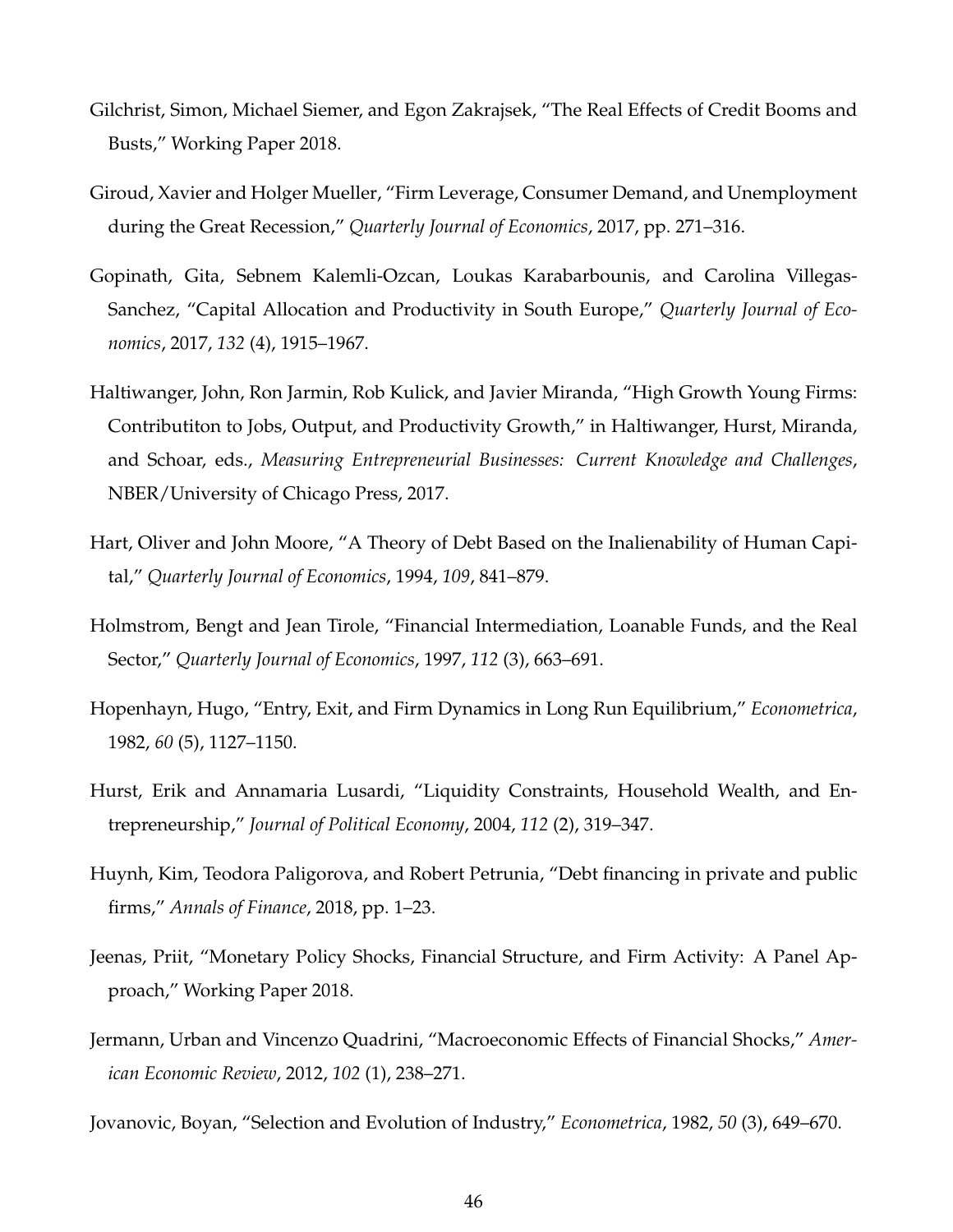- <span id="page-48-8"></span>Kalemli-Ozcan, Sebnem, Luc Laeven, and David Moreno, "Debt Overhang, Rollover Risk, and Corporate Investment: Evidence from the European Crisis," Working Paper 24555, NBER 2018.
- <span id="page-48-4"></span>Khan, Aubhik and Julia Thomas, "Credit Shocks and Aggregate Fluctuations in an Economy with Production Heterogeneity," *Journal of Political Economy*, 2013, *121* (6), 1055–1107.
- <span id="page-48-0"></span>Kiyotaki, Nobuhiro and John Moore, "Credit Cycles," *Journal of Political Economy*, 1997, *105* (2), 211–248.
- <span id="page-48-5"></span>Kudlyak, Marianna and Juan M. Sanchez, "Revisiting the Behavior of Small and Large Firms during the 2008 Financial Crisis," *Journal of Economic Dynamics and Control*, 2017, *77*, 48–69.
- <span id="page-48-9"></span>Lemmon, Michael, Michael Roberts, and Jaime Zender, "Back to the Beginning: Persistence and the Cross-Section of Corporate Capital Structure," *Journal of Finance*, 2008, *63* (4), 1575– 1608.
- <span id="page-48-3"></span>Lian, Chen and Yueran Ma, "Anatomy of Corporate Borrowing Constraints," 2015. Working Paper.
- <span id="page-48-11"></span>McCue, Kristen, "Matching Compustat Data to the SSEL," Mimeo, Center for Economic Studies, U.S. Census Bureau 2003.
- <span id="page-48-1"></span>Mendoza, Enrique, "Sudden Stops, Financial Crises, and Leverage," *American Economic Review*, 2010, *100* (5), 1941–1966.
- <span id="page-48-2"></span>Moll, Benjamin, "Productivity Losses from Financial Frictions: Can Self-Financing Undo Capital Misallocation?," *American Economic Review*, 2014, *104* (10), 3186–3221.
- <span id="page-48-6"></span>Moscarini, Giuseppe and Fabien Postel-Vinay, "The Contribution of Large and Small Employers to Job Creation at Time of High and Low Unemployment," *American Economic Review*, 2012, *102* (6), 2509–2539.
- <span id="page-48-10"></span>Nikolov, Boris, Lukas Schmid, and Roberto Steri, "Dynamic Corporate Liquidity," 2017. Working Paper.
- <span id="page-48-7"></span>Ottonello, Pablo and Thomas Winberry, "Financial Heterogeneity and the Investment Channel of Monetary Policy," 2018. Working Paper.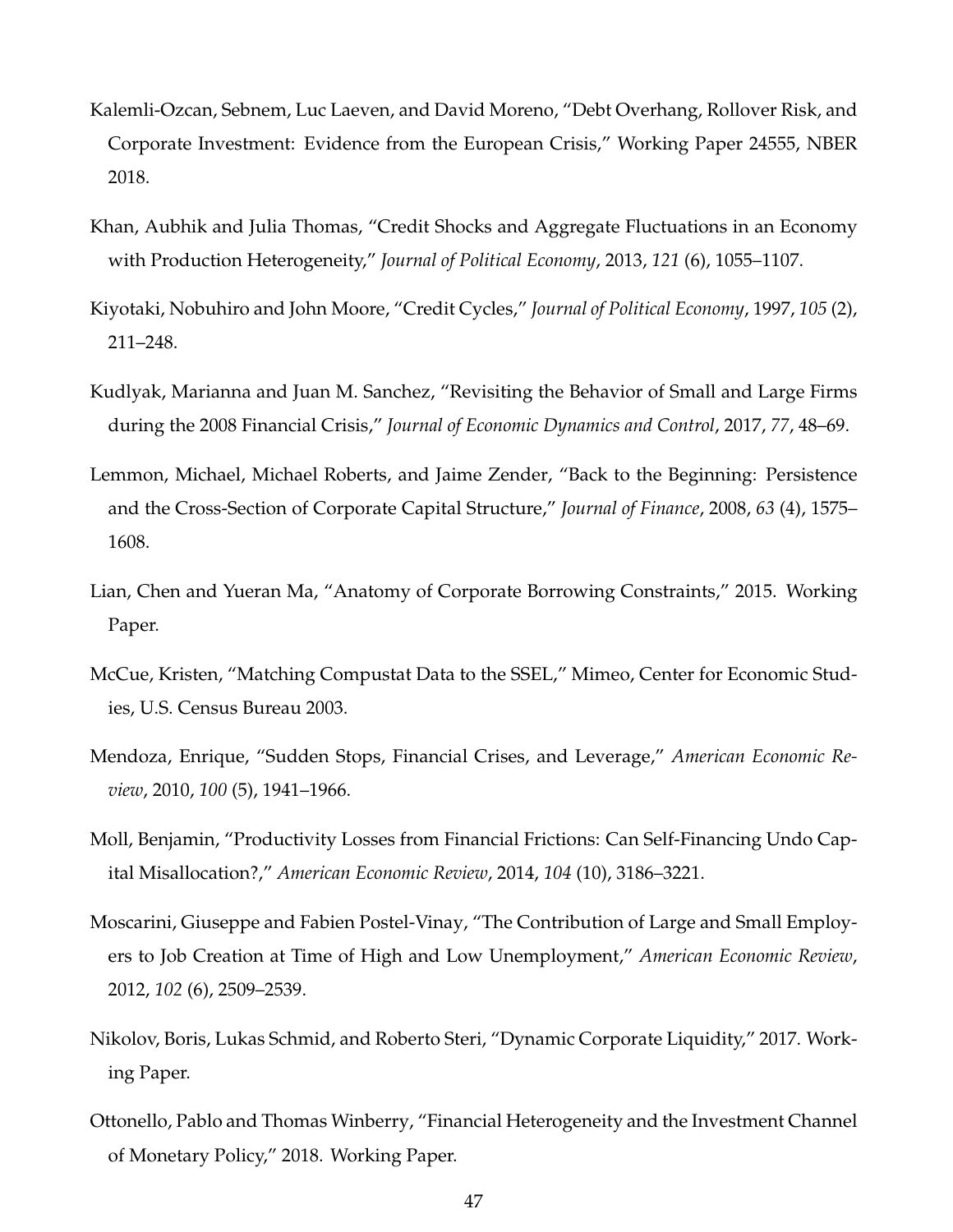- <span id="page-49-6"></span>Petersen, Mitchell and Raghuram G. Rajan, "Does Distance Still Matter? The Information Revolution in Small Business Lending," *Journal of Finance*, 2002, *57* (6), 2533–2570.
- <span id="page-49-3"></span>Quadrini, Vincenzo, "Entrepreneurship, Saving, and Social Mobility," *Review of Economic Dynamics*, 2000, *3* (1), 1–40.
- <span id="page-49-4"></span>Rajan, Raghuram and Luigi Zingales, "What Do We Know about Capital Structure? Some Evidence from International Data," *Journal of Finance*, 1995, *50* (5), 1421–1460.
- <span id="page-49-7"></span>Robb, Alicia and David Robinson, "The Capital Structure Decisions of New Firms," *Review of Financial Studies*, 2012, *1* (1).
- <span id="page-49-1"></span>Schliefer, Andrei and Robert W. Vishny, "Liquidation Value and Debt Capacity: A Market Equilibrium Approach," *Journal of Finance*, 1992, *47* (4), 1343–1366.
- <span id="page-49-2"></span>Virgiliu, Midrigan and Daniel Xu, "Finance and Misallocation: Evidence from Plant-Level Data," *American Economic Review*, 2014, *104* (2), 422–458.
- <span id="page-49-5"></span>Whited, Toni and Guojun Wu, "Financial Constraints Risk," *Review of Financial Studies*, 2006, *19* (2), 531–559.
- <span id="page-49-0"></span>Zeltin-Jones, Ariel and Ali Shourideh, "External Financing and the Role of Financial Frictions over the Business Cycle: Measurement and Theory," 2016. Working Paper.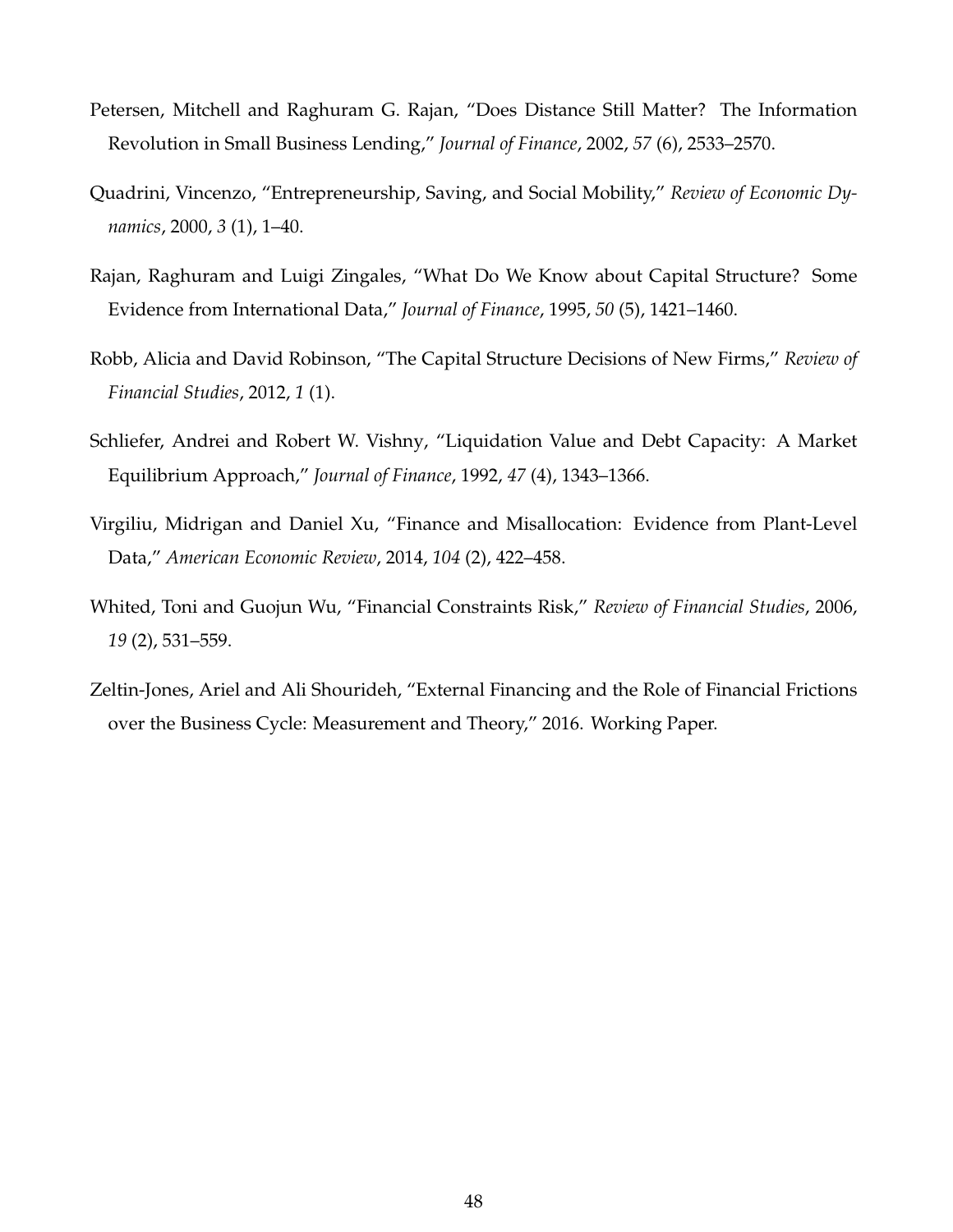# <span id="page-50-0"></span>**A Comparison of LOCUS and QFR data**

Although QFR surveys both small and large firms in the manufacturing sector, LOCUS has better coverage of small firms. To be consistent with figures [3](#page-20-0) and [4,](#page-20-1) we focus on the year 2010. Since coverage in the QFR is greatest in the manufacturing sector, we also focus on this sector in the LBD, Compustat, and LOCUS. In the figure [16,](#page-50-1) we plot the distribution of real revenue, which is available for all four data sources. The three non-LBD data sources have a greater mass of large firms than the LBD. While QFR contains smaller firms than Compustat, the LOCUS distribution of real revenue is closer that of the LBD than QFR.

In figure [17,](#page-51-1) we plot the distribution of log real total assets for the three data sources where this variable is available – Compustat, LOCUS and QFR. Again, we see that while QFR's coverage of small firms is better than Compustat, it is worse than LOCUS. Moreover, LOCUS contains data on both small and large firms in sectors outside of manufacturing, while QFR surveys only large firms outside of manufacturing.

<span id="page-50-1"></span>Figure 16: Comparison of Revenue Distributions (2010, Manufacturing Sector)



**Notes:** This figure compares the distribution of firm-level revenue in the manufacturing sector across four samples in 2010. The first sample contains firms in the LBD, the second contains LOCUS (both private and public firms), the third contains Compustat firms (public firms), and the last are firms in the Quarterly Financial Report (QFR). The distributions are generated using kernel density estimation and the top and bottom tails have been removed to comply with disclosure requirements.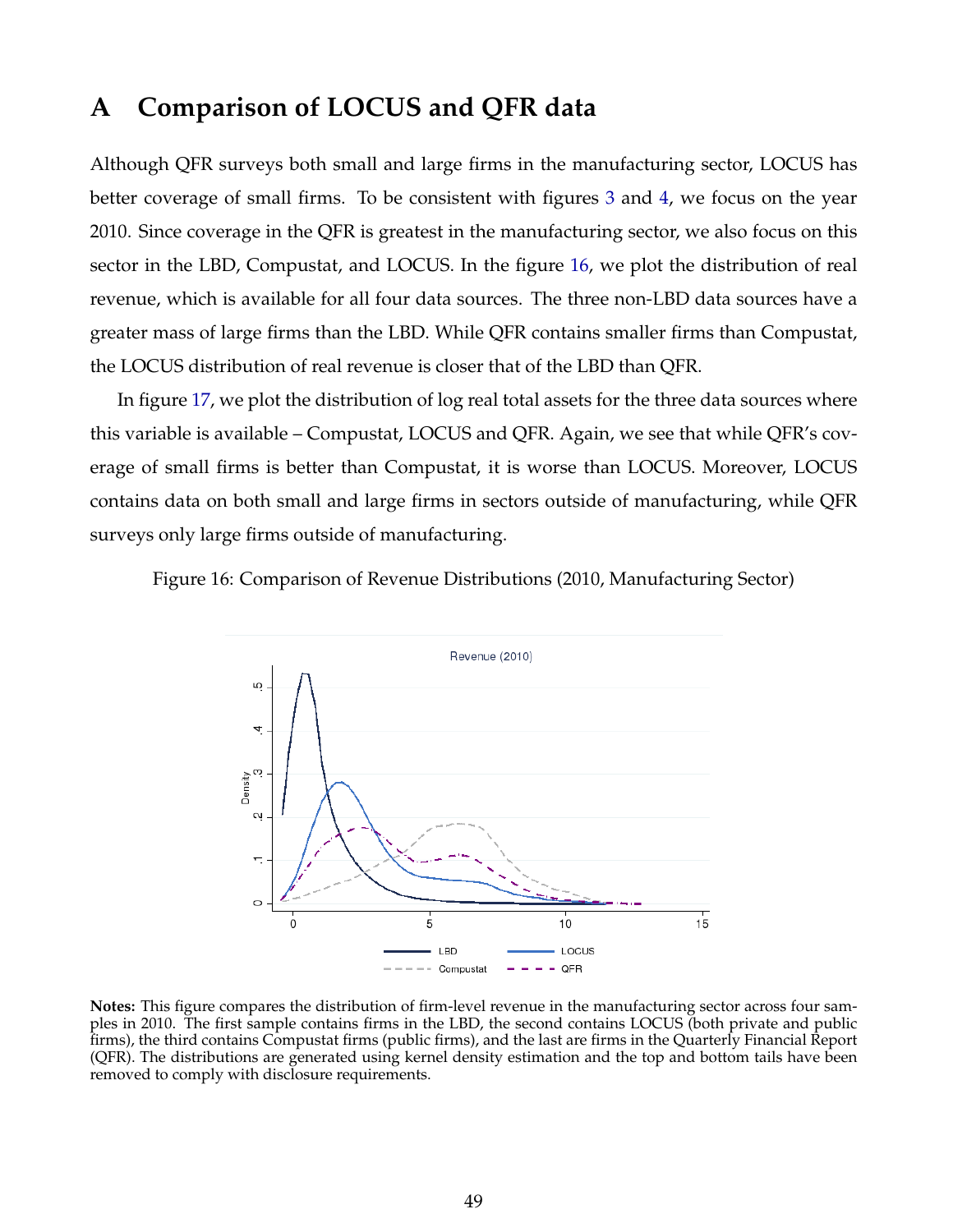<span id="page-51-1"></span>Figure 17: Comparison of Total Assets Distributions (2010, Manufacturing Sector)



**Notes:** This figure compares the distribution of firm-level total assets in the manufacturing sector across three samples in 2010. The first sample contains firms in LOCUS (both private and public firms), the second contains only Compustat firms (public firms), and the last contains firms in the Quarterly Financial Report (QFR). The distributions are generated using kernel density estimation and the top and bottom tails have been removed to comply with disclosure requirements.

# <span id="page-51-0"></span>**B Matching Procedure**

Orbis and Compustat contain entity name, employer identification number (EIN), city, state and zip code; Compustat additionally contains street address information. LBD records can be linked to the business register, which contains firm name, EIN, street address, city, state and zip code. The LBD/SSEL is linked to Orbis and Compustat separately and annually using a multi-stage probabilistic matching procedure similar to that used in [McCue](#page-48-11) [\(2003\)](#page-48-11) to construct the Compustat-SSEL bridge that is available through 2005.

In all, there are nine stages to our matching procedure. In the first stage, Orbis and Compustat records that have EIN information are matched to the LBD/SSEL based on this variable. All remaining unmatched records, along with those that do not contain EIN but contain location information, are then matched based on fuzzed entity name, address, city, and exact state and zip code.<sup>[31](#page-51-2)</sup> For Compustat the second stage matches records based on fuzzed name street address, city and exact state. This second stage cannot be implemented for Orbis because street address is unavailable. The third stage matches records based on fuzzed name and city, and

<span id="page-51-2"></span> $31$ The term fuzzed refers to our use of the DQMATCH procedure implemented in SAS.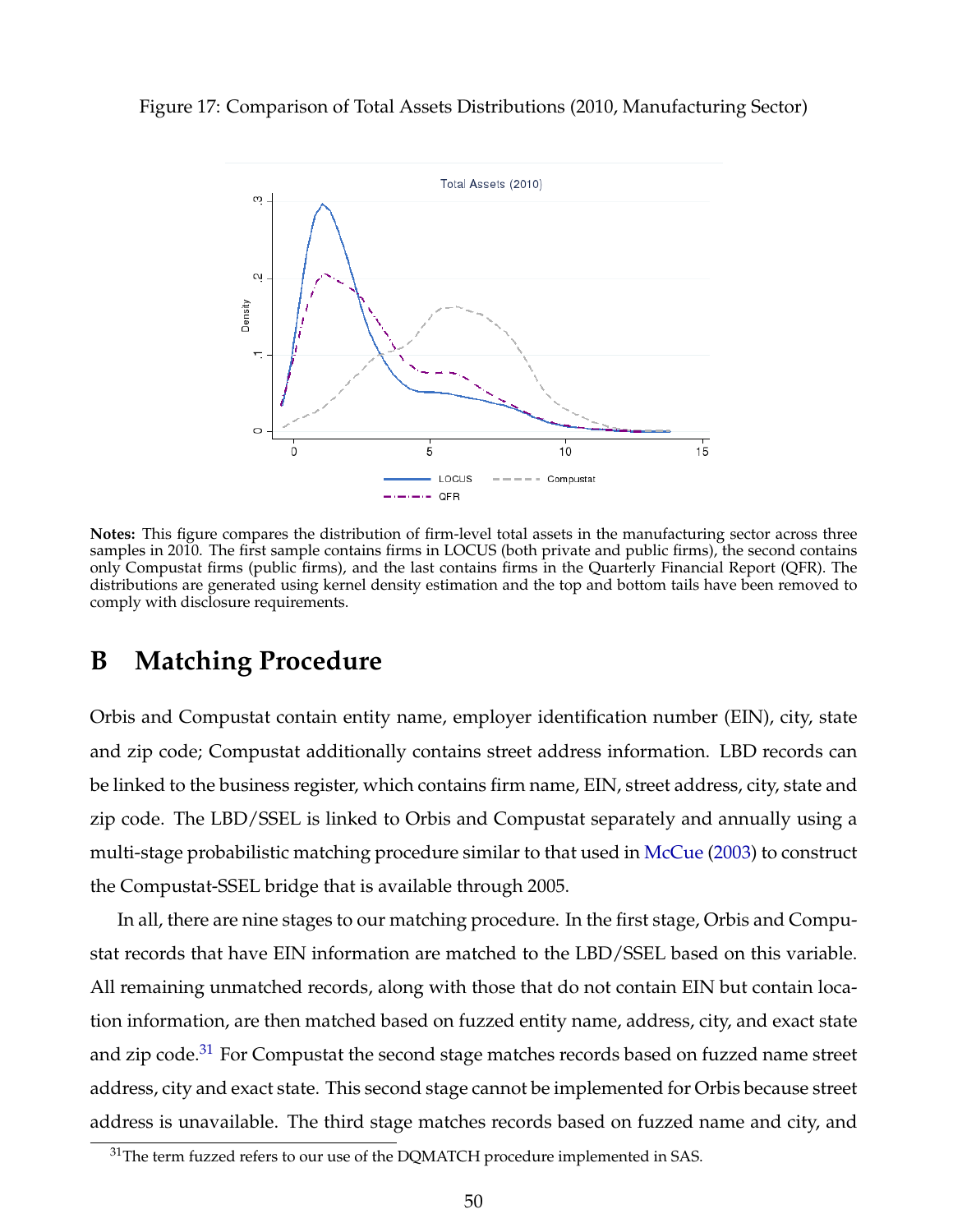exact state and zip code. Stages 4 through 6 rely on different combinations of fuzzed entity name and two location identifiers. Finally, stages 7 through 9 use fuzzed entity name and one location identifier. In contrast to [McCue](#page-48-11) [\(2003\)](#page-48-11), we do not base any matches solely on fuzzed entity name.

Due to the probabilistic nature of the matching, one Orbis/Compustat record will initially be linked to multiple records in the LBD/SSEL. First, we clean the annual matched data. Each potential match is evaluated based on the similarity in location (zip code, city and state), name, and industry code between the Orbis/Compustat record and its match in the LBD/SSEL. We rely on the Jaro-Winkler distance to measure the similarity between each matched name and city.<sup>[32](#page-52-0)</sup> For each Orbis or Compustat record, only the highest quality match is retained. This first stage of cleaning results in a data set in which each record, corresponding to a firm-year observation, in Orbis/Compustat is matched to just one record in LBD/SSEL.

We further clean our matches to obtain a panel cross-walk between Orbis/Compustat entities and firms in the LBD/SSEL by taking advantage of the information on matches over time. First, if an Orbis/Compustat entity consistently matches with only one LBD/SSEL firm, but a match was not achieved for all the years for which we have records, the LBD/SSEL firm identifier is imputed. Second, if an Orbis/Compustat entity matched to multiple firms over time, we keep the firm(s) that were matched with the strictest criteria. Third, if an Orbis/Compustat entity still matches to multiple firms over time based on the same criteria, we keep the firm(s) with the highest overall match score. One additional imputation is done for Compustat. A key difference between Orbis and Compustat is that the entity name and location variables in Compustat are static over time and represent information provided by the entity in its latest filing. As a result, for Compustat firms if multiple firm matches remain after the previous steps have been implemented, we take the latest match and impute it backwards.

As a final check, we bring in firm employment and age information from the LBD. For records in which we imputed the LBD/SSEL firm due to multiple firm matches over time, we only consider the imputation valid if we observe firm employment or age in the year the imputation was made. We revert to the original firm match if the imputation is considered invalid. After this step is implemented we still have cases where one Orbis/Compustat entity is matched to multiple firms over time. This could be picking up firm-level reorganization

<span id="page-52-0"></span><sup>&</sup>lt;sup>32</sup>We thank Mark Kutzbach at the U.S. Census Bureau for giving us access to the Jaro-Winkler comparator code.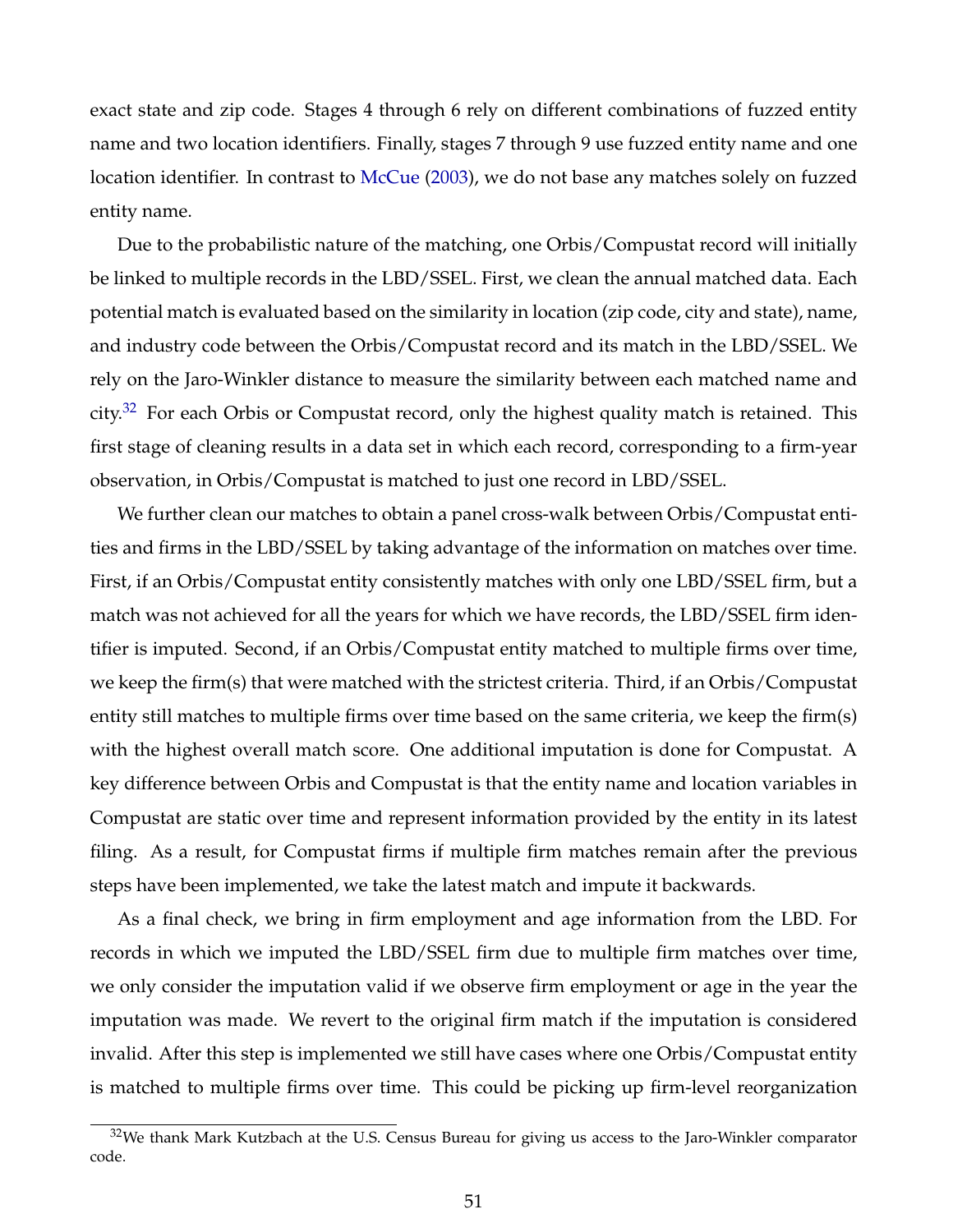and/or mergers and acquisitions. In order to ensure that multiple matches are not driven by the probabilistic nature of our matching, we drop cases where an Orbis/Compustat entity matched with more than three LBD firms. Very few observations are dropped by this criteria, and our implicit assumption is that in the 11 years used in our matching we don't expect a firm to go through more than three reorganizations. Finally, we drop cases where a firm matches with more than two entities and the matches are based on fuzzed name and less than three location criteria.

After these steps have been implemented, we end up with two data sets. Our Orbis-LBD/SSEL data which contains nearly 78 percent of underlying Orbis entity-year observations, corresponding to 70 percent of entities in the underlying Orbis data. 76 percent of these matches are based on EIN, while an additional 18 percent are based on name, zip code, city and state. Our Compustat-LBD/SSEL data contains 84 percent of underlying Compustat entityyear observations, corresponding to 79 percent of entities in the underlying Compustat data. The match rate at the firm-level is consistent with the match rate of Compustat firms reported in [McCue](#page-48-11) [\(2003\)](#page-48-11) once we take into account that none of our matches are made solely on fuzzed name. 75 percent of these matches are based on EIN, while an additional 6 percent are based on name and full address information.

As a final step in constructing LOCUS, we combine Orbis-LBD/SSEL and Compustat-LBD/SSEL matched datasets to ensure that we do not double count any publicly-listed firms that are in both data sets. We begin by matching the two data sets. If a firm appears in both matched data sets, we give preference to the the data source (Orbis or Compustat) with the longest sample period. Since all Compustat financial statements are consolidated, we expect that only one Compustat entity matches to a LBD firm in each year. In a very limited number of cases more than one Compustat entity matches to one LBD firm in a year, and in all of these cases the match is based either on EIN or fuzzed name and three location variables. Because these matches are of high quality, they most likely represent a reorganization. A visual inspection of the balance sheet in these cases leads us to favor summing financial variables across the Compustat entities in the year we observe the reorganization. Orbis entities file unconsolidated financial statements. As a result, we expect that several Orbis entities may match to a single LBD firm in one year. Since we are interested in tracking firm performance over time, we may be concerned about changes in the composition of Orbis entities reporting balance sheets for the same firm over time. To address this concern, we only keep the set of Orbis enti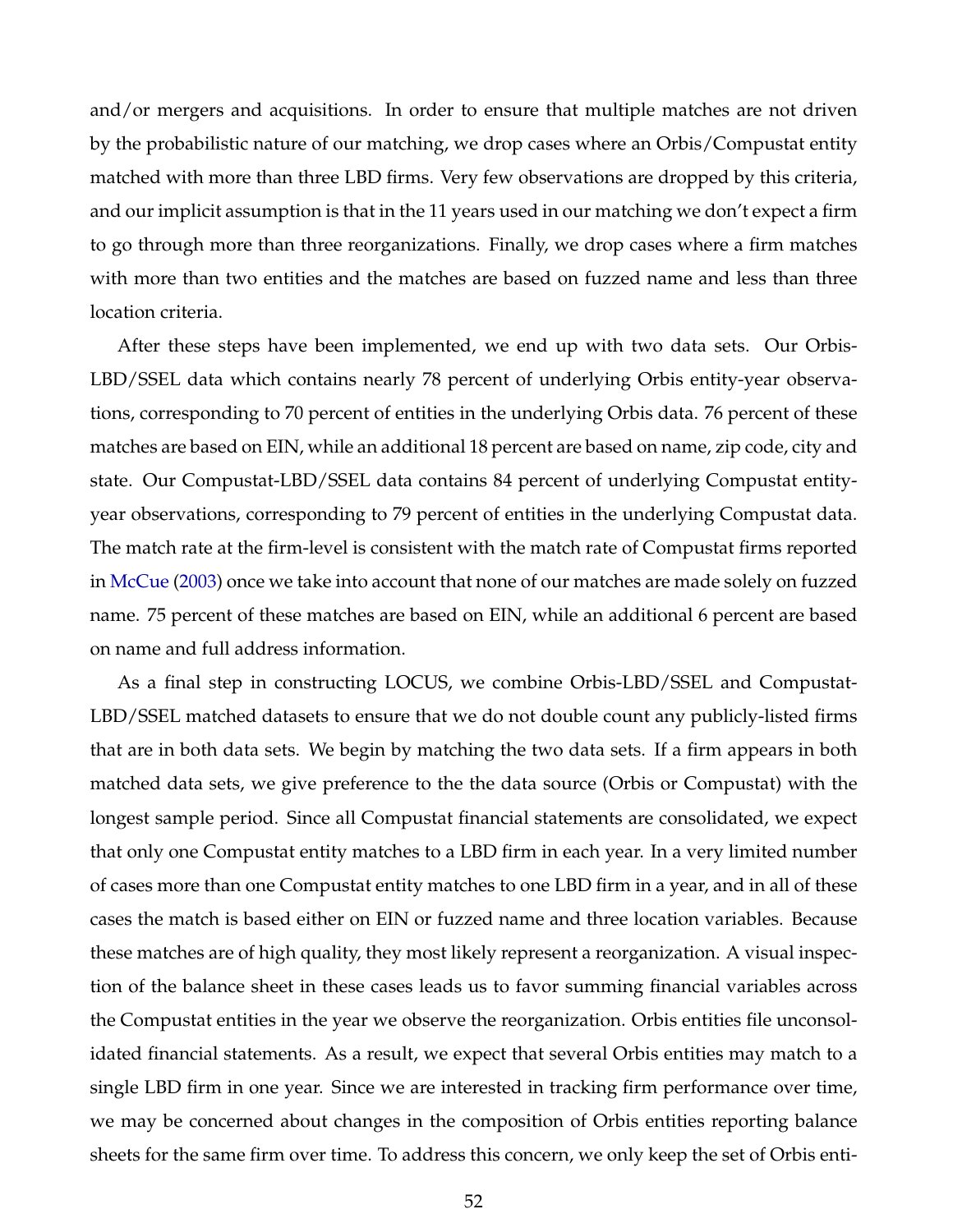ties associated with a particular firm that consistently report their balance sheets. The sample from which we draw on for our regression analysis consists of nearly 198,000 unique firms, 97 percent of which are privately held.

## <span id="page-54-0"></span>**C Conditional Nonlinear Relationships During the GR**

The figures in this section are generated by regressing short-term leverage on size, size squared, age, collateral, profitability, labor productivity and industry fixed effects separately for private and listed firms in 2006 and 2009.

$$
STLEV_i = \alpha + \omega_s + \beta_1 \log(SIZE_i) + \beta_2 \log(SIZE_i)^2 + \beta_3 AGE_i +
$$
  
\n
$$
\beta_4 COLLAT_i + \beta_5 PROFIT_i + \beta_6 PROD_i + \epsilon_i
$$
\n(13)

where  $STLEY_i$  is short-term debt over total assets*,*  $\omega_s$  captures industry fixed effects*, SIZE<sub>i</sub>* is measured by either employment or total assets*,*  $AGE_i$  is firm age*, <code>COLLAT</code>* $_i$  *is total fixed as*sets over total assets*, <code>PROFIT</code>* $_{i}$  *is net income over total assets, and*  $\mathit{PROD}_{i}$  *is total employment* over revenue.

The results for private firms are reported in figure [18](#page-55-0) and for listed firms in figure [19.](#page-55-1) In both figures, the left panel uses log employment as the measure of size and the right panel uses log total assets.

Consistent with our findings in section [4.3,](#page-36-1) the figures here show a positive relationship between short-term leverage and size among private firms that becomes significantly weaker during the Great Recession when size is measured by employment. In contrast, the relationship between leverage and size is negative among listed firms and we do not find a significant change in the strength of that relationship between 2006 and 2009, regardless of whether size is measured by employment or total assets.